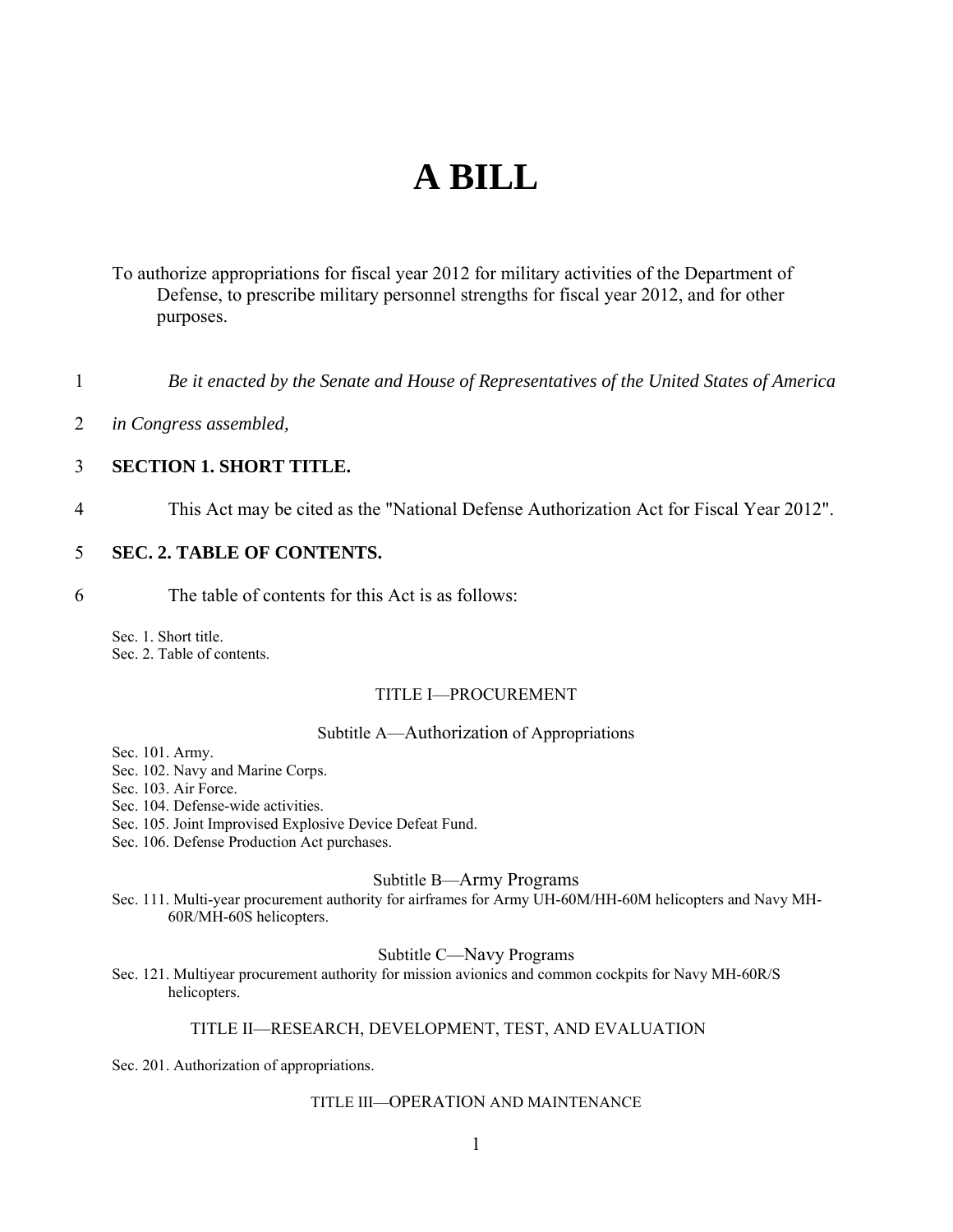#### Subtitle A—Authorization of Appropriations

Sec. 301. Operation and maintenance funding.

Subtitle B—Environmental Provisions

Sec. 311. Payment to EPA of stipulated penalties in connection with Jackson Park Housing Complex, Washington.

#### Subtitle C—Other Matters

Sec. 321. Authority to establish readiness reserve subaccount in the transportation working-capital fund. Sec. 322. Clarification of the airlift service definitions relative to the Civil Reserve Air Fleet.

#### TITLE IV—MILITARY PERSONNEL AUTHORIZATIONS

Subtitle A—Active Forces

Sec. 401. End strengths for active forces.

#### Subtitle B—Reserve Forces

Sec. 411. End strengths for Selected Reserve.

Sec. 412. End strengths for Reserves on active duty in support of the Reserves.

Sec. 413. End strengths for military technicians (dual status).

Sec. 414. Fiscal year 2012 limitation on number of non-dual status technicians.

Sec. 415. Maximum number of reserve personnel authorized to be on active duty for operational support.

#### Subtitle C—Authorization of Appropriations

Sec. 421. Military personnel.

#### TITLE V—MILITARY PERSONNEL AUTHORIZATIONS

#### Subtitle A—Officer Personnel Policy

Sec. 501. Modification of eligibility for consideration for promotion for certain Reserve officers of the Army employed as Army Reserve military technicians.

#### Subtitle B—Reserve Component Management

- Sec. 511. Modification of time in which preseparation counseling must be provided for reserve component members being demobilized.
- Sec. 512. Clarification of applicability of authority for deferral of mandatory separation of military technicians (dual status) until age 60.

#### Subtitle C—Education and Training

- Sec. 521. National Defense University outplacement waiver.
- Sec. 522. Revision to definition of joint duty assignment to include all instructor assignments for joint training and education.
- Sec. 523. Authority to enroll certain seriously wounded, ill, or injured former or retired enlisted servicemembers in associate degree programs of the Community College of the Air Force in order to complete degree program.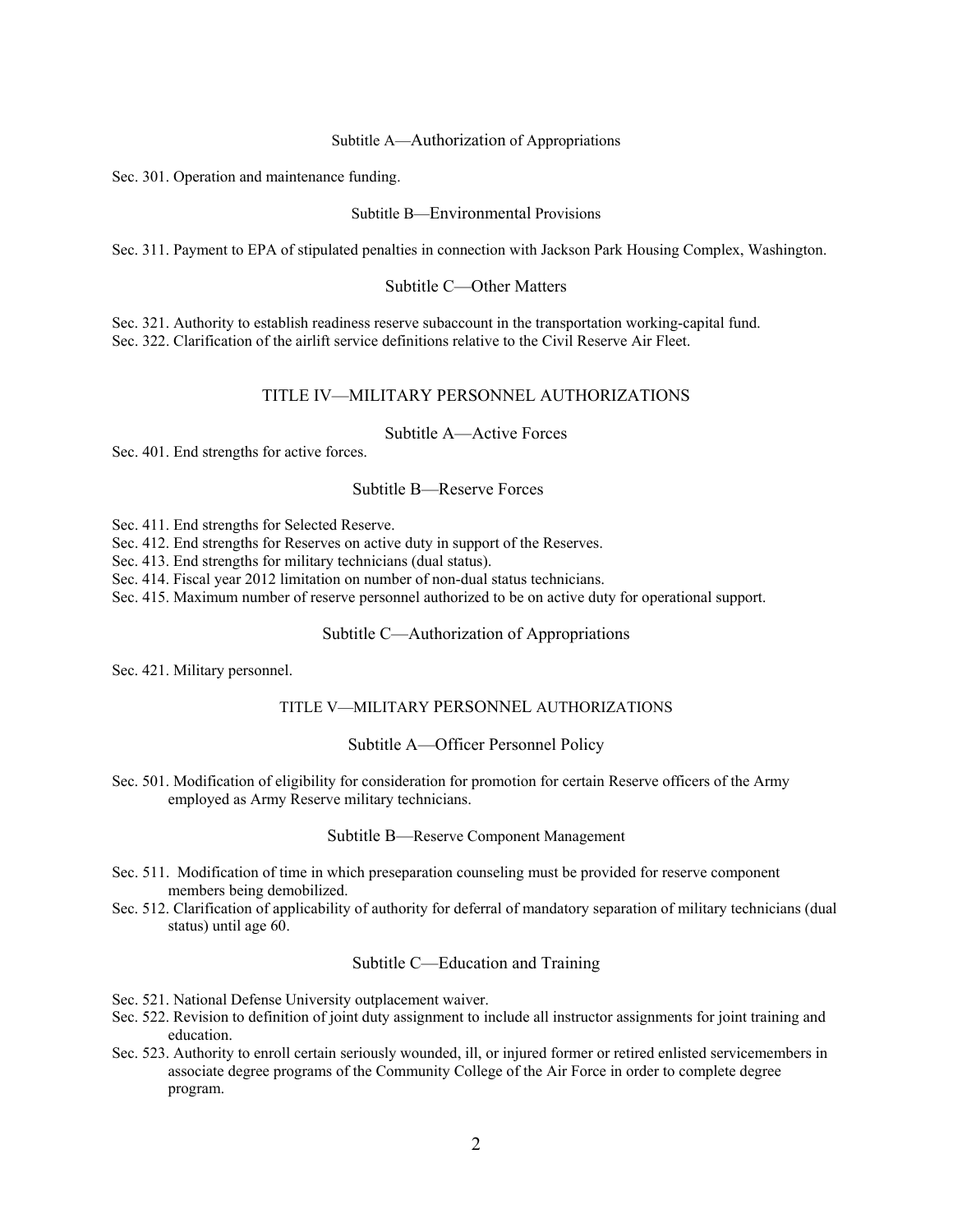Sec. 524. Consolidation of military department authority to issue arms, tentage, and equipment to educational institutions not maintaining units of Junior ROTC.

#### Subtitle D—Military Justice and Legal Matters

Sec. 531. Procedures for judicial review of certain military personnel decisions.

#### Subtitle E—Other Matters

- Sec. 541. Revision to membership of Department of Defense Military Family Readiness Council.
- Sec. 542. Inclusion of Northern Mariana Islands as a "State" for purposes of the Uniformed and Overseas Citizens Absentee Voting Act.
- Sec. 543. Specification of the period for which a request for an absentee ballot from an overseas voter is valid.

#### TITLE VI—COMPENSATION AND OTHER PERSONNEL BENEFITS

- Sec. 601. One-year extension of certain expiring bonus and special pay authorities.
- Sec. 602. Travel for anesthesia services for childbirth for command-sponsored dependents of members assigned to very remote locations outside the continental United States.
- Sec. 603. Travel and transportation allowance for dependent child of member stationed overseas who is attending overseas university, college or similar institution.

#### TITLE VII—HEALTH CARE PROVISIONS

Sec. 701. Reserve component mental health student stipend.

## TITLE VIII—ACQUISITION POLICY, ACQUISITION MANAGEMENT, AND RELATED MATTERS

- Sec. 801. Revision to law relating to disclosures to litigation support contractors.
- Sec. 802. Clarification of Department of Defense authority to purchase right-hand drive passenger sedan vehicles and increase in cost limitation.
- Sec. 803. Increase in dollar thresholds for authorities for acquisition of low-cost interests in land and unspecified minor construction projects for anti-terrorism and force protection purposes.
- Sec. 804. Repeal of provision of law relating to acquisition policy when Department of Defense is obtaining carriage by vessel.

#### TITLE IX—DEPARTMENT OF DEFENSE ORGANIZATION AND MANAGEMENT

#### Subtitle A—Intelligence-Related Matters

Sec. 901. Appropriations for defense intelligence elements.

Sec. 902. Authority to credit military graduates of the National Defense Intelligence College with completion of Joint Professional Military Education Phase I.

#### Subtitle B—Space Activities

Sec. 911. Revisions to policy on development and procurement of unmanned systems.

#### TITLE X—GENERAL PROVISIONS

Sec. 1001. Repeal of requirement for annual joint report From Office of Management AND Budget and Congressional Budget Office on scoring of outlays in defense budget function.

Sec. 1002. Revision to conditions on status of retired aircraft carrier ex-John F. Kennedy.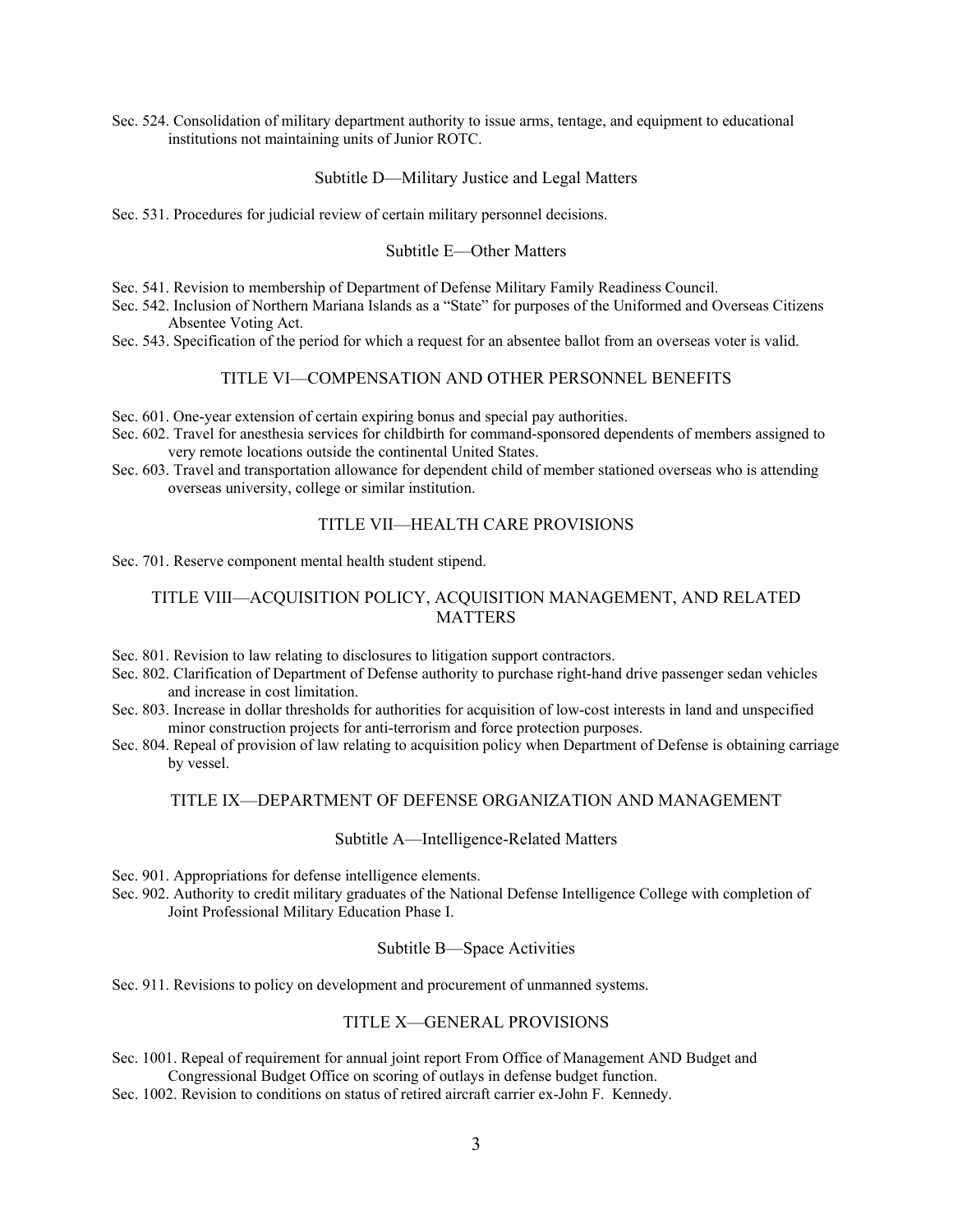Sec. 1003. Authority to provide information for maritime safety of forces and hydrographic support.

Sec. 1004. Deposit of reimbursed funds under reciprocal fire protection agreements.

Sec. 1005. Repeal of strategic airlift aircraft inventory requirement.

Sec. 1006. Change in name of the Industrial College of the Armed Forces to the Dwight D. Eisenhower School for National Security and Resource Strategy at the National Defense University.

## TITLE XI—CIVILIAN PERSONNEL MATTERS

- Sec. 1101. Revisions to beneficiary designation provisions for death gratuity payable upon death of a United States Government employee.
- Sec. 1102. Placement of National Guard non-dual status technicians in the excepted service with all dual status National Guard technicians.

## TITLE XII—MATTERS RELATING TO FOREIGN NATIONS **[RESERVED]**

## TITLE XIII—OTHER AUTHORIZATIONS

#### Subtitle A—Military Programs

Sec. 1301. Working capital funds.

Sec. 1302. National Defense Sealift Fund.

Sec. 1303. Joint Urgent Operational Needs Fund.

Sec. 1304. Chemical Agents and Munitions Destruction, Defense.

Sec. 1305. Drug Interdiction and Counter-Drug Activities, Defense.

Sec. 1306. Defense Inspector General.

Sec. 1307. Defense Health Program.

#### Subtitle B—Armed Forces Retirement Home

Sec. 1311. Authorization of appropriations for Armed Forces Retirement Home.

## TITLE XIV—AUTHORIZATION OF ADDITIONAL APPROPRIATIONS FOR OVERSEAS CONTINGENCY OPERATIONS FOR FISCAL YEAR 2012

Sec. 1401. Purpose.

- Sec. 1402. Army procurement.
- Sec. 1403. Joint Improvised Explosive Defeat Fund.
- Sec. 1404. Navy and Marine Corps procurement.
- Sec. 1405. Air Force procurement.
- Sec. 1406. Joint Urgent Operational Needs Fund.
- Sec. 1407. Mine Resistant Ambush Protected Vehicle Fund.
- Sec. 1408. Defense-wide activities procurement.
- Sec. 1409. Research, development, test, and evaluation.
- Sec. 1410. Operation and maintenance.
- Sec. 1411. Military personnel.
- Sec. 1412. Working Capital Funds.
- Sec. 1413. Defense Health Program.
- Sec. 1414. Drug Interdiction and Counter-Drug Activities, Defense-Wide.
- Sec. 1415. Defense Inspector General.

## **TITLE I—PROCUREMENT**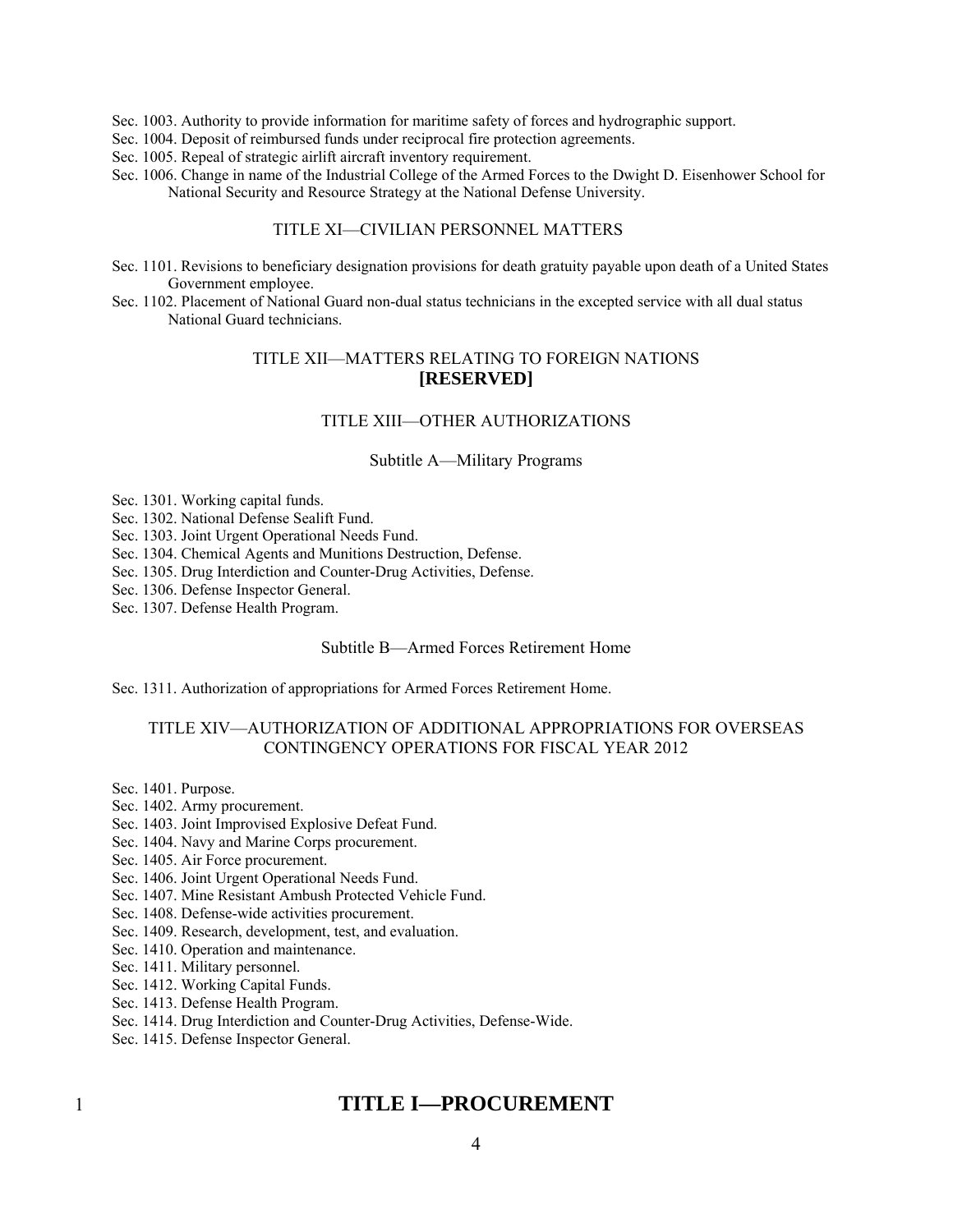| $\mathbf{1}$   | <b>Subtitle A—Authorization of Appropriations</b>                                             |
|----------------|-----------------------------------------------------------------------------------------------|
| $\overline{2}$ | <b>SEC. 101. ARMY.</b>                                                                        |
| 3              | Funds are hereby authorized to be appropriated for fiscal year 2012 for procurement for       |
| 4              | the Army as follows:                                                                          |
| 5              | (1) For aircraft, \$7,061,381,000.                                                            |
| 6              | (2) For missiles, \$1,478,718,000.                                                            |
| 7              | (3) For weapons and tracked combat vehicles, \$1,933,512,000.                                 |
| 8              | (4) For ammunition, \$1,992,625,000.                                                          |
| 9              | (5) For other procurement, \$9,682,592,000.                                                   |
| 10             | SEC. 102. NAVY AND MARINE CORPS.                                                              |
| 11             | (a) NAVY.—Funds are hereby authorized to be appropriated for fiscal year 2012 for             |
| 12             | procurement for the Navy as follows:                                                          |
| 13             | (1) For aircraft, \$18,587,033,000.                                                           |
| 14             | (2) For weapons, including missiles and torpedoes, \$3,408,478,000.                           |
| 15             | (3) For shipbuilding and conversion, \$14,928,921,000.                                        |
| 16             | (4) For other procurement, \$6,285,451,000.                                                   |
| 17             | (b) MARINE CORPS.—Funds are hereby authorized to be appropriated for fiscal year 2012         |
| 18             | for procurement for the Marine Corps in the amount of \$1,391,602,000.                        |
| 19             | (c) NAVY AND MARINE CORPS AMMUNITION.—Funds are hereby authorized to be                       |
| 20             | appropriated for fiscal year 2012 for procurement of ammunition for the Navy and Marine Corps |
| 21             | in the amount of \$719,952,000.                                                               |
| 22             | SEC. 103. AIR FORCE.                                                                          |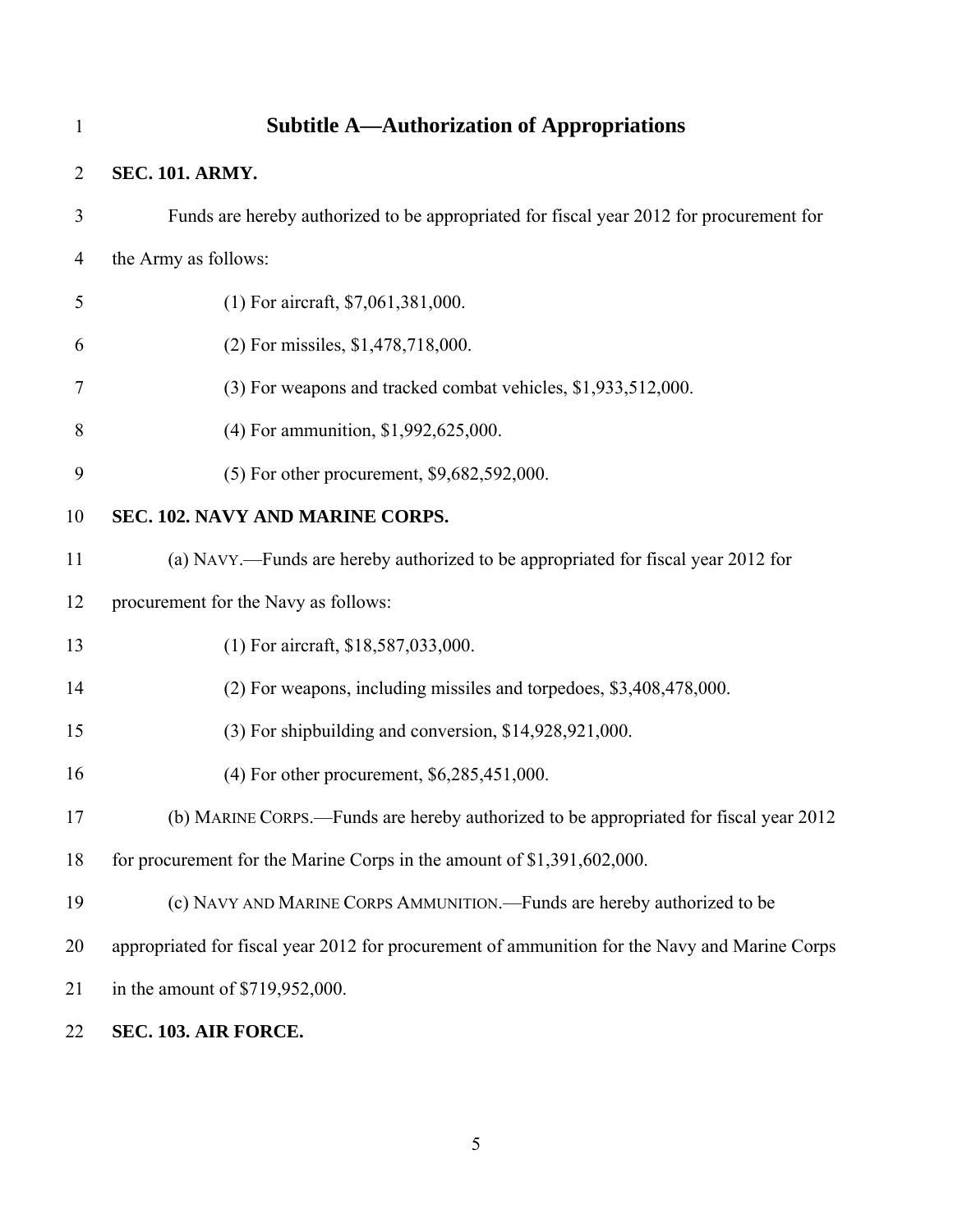| $\mathbf{1}$   | (a) FISCAL YEAR 2012.—Funds are hereby authorized to be appropriated for fiscal year             |
|----------------|--------------------------------------------------------------------------------------------------|
| $\overline{2}$ | 2012 for procurement for the Air Force as follows:                                               |
| 3              | (1) For aircraft, \$14,082,527,000.                                                              |
| 4              | (2) For ammunition, \$539,065,000.                                                               |
| 5              | (3) For missiles, \$6,074,017,000.                                                               |
| 6              | (4) For other procurement, \$17,602,036,000.                                                     |
| 7              | (b) ADVANCE APPROPRIATIONS.—In addition to the funds authorized to be appropriated               |
| $8\,$          | for fiscal year 2012 in subsection $(a)(3)$ that are for procurement of Advanced Extremely High  |
| 9              | Frequency communications satellites and for certain classified programs, funds, in the form of   |
| 10             | advance appropriations, are hereby authorized to be appropriated for procurement of missiles for |
| 11             | the Air Force in the amount of \$3,212,495,000 for full funding of procurement of Advanced       |
| 12             | Extremely High Frequency communications satellites five and six and for certain classified       |
| 13             | programs, as follows:                                                                            |
| 14             | (1) For fiscal year 2013, \$803,417,000.                                                         |
| 15             | (2) For fiscal year 2014, \$699,611,000.                                                         |
| 16             | (3) For fiscal year 2015, \$634,567,000.                                                         |
| 17             | (4) For fiscal year 2016, \$358,200,000.                                                         |
| 18             | (5) For fiscal year 2017, \$716,700,000.                                                         |
| 19             | SEC. 104. DEFENSE-WIDE ACTIVITIES.                                                               |
| 20             | Funds are hereby authorized to be appropriated for fiscal year 2012 for Defense-wide             |
| 21             | procurement in the amount of \$5,365,248,000.                                                    |
| 22             | SEC. 105. JOINT IMPROVISED EXPLOSIVE DEVICE DEFEAT FUND.                                         |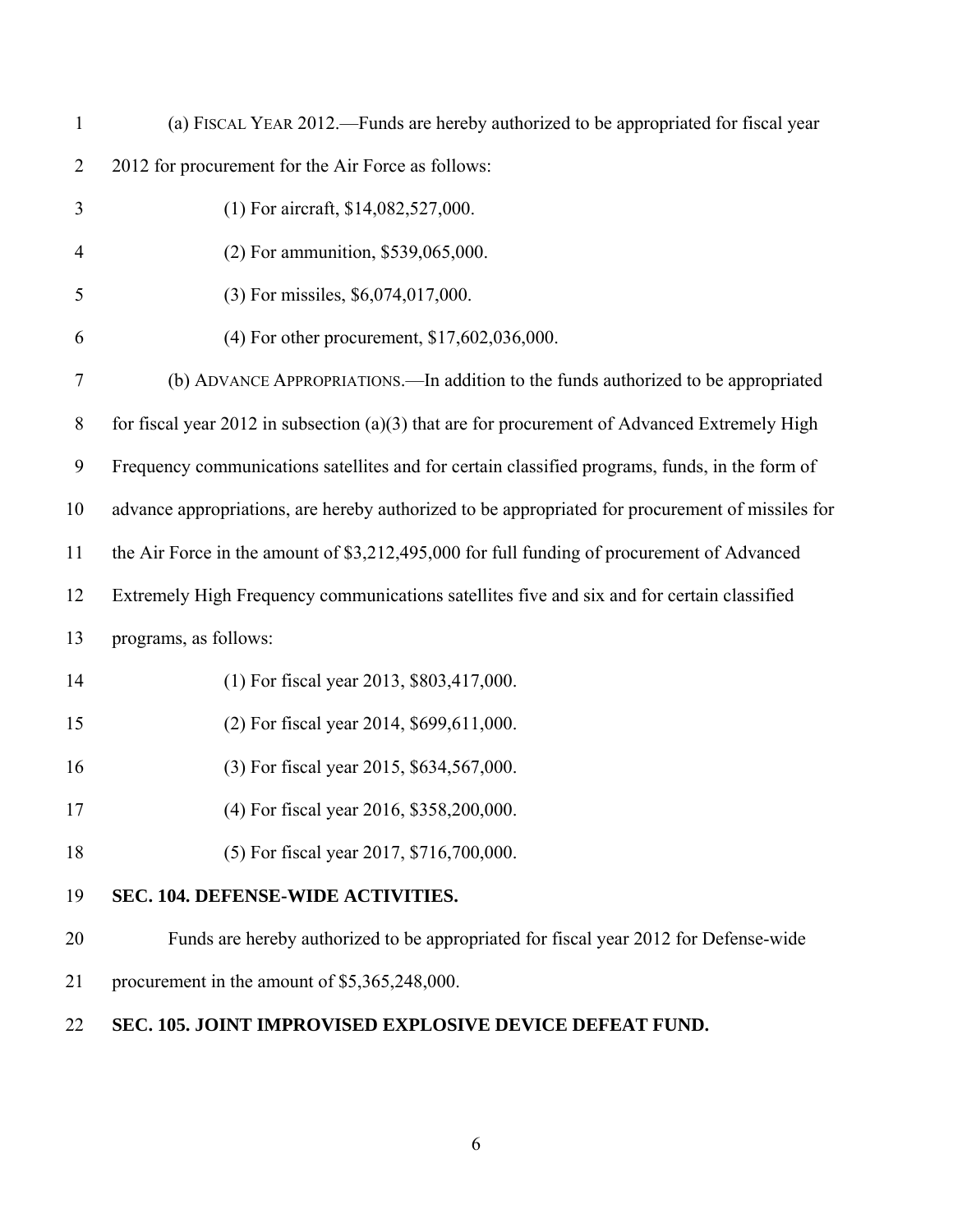| 1              | Funds are hereby authorized to be appropriated for fiscal year 2012 for the Joint                      |
|----------------|--------------------------------------------------------------------------------------------------------|
| $\overline{2}$ | Improvised Explosive Device Defeat Fund in the amount of \$220,634,000.                                |
| 3              | SEC. 106. DEFENSE PRODUCTION ACT PURCHASES.                                                            |
| $\overline{4}$ | Funds are hereby authorized to be appropriated for fiscal year 2012 for purchases under                |
| 5              | the Defense Production Act of 1950 (50 U.S.C. App. 2061 et seq.) in the amount of \$19,964,000.        |
| 6              | <b>Subtitle B—Army Programs</b>                                                                        |
| $\overline{7}$ | SEC. 111. MULTI-YEAR PROCUREMENT AUTHORITY FOR AIRFRAMES FOR                                           |
| 8              | ARMY UH-60M/HH-60M HELICOPTERS AND NAVY MH-60R/MH-60S                                                  |
| 9              | <b>HELICOPTERS.</b>                                                                                    |
| 10             | (a) AUTHORITY FOR MULTIYEAR PROCUREMENT.—Subject to section 2306b of title 10,                         |
| 11             | United States Code, the Secretary of the Army may enter into a multiyear contract or contracts,        |
| 12             | beginning with the fiscal year 2012 program year, for the procurement of airframes for UH-             |
| 13             | 60M/HH-60M helicopters and, acting as the executive agent for the Department of the Navy, for          |
| 14             | the procurement of airframes for MH-60R/S helicopters.                                                 |
| 15             | (b) CONDITION FOR OUT-YEAR CONTRACT PAYMENTS.—A contract entered into under                            |
| 16             | subsection (a) shall provide that any obligation of the United States to make a payment under the      |
| 17             | contract for a fiscal year after fiscal year 2012 is subject to the availability of appropriations for |
| 18             | that purpose for such later fiscal year.                                                               |
| 19             | <b>Subtitle C—Navy Programs</b>                                                                        |
| 20             | SEC. 121. MULTIYEAR PROCUREMENT AUTHORITY FOR MISSION AVIONICS                                         |
| 21             | AND COMMON COCKPITS FOR NAVY MH-60R/S HELICOPTERS.                                                     |
| 22             | (a) AUTHORITY FOR MULTIYEAR PROCUREMENT.—Subject to section 2306b of title 10,                         |
| 23             | United States Code, the Secretary of the Navy may enter into a multiyear contract or contracts,        |
|                |                                                                                                        |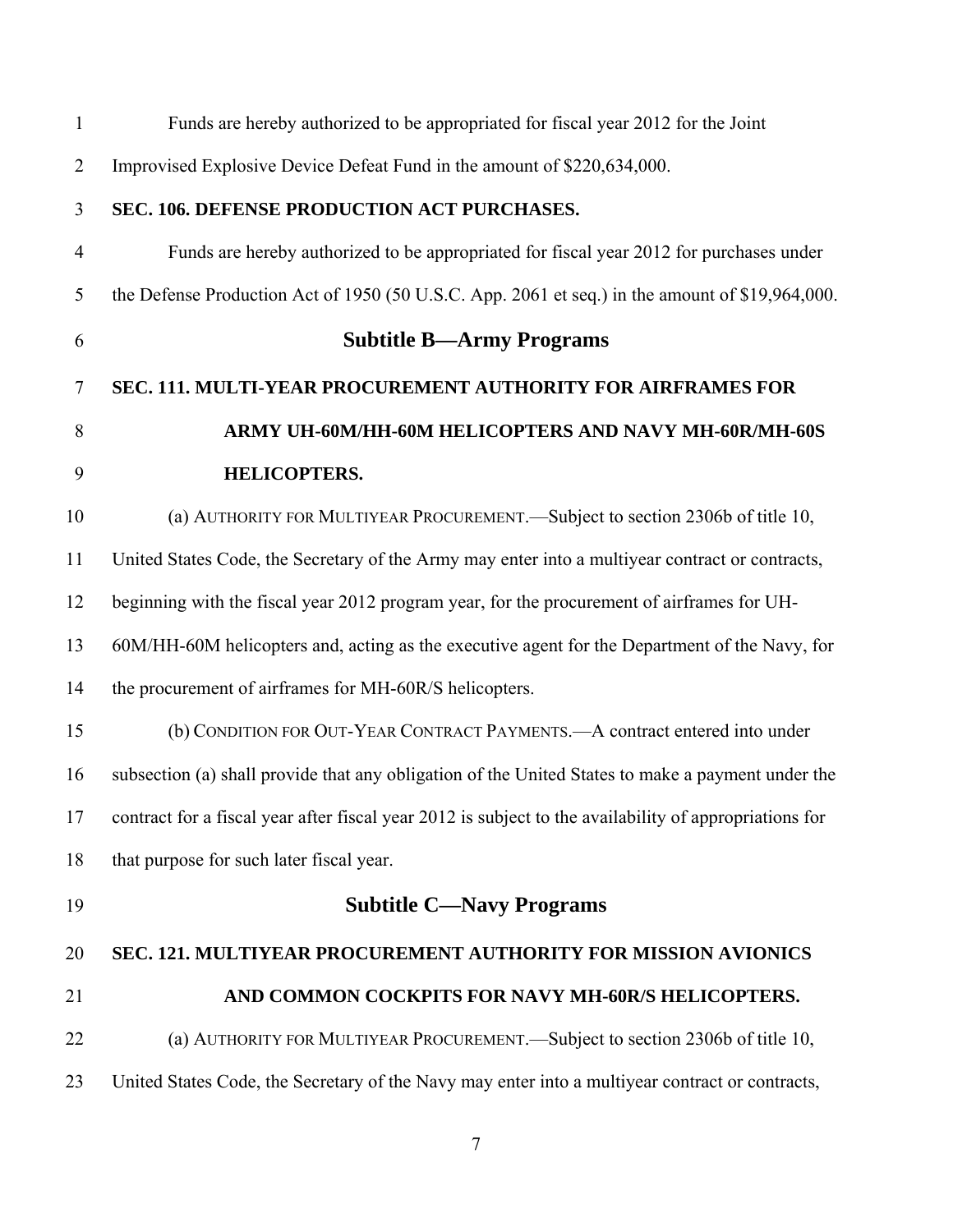1 2 beginning with the fiscal year 2012 program year, for the procurement of mission avionics and common cockpits for MH-60R/S helicopters.

- 3 4 5 6 7 8 9 10 11 12 13 14 (b) CONDITION FOR OUT-YEAR CONTRACT PAYMENTS.—A contract entered into under subsection (a) shall provide that any obligation of the United States to make a payment under the contract for a fiscal year after fiscal year 2012 is subject to the availability of appropriations for that purpose for such later fiscal year. **TITLE II—RESEARCH, DEVELOPMENT, TEST, AND EVALUATION SEC. 201. AUTHORIZATION OF APPROPRIATIONS.** Funds are hereby authorized to be appropriated for fiscal year 2012 for the use of the Department of Defense for research, development, test, and evaluation as follows: (1) For the Army, \$9,683,980,000. (2) For the Navy, \$17,956,431,000. (3) For the Air Force, \$27,737,701,000. (4) For Defense-wide activities, \$19,755,678,000.
- 15 (5) For the Director of Operational Test and Evaluation, \$191,292,000.
- 16 **TITLE III—OPERATION AND MAINTENANCE**
- 17 **Subtitle A—Authorization of Appropriations**

#### 18 **SEC. 301. OPERATION AND MAINTENANCE FUNDING.**

19 Funds are hereby authorized to be appropriated for fiscal year 2012 for the use of the

20 Armed Forces and other activities and agencies of the Department of Defense for expenses, not

- 21 otherwise provided for, for operation and maintenance, in amounts as follows:
- 22 (1) For the Army, \$34,735,216,000.
- 23 (2) For the Navy, \$39,364,688,000.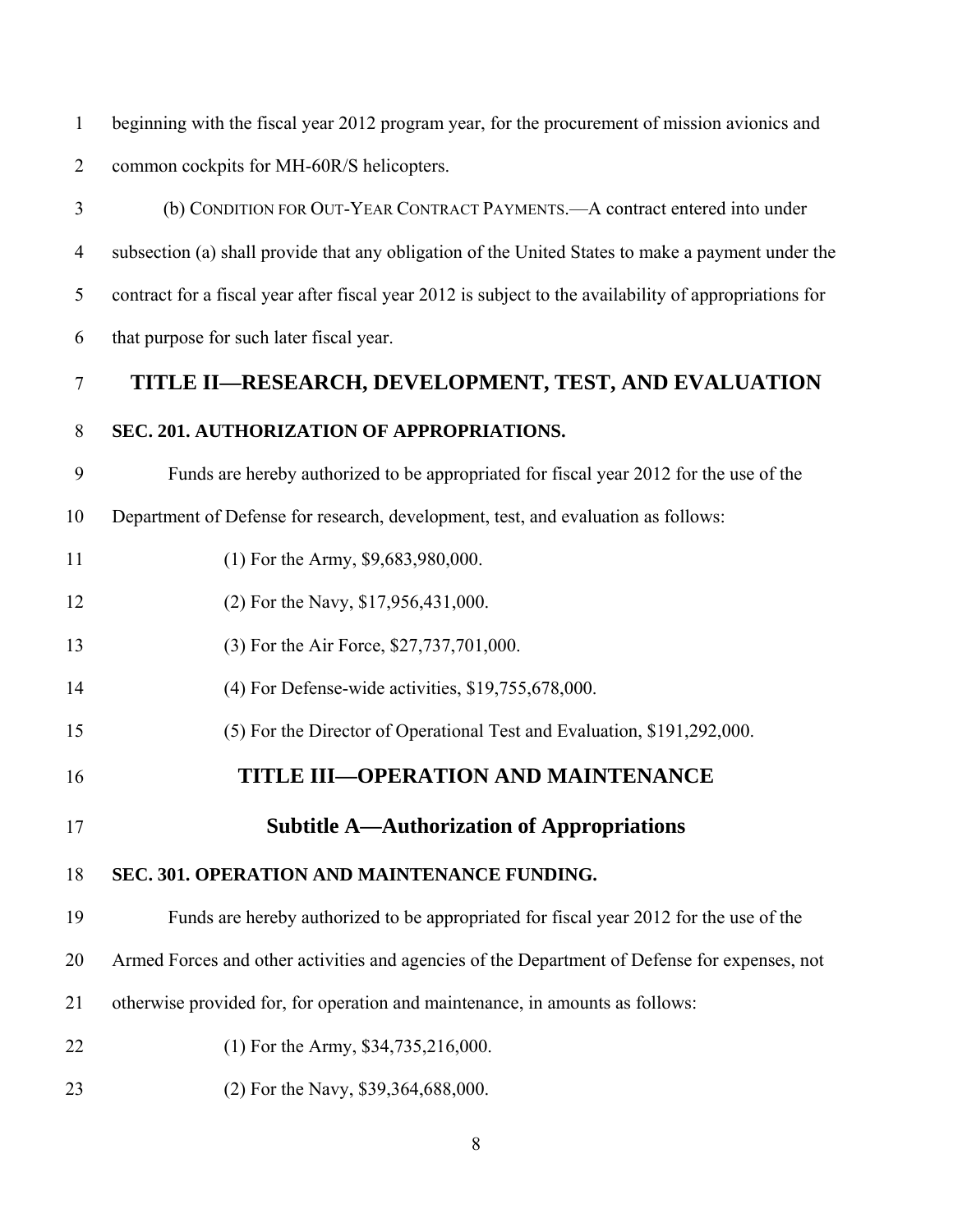| $\mathbf{1}$   | (3) For the Marine Corps, \$5,960,437,000.                                      |
|----------------|---------------------------------------------------------------------------------|
| $\overline{2}$ | (4) For the Air Force, \$36,195,133,000.                                        |
| 3              | $(5)$ For Defense-wide activities, \$30,940,409,000.                            |
| 4              | (6) For the Army Reserve, \$3,109,176,000.                                      |
| 5              | (7) For the Navy Reserve, \$1,323,134,000.                                      |
| 6              | (8) For the Marine Corps Reserve, \$271,443,000.                                |
| 7              | (9) For the Air Force Reserve, \$3,274,359,000.                                 |
| 8              | (10) For the Army National Guard, \$7,041,432,000.                              |
| 9              | (11) For the Air National Guard, \$6,136,280,000.                               |
| 10             | (12) For the United States Court of Appeals for the Armed Forces, \$13,861,000. |
| 11             | (13) For the Department of Defense Acquisition Workforce Development Fund,      |
| 12             | \$734,100,000.                                                                  |
| 13             | (14) For Environmental Restoration, Army, \$346,031,000.                        |
| 14             | (15) For Environmental Restoration, Navy, \$308,668,000.                        |
| 15             | (16) For Environmental Restoration, Air Force, \$525,453,000.                   |
| 16             | (17) For Environmental Restoration, Defense-wide, \$10,716,000.                 |
| 17             | (18) For Environmental Restoration, Formerly Used Defense Sites, \$276,495,000. |
| 18             | (19) For Overseas Humanitarian, Disaster, and Civic Aid programs,               |
| 19             | \$107,662,000.                                                                  |
| 20             | (20) For Cooperative Threat Reduction programs, \$508,219,000.                  |
| 21             | (21) For the Overseas Contingency Operations Transfer Fund, \$5,000,000.        |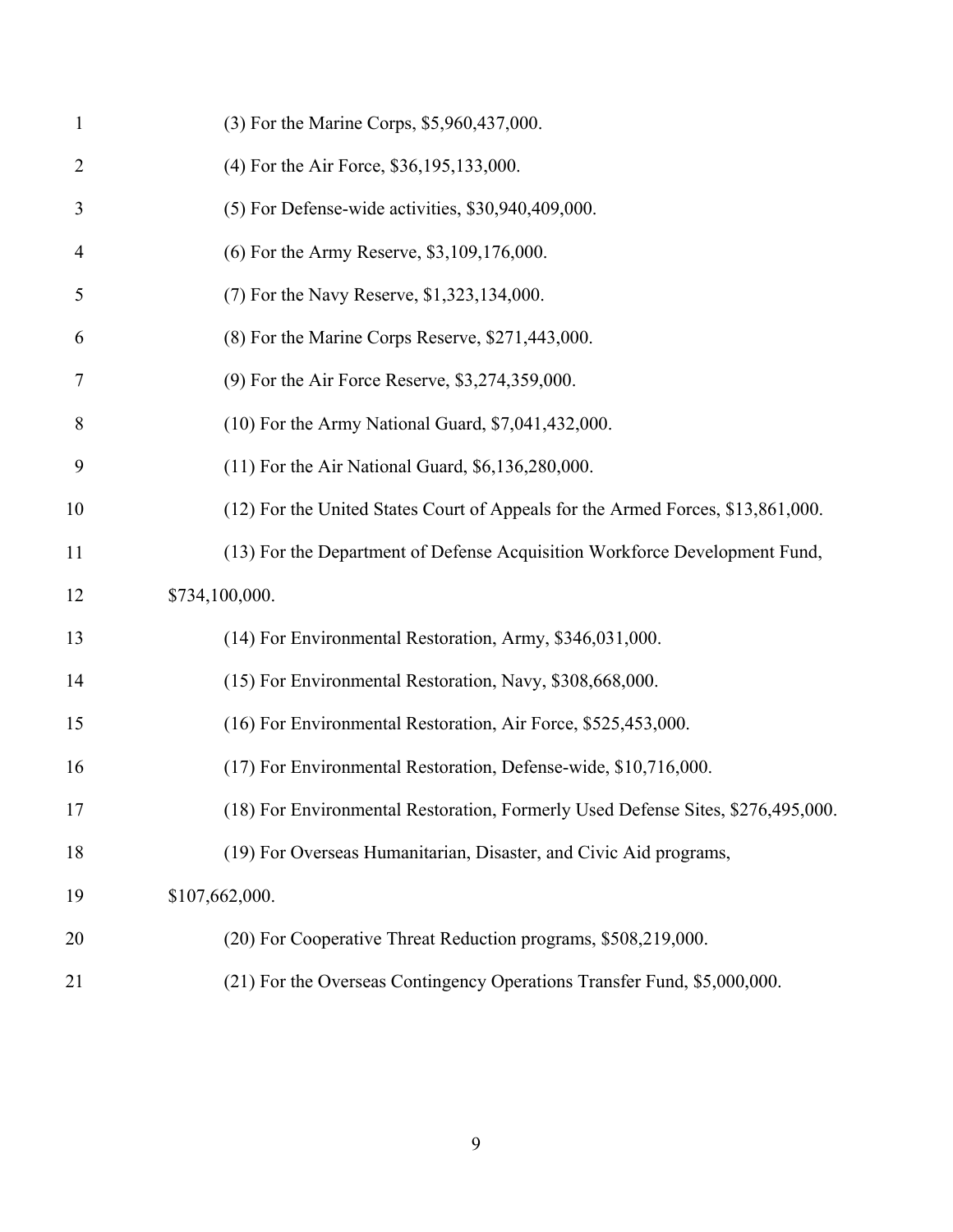| $\mathbf{1}$   | <b>Subtitle B—Environmental Provisions</b>                                                                 |
|----------------|------------------------------------------------------------------------------------------------------------|
| $\overline{2}$ | SEC. 311. PAYMENT TO EPA OF STIPULATED PENALTIES IN CONNECTION                                             |
| 3              | WITH JACKSON PARK HOUSING COMPLEX, WASHINGTON.                                                             |
| $\overline{4}$ | (a) AUTHORITY TO TRANSFER FUNDS.-                                                                          |
| 5              | (1) TRANSFER AMOUNT.—Using funds described in subsection (b), the Secretary                                |
| 6              | of the Navy may, notwithstanding section 2215 of title 10, United States Code, transfer                    |
| 7              | not more than \$45,000.00 to the Hazardous Substance Superfund Jackson Park Housing                        |
| 8              | Complex, Washington special account.                                                                       |
| 9              | (2) PURPOSE OF TRANSFER.—The payment under paragraph (1) is to pay a                                       |
| 10             | stipulated penalty assessed by the Environmental Protection Agency on October 7, 2009,                     |
| 11             | against the Jackson Park Housing Complex, Washington for the failure by the Navy to                        |
| 12             | submit a draft Final Remedial Investigation/Feasibility Study for the Jackson Park                         |
| 13             | Housing Complex Operable Unit (OU-3T-JPHC) in accordance with the requirements of                          |
| 14             | the Interagency Agreement (Administrative Docket No. CERCLA-10-2005-0023).                                 |
| 15             | (b) SOURCE OF FUNDS.—Any payment under subsection (a) shall be made using funds                            |
| 16             | authorized to be appropriated by section $301(14)$ for operation and maintenance for                       |
| $17$           | Environmental Restoration, Navy.                                                                           |
| 18             | (c) USE OF FUNDS.—The amount transferred under subsection (a) shall be used by the                         |
| 19             | Environmental Protection Agency to pay the penalty described under paragraph (2) of such                   |
| 20             | subsection.                                                                                                |
| 21<br>22       | <b>Subtitle C-Other Matters</b><br><b>SEC. 321. AUTHORITY TO ESTABLISH READINESS RESERVE SUBACCOUNT IN</b> |
| 23             | THE TRANSPORTATION WORKING-CAPITAL FUND.                                                                   |
| 24             | Section 2208(p) of title 10, United States Code, is amended—                                               |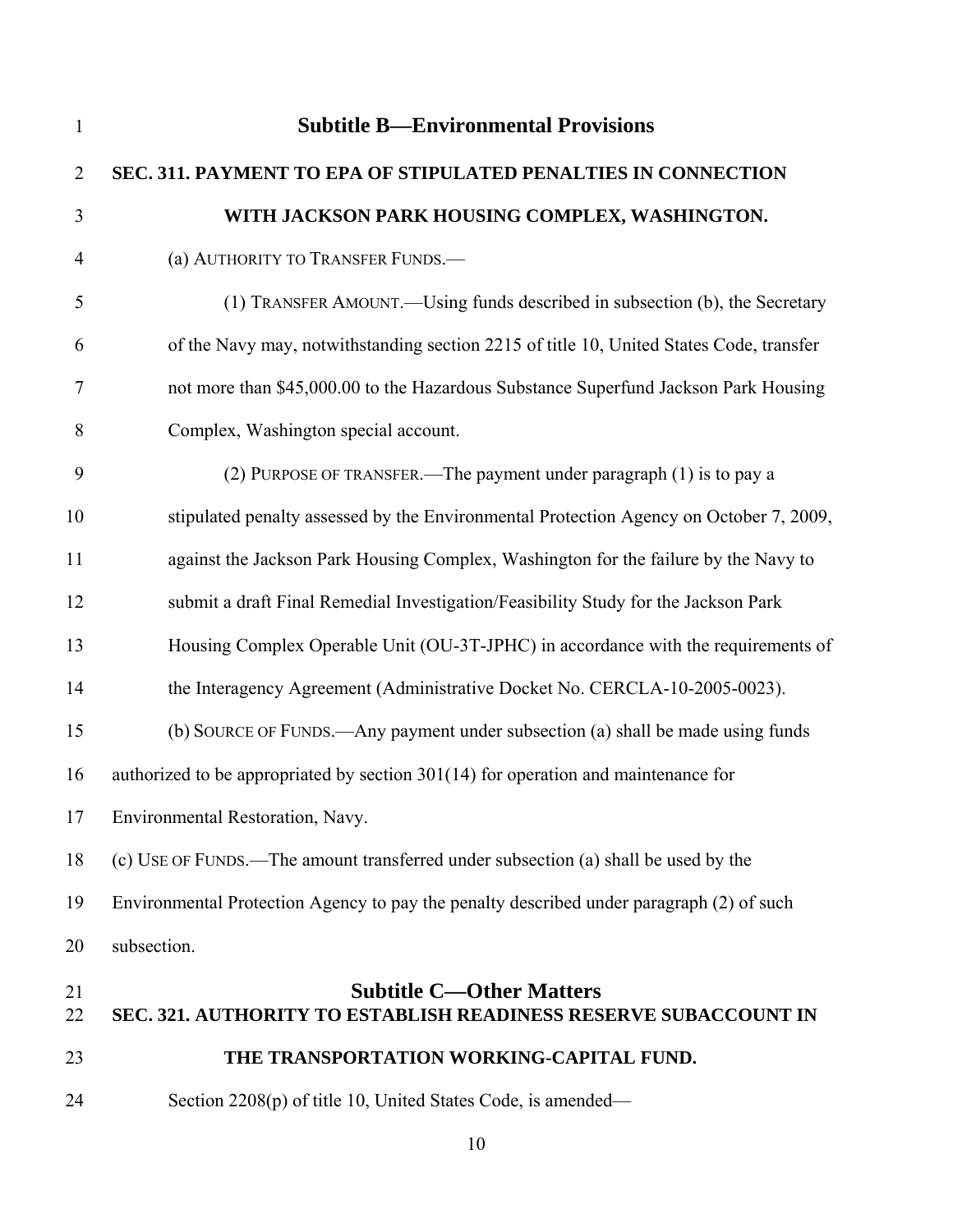1 2 3 4 5 6 7 8 9 10 11 12 13 14 15 16 17 18 19 20 (1) inserting "(1)" before "The Secretary of Defense"; and (2) by adding at the end the following new paragraph:  $\Gamma(2)$ (A) The Secretary of Defense may establish within the working-capital fund administered by the commander of the United States Transportation Command a subaccount to be known as the readiness reserve subaccount. The Secretary may transfer to, and retain in, that subaccount excess funds received during high-tempo operations in order to fund, to the extent possible, mission-critical catastrophic loss replacement or major repair of transportation assets used to produce revenue for the working-capital fund. The maximum amount that may be maintained in the subaccount is \$50,000,000. "(B) The Secretary may use funds in the subaccount— "(i) to repair or replace those assets that the commander of the United States Transportation Command requires to directly fulfill the mission of that command; and "(ii) to purchase improvements to distribution infrastructure, excluding military construction, if economically favorable, in amounts not to exceed \$10,000,000 per unit. "(C) The subaccount shall be managed so that funds in the subaccount are used to supplement, and not replace, obligations of the military departments for provision of transportation assets. "(D) The Secretary shall provide that, in any case in which funds in the subaccount are used to purchase or pay for a replacement or repair for which funds would otherwise be provided from funds available for one of the armed forces, the otherwise applicable funding source shall

21 reimburse the subaccount.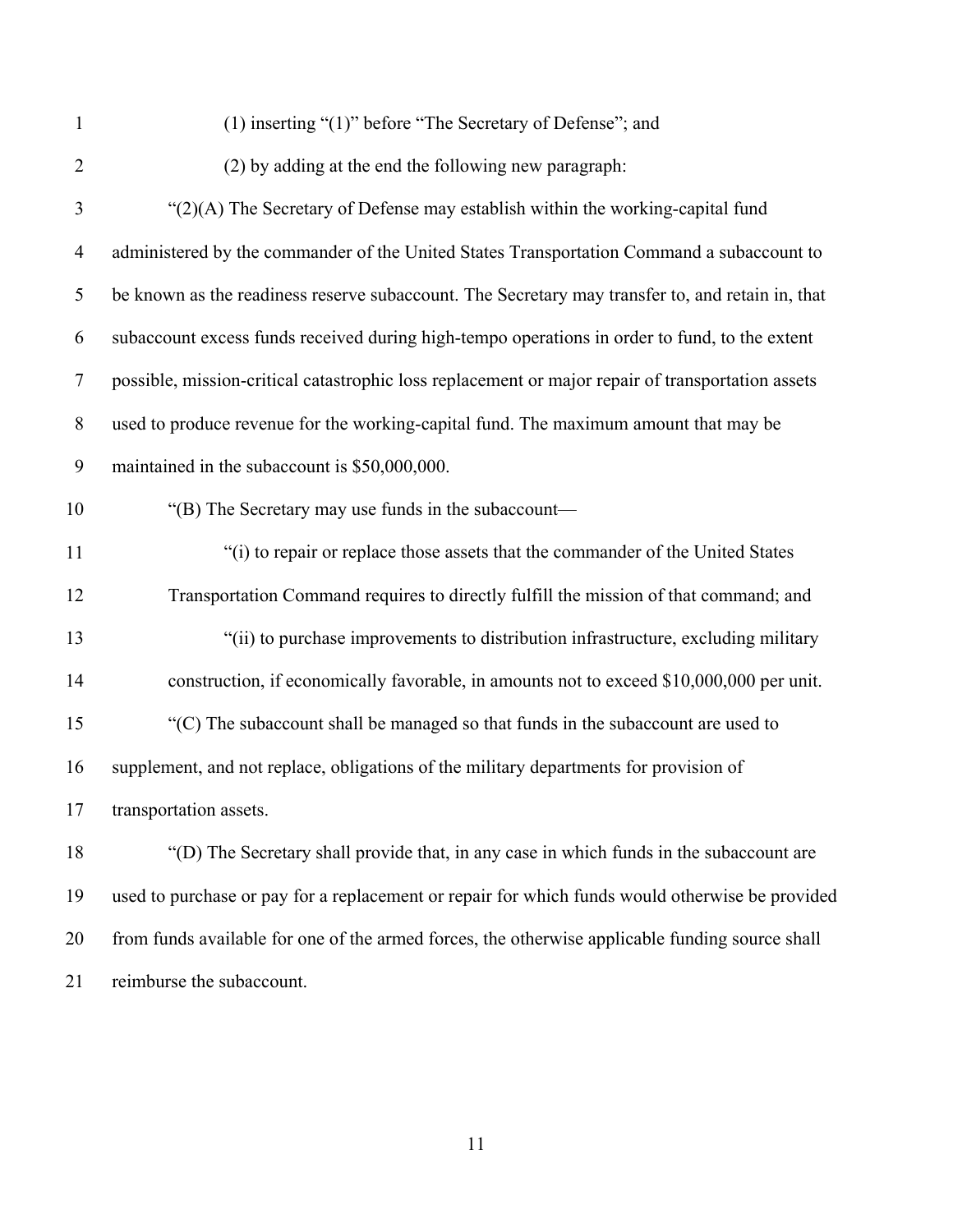| $\mathbf{1}$   | "(E) With the exception of distribution infrastructure, the subaccount may be used only          |
|----------------|--------------------------------------------------------------------------------------------------|
| $\overline{2}$ | for a repair, replacement, or procurement that is authorized to be carried out by the military   |
| 3              | department or fund providing the reimbursement for the repair, replacement, or procurement.      |
| $\overline{4}$ | "(F) The Secretary may use funds in the subaccount for a repair, replacement, or                 |
| 5              | procurement only when a delay in obtaining funds from the military department or fund that       |
| 6              | would otherwise provide funds for the repair, replacement, or procurement would impair the       |
| $\overline{7}$ | ability of the commander of the United States Transportation Command to continue mission-        |
| $8\,$          | critical responsibilities.                                                                       |
| 9              | "(G) The Secretary may use funds in the subaccount to make a purchase in an amount in excess     |
| 10             | of \$10,000,000 only after the Secretary has submitted to the congressional defense committees,  |
| 11             | not less than 30 days before obligation of funds for the purchase, a written notification of the |
| 12             | proposed purchase.".                                                                             |
| 13             | SEC. 322. CLARIFICATION OF THE AIRLIFT SERVICE DEFINITIONS RELATIVE                              |
| 14             | TO THE CIVIL RESERVE AIR FLEET.                                                                  |
| 15             | (a) CLARIFICATION.—Section 41106 of title 49, United States Code, is amended—                    |
| 16             | (1) by striking "transport category aircraft" in subsections $(a)(1)$ , $(b)$ , and $(c)$ and    |
| 17             | inserting "CRAF-eligible aircraft"; and                                                          |
| 18             | (2) in subsection (c), by striking "that has aircraft in the civil reserve air fleet" and        |
| 19             | inserting "referred to in subsection (a)".                                                       |
| 20             | (b) CRAF-ELIGIBLE AIRCRAFT DEFINED. Such section is further amended by adding at                 |
| 21             | the end the following new subsection:                                                            |
|                |                                                                                                  |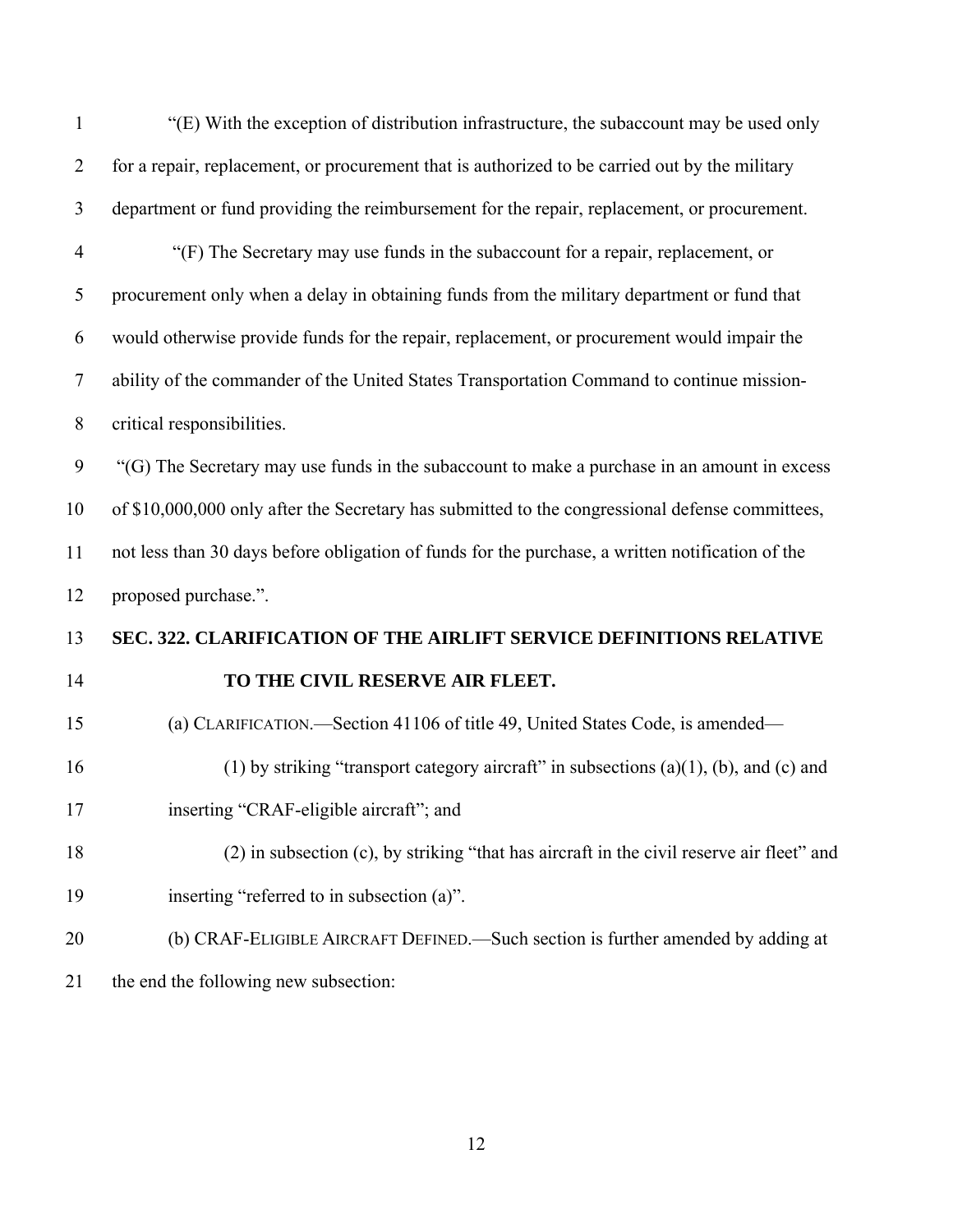| $\mathbf{1}$   | "(e) CRAF-ELIGIBLE AIRCRAFT DEFINED.—In this section, 'CRAF-eligible aircraft' means                  |
|----------------|-------------------------------------------------------------------------------------------------------|
| $\overline{2}$ | aircraft of a type the Secretary of Defense has determined to be eligible to participate in the civil |
| 3              | reserve air fleet.".                                                                                  |
| 4              | TITLE IV-MILITARY PERSONNEL AUTHORIZATIONS                                                            |
| 5              | <b>Subtitle A—Active Forces</b>                                                                       |
| 6              | SEC. 401. END STRENGTHS FOR ACTIVE FORCES.                                                            |
| 7              | The Armed Forces are authorized strengths for active duty personnel as of September 30,               |
| 8              | 2012, as follows:                                                                                     |
| 9              | $(1)$ The Army, 562,000.                                                                              |
| 10             | (2) The Navy, 325,700.                                                                                |
| 11             | (3) The Marine Corps, 202,100.                                                                        |
| 12             | (4) The Air Force, 332,800.                                                                           |
| 13             | <b>Subtitle B-Reserve Forces</b>                                                                      |
| 14             | SEC. 411. END STRENGTHS FOR SELECTED RESERVE.                                                         |
| 15             | (a) IN GENERAL.—The Armed Forces are authorized strengths for Selected Reserve                        |
| 16             | personnel of the reserve components as of September 30, 2012, as follows:                             |
| 17             | (1) The Army National Guard of the United States, 358,200.                                            |
| 18             | $(2)$ The Army Reserve, 205,000.                                                                      |
| 19             | $(3)$ The Navy Reserve, 66,200.                                                                       |
| 20             | (4) The Marine Corps Reserve, 39,600.                                                                 |
| 21             | (5) The Air National Guard of the United States, 106,700.                                             |
| 22             | (6) The Air Force Reserve, 71,400.                                                                    |
| 23             | (7) The Coast Guard Reserve, 10,000.                                                                  |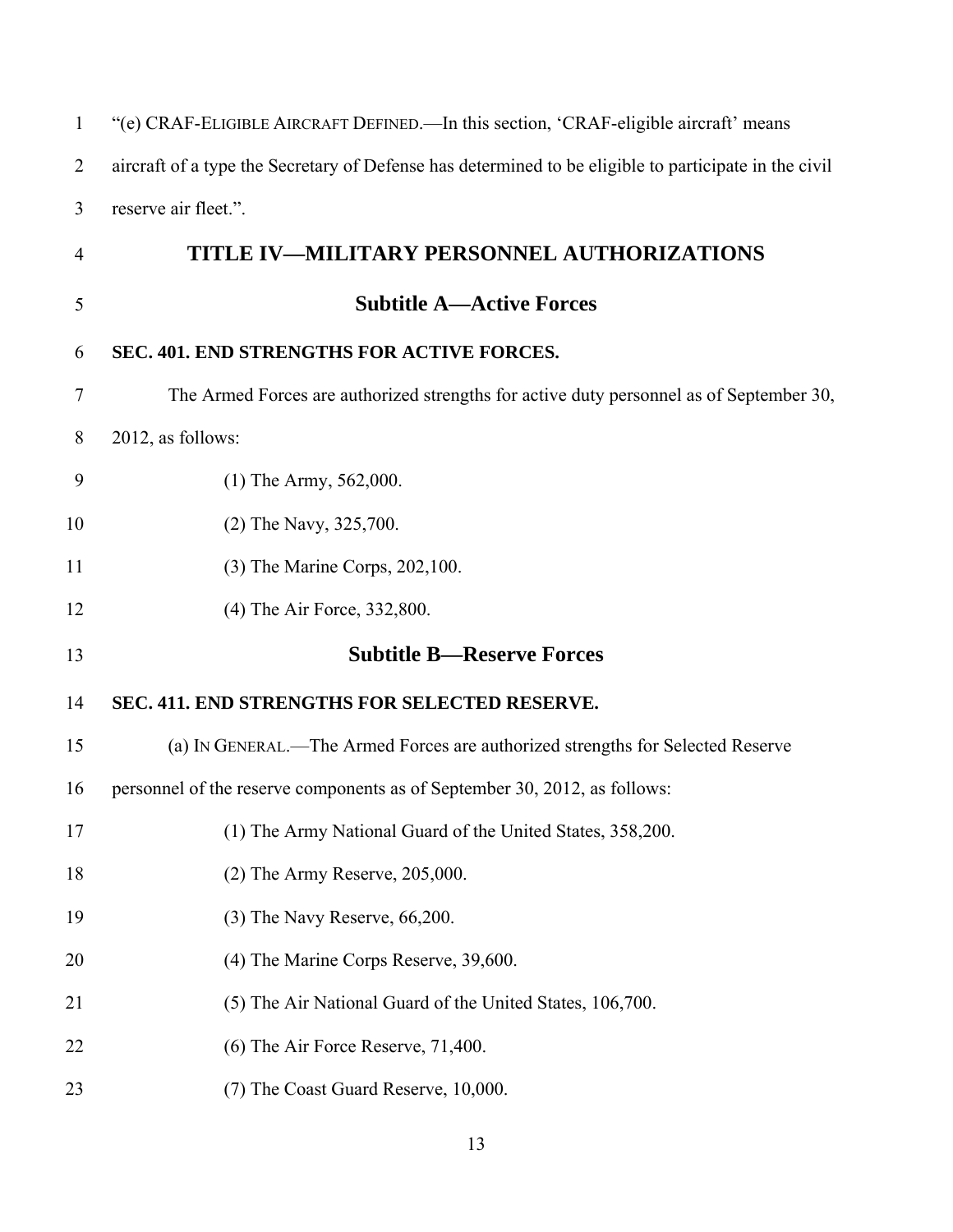| $\mathbf{1}$   | (b) END STRENGTH REDUCTIONS.—The end strengths prescribed by subsection (a) for the               |
|----------------|---------------------------------------------------------------------------------------------------|
| $\overline{2}$ | Selected Reserve of any reserve component shall be proportionately reduced by-                    |
| 3              | (1) the total authorized strength of units organized to serve as units of the Selected            |
| $\overline{4}$ | Reserve of such component which are on active duty (other than for training) at the end           |
| 5              | of the fiscal year, and                                                                           |
| 6              | (2) the total number of individual members not in units organized to serve as units               |
| $\tau$         | of the Selected Reserve of such component who are on active duty (other than for                  |
| 8              | training or for unsatisfactory participation in training) without their consent at the end of     |
| 9              | the fiscal year.                                                                                  |
| 10             | (c) END STRENGTH INCREASES.—Whenever units or individual members of the Selected                  |
| 11             | Reserve for any reserve component are released from active duty during any fiscal year, the end   |
| 12             | strength prescribed for such fiscal year for the Selected Reserve of such reserve component shall |
| 13             | be increased proportionately by the total authorized strengths of such units and by the total     |
| 14             | number of such individual members.                                                                |
| 15             | SEC. 412. END STRENGTHS FOR RESERVES ON ACTIVE DUTY IN SUPPORT OF                                 |
| 16             | THE RESERVES.                                                                                     |
| 17             | Within the end strengths prescribed in section $411(a)$ , the reserve components of the           |
| 18             | Armed Forces are authorized, as of September 30, 2012, the following number of Reserves to be     |
| 19             | serving on full-time active duty or full-time duty, in the case of members of the National Guard, |
| 20             | for the purpose of organizing, administering, recruiting, instructing, or training the reserve    |
| 21             | components:                                                                                       |
| 22             | (1) The Army National Guard of the United States, 32,060.                                         |
| 23             | $(2)$ The Army Reserve, 16,261.                                                                   |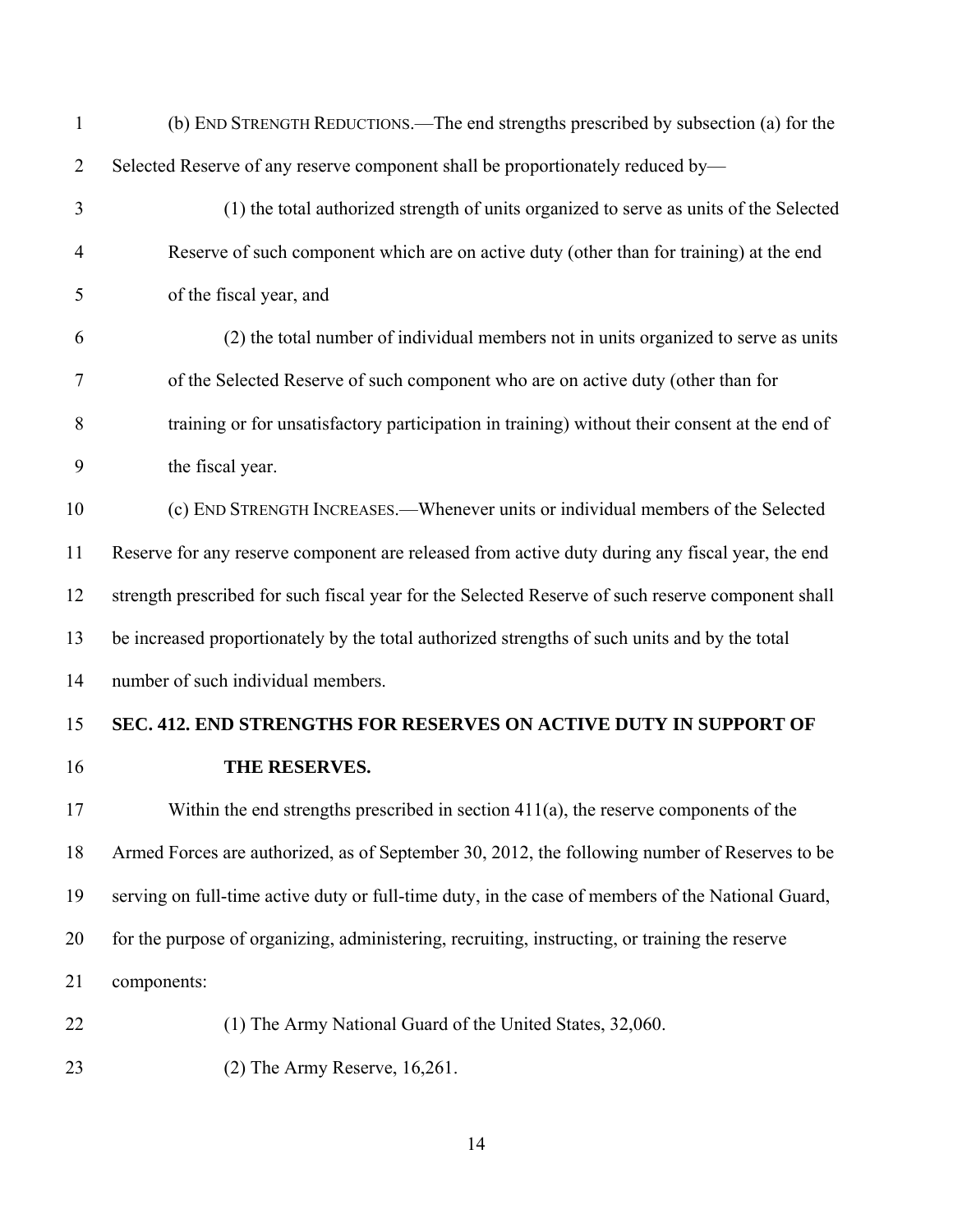| $\mathbf{1}$   | (3) The Navy Reserve, 10,337.                                                                 |
|----------------|-----------------------------------------------------------------------------------------------|
| $\overline{2}$ | (4) The Marine Corps Reserve, 2,261.                                                          |
| 3              | (5) The Air National Guard of the United States, 14,833.                                      |
| 4              | (6) The Air Force Reserve, 2,662.                                                             |
| 5              | SEC. 413. END STRENGTHS FOR MILITARY TECHNICIANS (DUAL STATUS).                               |
| 6              | The minimum number of military technicians (dual status) as of the last day of fiscal year    |
| 7              | 2012 for the reserve components of the Army and the Air Force (notwithstanding section 129 of |
| 8              | title 10, United States Code) shall be the following:                                         |
| 9              | $(1)$ For the Army Reserve, 8,395.                                                            |
| 10             | (2) For the Army National Guard of the United States, 27,210.                                 |
| 11             | (3) For the Air Force Reserve, 10,777.                                                        |
| 12             | (4) For the Air National Guard of the United States, 22,509.                                  |
| 13             | SEC. 414. FISCAL YEAR 2012 LIMITATION ON NUMBER OF NON-DUAL STATUS                            |
| 14             | TECHNICIANS.                                                                                  |
| 15             | (a) LIMITATIONS.-                                                                             |
| 16             | (1) NATIONAL GUARD.—Within the limitation provided in section $10217(c)(2)$ of                |
| 17             | title 10, United States Code, the number of non-dual status technicians employed by the       |
| 18             | National Guard as of September 30, 2012, may not exceed the following:                        |
| 19             | (A) For the Army National Guard of the United States, 1,600.                                  |
| 20             | (B) For the Air National Guard of the United States, 350.                                     |
| 21             | (2) ARMY RESERVE.—The number of non-dual status technicians employed by the                   |
| 22             | Army Reserve as of September 30, 2012, may not exceed 595.                                    |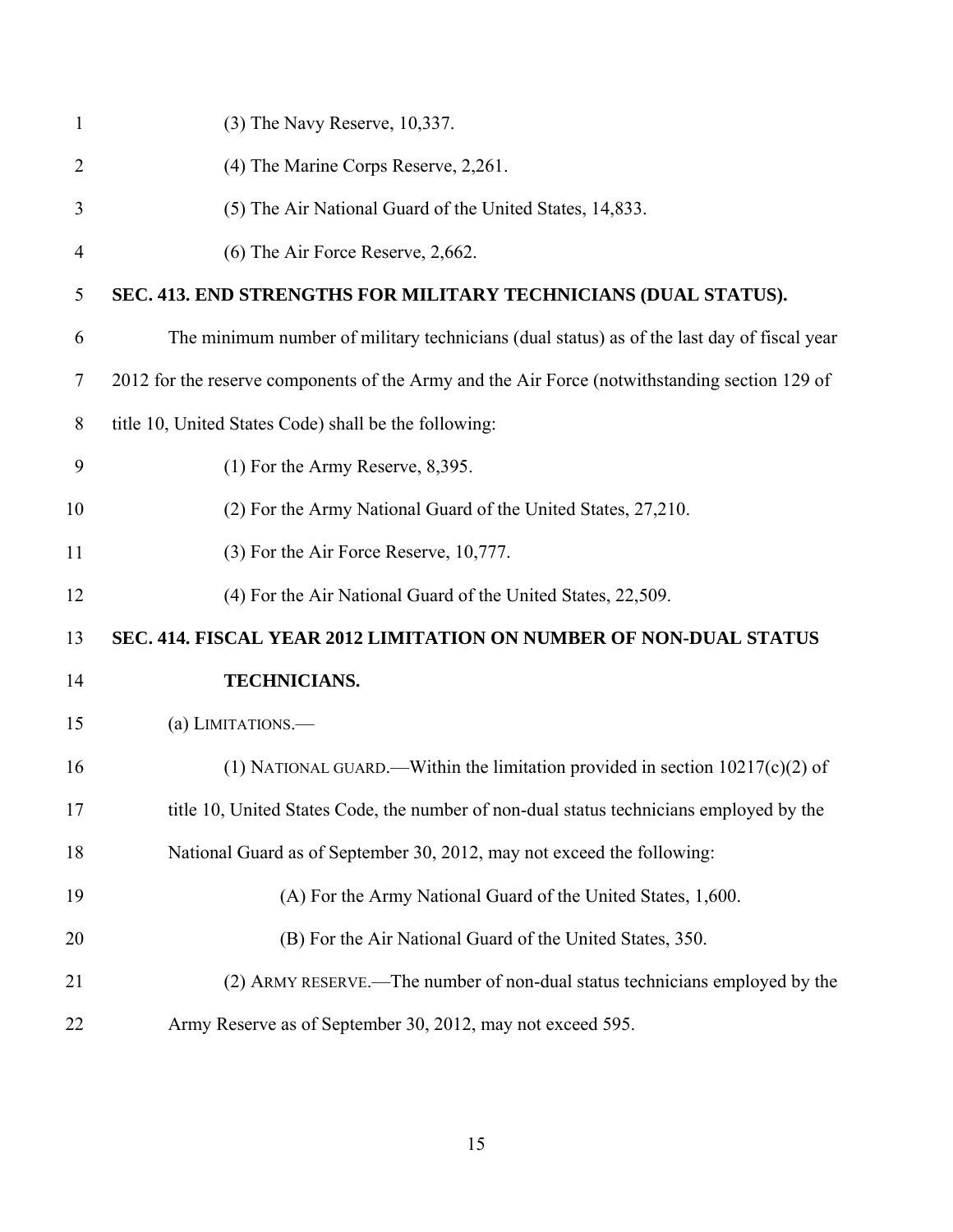| $\mathbf{1}$   | (3) AIR FORCE RESERVE.—The number of non-dual status technicians employed                        |
|----------------|--------------------------------------------------------------------------------------------------|
| $\overline{2}$ | by the Air Force Reserve as of September 30, 2012, may not exceed 90.                            |
| 3              | (b) NON-DUAL STATUS TECHNICIANS DEFINED.—In this section, the term "non-dual status              |
| 4              | technician" has the meaning given that term in section 10217(a) of title 10, United States Code. |
| 5              | SEC. 415. MAXIMUM NUMBER OF RESERVE PERSONNEL AUTHORIZED TO BE                                   |
| 6              | ON ACTIVE DUTY FOR OPERATIONAL SUPPORT.                                                          |
| 7              | During fiscal year 2012, the maximum number of members of the reserve components of              |
| 8              | the Armed Forces who may be serving at any time on full-time operational support duty under      |
| 9              | section 115(b) of title 10, United States Code, is the following:                                |
| 10             | (1) The Army National Guard of the United States, 17,000.                                        |
| 11             | $(2)$ The Army Reserve, 13,000.                                                                  |
| 12             | $(3)$ The Navy Reserve, $6,200$ .                                                                |
| 13             | (4) The Marine Corps Reserve, 3,000.                                                             |
| 14             | (5) The Air National Guard of the United States, 16,000.                                         |
| 15             | (6) The Air Force Reserve, 14,000.                                                               |
| 16             | <b>Subtitle C—Authorization of Appropriations</b>                                                |
| 17             | SEC. 421. MILITARY PERSONNEL.                                                                    |
| 18             | (a) AUTHORIZATION OF APPROPRIATIONS.—There is hereby authorized to be appropriated               |
| 19             | for military personnel for fiscal year 2012 a total of \$132,096,541,000.                        |
| 20             | (b) CONSTRUCTION OF AUTHORIZATION.—The authorization of appropriations in                        |
| 21             | subsection (a) supersedes any other authorization of appropriations (definite or indefinite) for |
| 22             | such purpose for fiscal year 2012.                                                               |
|                |                                                                                                  |

23 **TITLE V—MILITARY PERSONNEL AUTHORIZATIONS**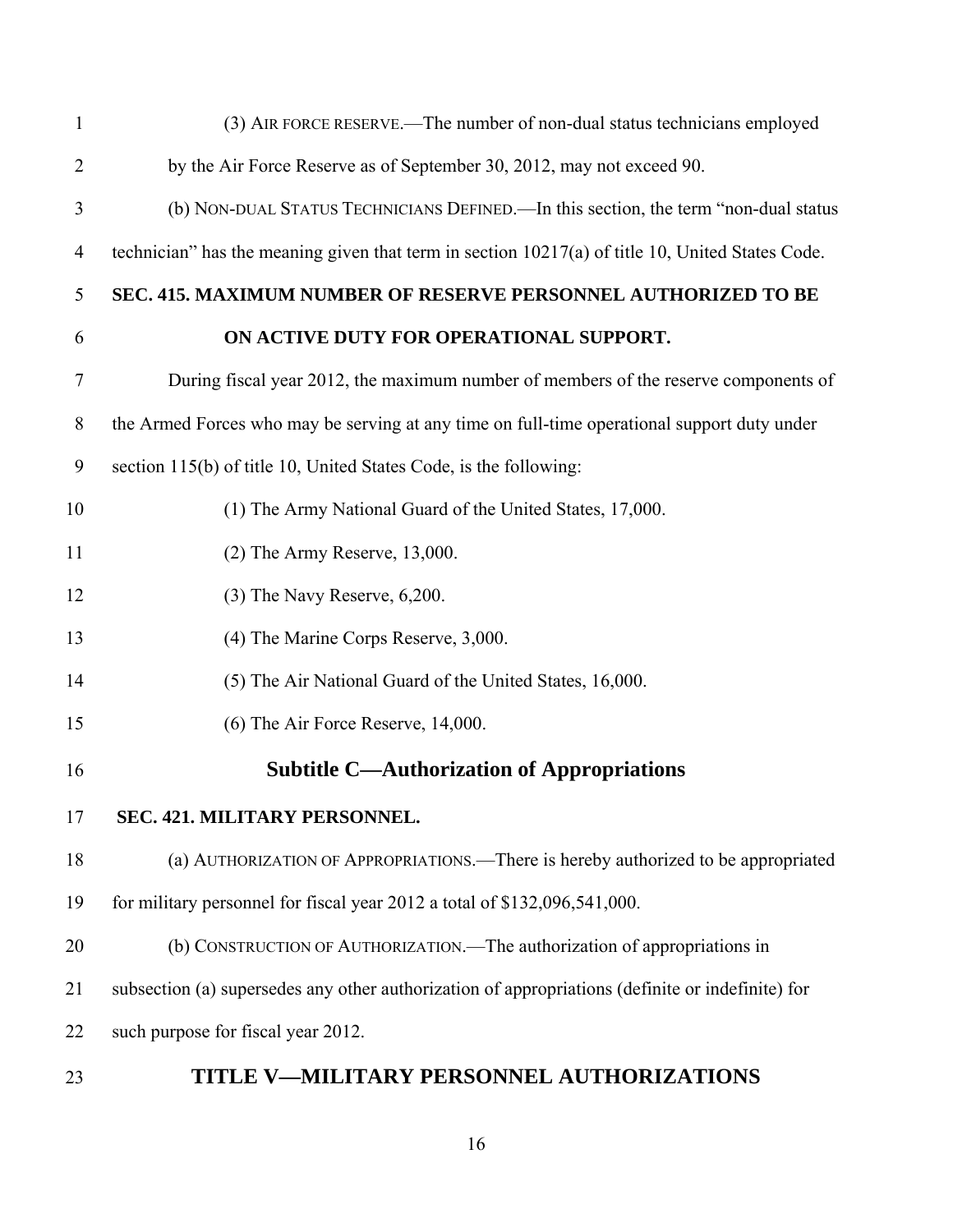| $\mathbf{1}$   | <b>Subtitle A—Officer Personnel Policy</b>                                                     |
|----------------|------------------------------------------------------------------------------------------------|
| $\overline{2}$ | SEC. 501. MODIFICATION OF ELIGIBILITY FOR CONSIDERATION FOR                                    |
| 3              | PROMOTION FOR CERTAIN RESERVE OFFICERS OF THE ARMY                                             |
| 4              | EMPLOYED AS ARMY RESERVE MILITARY TECHNICIANS.                                                 |
| 5              | Section 14301 of title 10, United States Code, is amended by inserting after paragraph         |
| 6              | (h), the following new paragraph:                                                              |
| $\overline{7}$ | "(i) CERTAIN RESERVE OFFICERS.—A reserve officer who is employed as military                   |
| 8              | technician (dual status) under section 10216 of this title, and who has been retained beyond   |
| 9              | mandatory removal date for years of service under the provisions of either section 10216(f) or |
| 10             | $14702(a)(2)$ of this title, is not eligible for consideration for promotion by a mandatory    |
| 11             | promotion board convened under section 14101(a) of this title."                                |
| 12             | <b>Subtitle B—Reserve Component Management</b>                                                 |
| 13             | SEC. 511. MODIFICATION OF TIME IN WHICH PRESEPARATION COUNSELING                               |
| 14             | MUST BE PROVIDED FOR RESERVE COMPONENT MEMBERS                                                 |
| 15             | <b>BEING DEMOBILIZED.</b>                                                                      |
| 16             | Section $1142(a)(3)(B)$ of title 10, United States Code, is amended by inserting "or in the    |
| 17             | case of a member of a reserve component who is being demobilized under circumstances in        |
| 18             | which (as determined by the Secretary concerned) operational requirements make the 90-day      |
| 19             | requirement under subparagraph (A) unfeasible," after "or separation date,".                   |
| 20             | SEC. 512. CLARIFICATION OF APPLICABILITY OF AUTHORITY FOR DEFERRAL                             |
| 21             | OF MANDATORY SEPARATION OF MILITARY TECHNICIANS                                                |
| 22             | (DUAL STATUS) UNTIL AGE 60.                                                                    |
| 23             | Section 10216(f) of title 10, United States Code, is amended—                                  |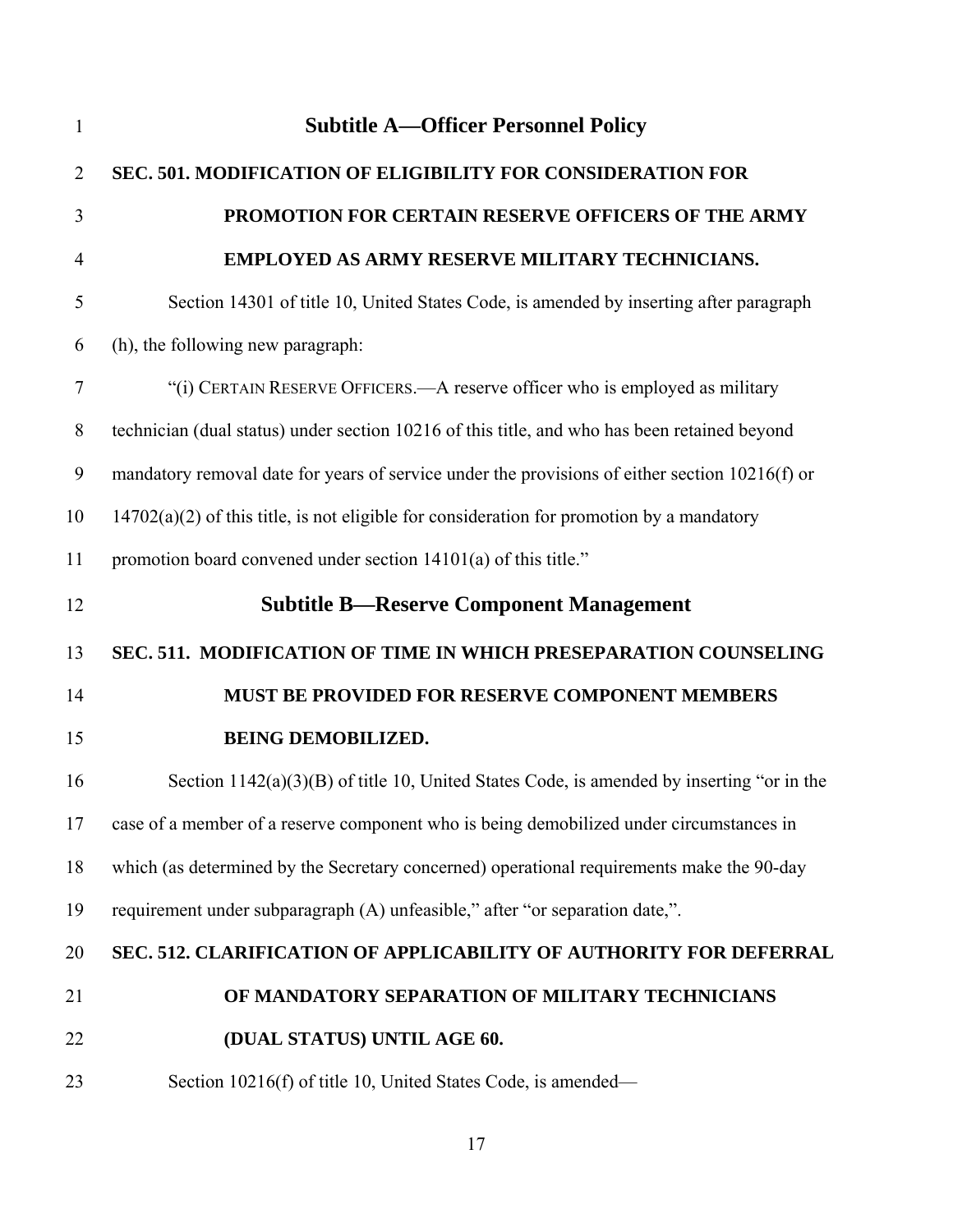| $\mathbf{1}$   | (1) by inserting "AUTHORITY FOR" before "DEFERRAL OF MANDATORY                               |
|----------------|----------------------------------------------------------------------------------------------|
| $\overline{2}$ | SEPARATION";                                                                                 |
| 3              | (2) by striking "shall implement" and inserting "may each implement";                        |
| $\overline{4}$ | (3) by inserting ", at the discretion of the Secretary concerned," after "so as to           |
| 5              | allow"; and                                                                                  |
| 6              | (4) by inserting "(in the case of such a military technician (dual status) who is an         |
| $\overline{7}$ | officer)" after "for officers".                                                              |
| 8              | <b>Subtitle C—Education and Training</b>                                                     |
| 9              | SEC. 521. NATIONAL DEFENSE UNIVERSITY OUTPLACEMENT WAIVER.                                   |
| 10             | (a) WAIVER AUTHORITY FOR OFFICERS NOT DESIGNATED AS JOINT QUALIFIED                          |
| 11             | OFFICERS.—Subsection (b) of section 663 of title 10, United States Code, is amended—         |
| 12             | $(1)$ in paragraph $(1)$ , by inserting after "to a joint duty assignment" the following:    |
| 13             | "(or, as authorized by the Secretary in an individual case, to a joint assignment other than |
| 14             | a joint duty assignment)"; and                                                               |
| 15             | $(2)$ in paragraph $(2)$ —                                                                   |
| 16             | (A) by striking "the joint duty assignment" and inserting "the assignment";                  |
| 17             | and                                                                                          |
| 18             | (B) by striking "a joint duty assignment" and inserting "such an                             |
| 19             | assignment".                                                                                 |
| 20             | (b) EXCEPTION.—Such section is further amended by adding at the end the following new        |
| 21             | subsection:                                                                                  |
| 22             | "(d) EXCEPTION FOR OFFICERS GRADUATING FROM OTHER-THAN-IN-RESIDENCE                          |
| 23             | PROGRAMS.-                                                                                   |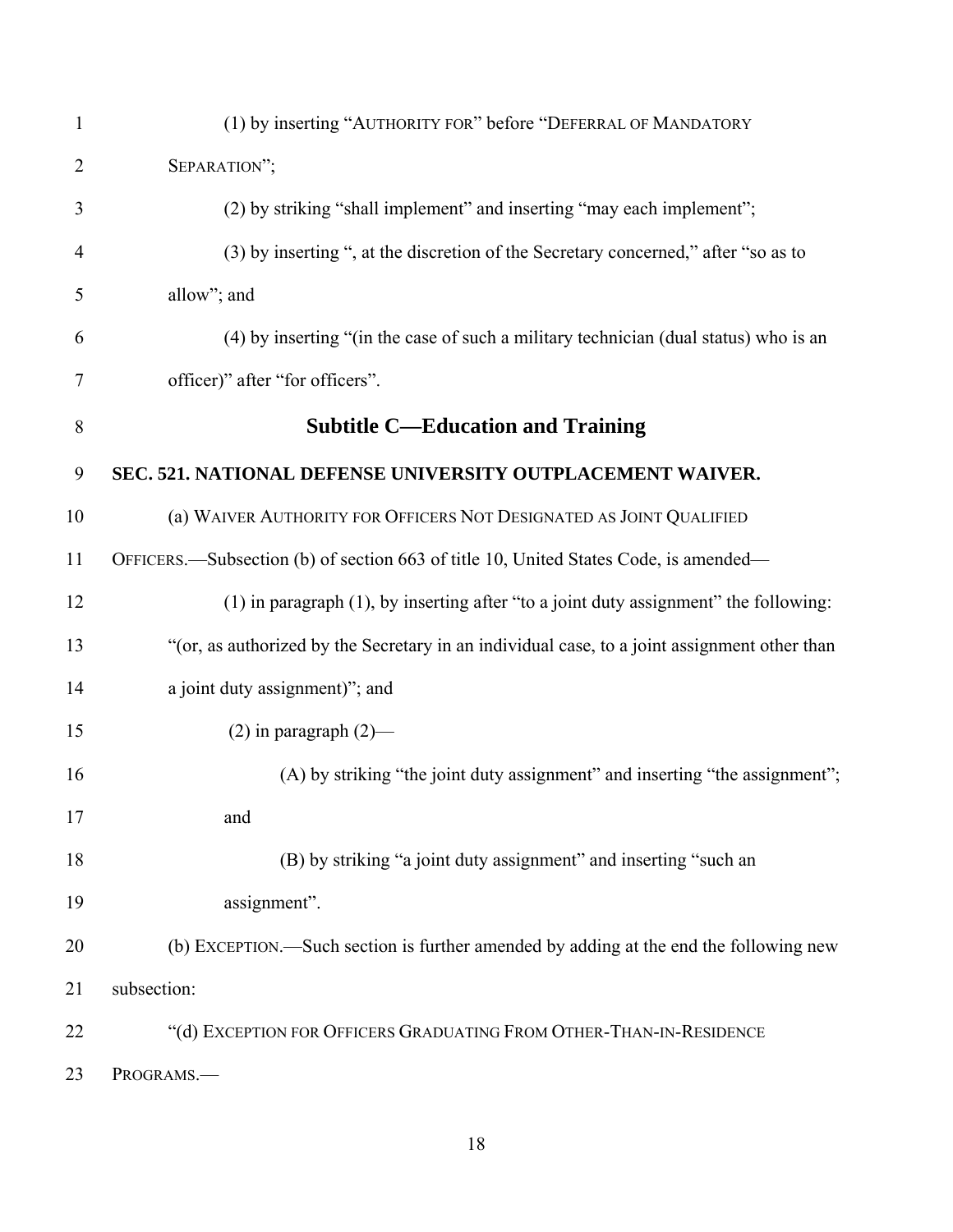| $\mathbf{1}$   | "(1) JOINT QUALIFIED OFFICERS.—Subsection (a) does not apply to an officer                         |
|----------------|----------------------------------------------------------------------------------------------------|
| $\overline{2}$ | graduating from a school within the National Defense University specified in subsection            |
| 3              | (c) following pursuit of a program on an other-than-in-residence basis.                            |
| $\overline{4}$ | "(2) OTHER OFFICERS.—Subsection (b) does not apply with respect to any group of                    |
| 5              | officers graduating from a school within the National Defense University specified in subsection   |
| 6              | (c) following pursuit of a program on an other-than-in-residence basis.".                          |
| 7              | SEC. 522. REVISION TO DEFINITION OF JOINT DUTY ASSIGNMENT TO INCLUDE                               |
| 8              | ALL INSTRUCTOR ASSIGNMENTS FOR JOINT TRAINING AND                                                  |
| 9              | <b>EDUCATION.</b>                                                                                  |
| 10             | Section 668(b)(2) of title 10, United States Code, is amended by striking "assignments"            |
| 11             | for joint" and all that follows through "Phase II" and inserting "student assignments for joint    |
| 12             | training and education".                                                                           |
| 13             | SEC. 523. AUTHORITY TO ENROLL CERTAIN SERIOUSLY WOUNDED, ILL, OR                                   |
| 14             | <b>INJURED FORMER OR RETIRED ENLISTED SERVICEMEMBERS IN</b>                                        |
| 15             | ASSOCIATE DEGREE PROGRAMS OF THE COMMUNITY COLLEGE                                                 |
| 16             | OF THE AIR FORCE IN ORDER TO COMPLETE DEGREE PROGRAM.                                              |
| 17             | (a) ELIGIBILITY.-Section 9315 of title 10, United States Code, is amended-                         |
| 18             | (1) by redesignating subsection (c) as subsection (d); and                                         |
| 19             | $(2)$ by inserting after subsection (b) the following new subsection (c):                          |
| 20             | "(c) SERIOUSLY WOUNDED, ILL, OR INJURED FORMER AND RETIRED MEMBERS.-- (1) The                      |
| 21             | Secretary of the Air Force may authorize participation in a program of higher education under      |
| 22             | subsection $(a)(1)$ by a person who is a former or retired enlisted member of the armed forces who |
| 23             | at the time of the person's separation from active duty-                                           |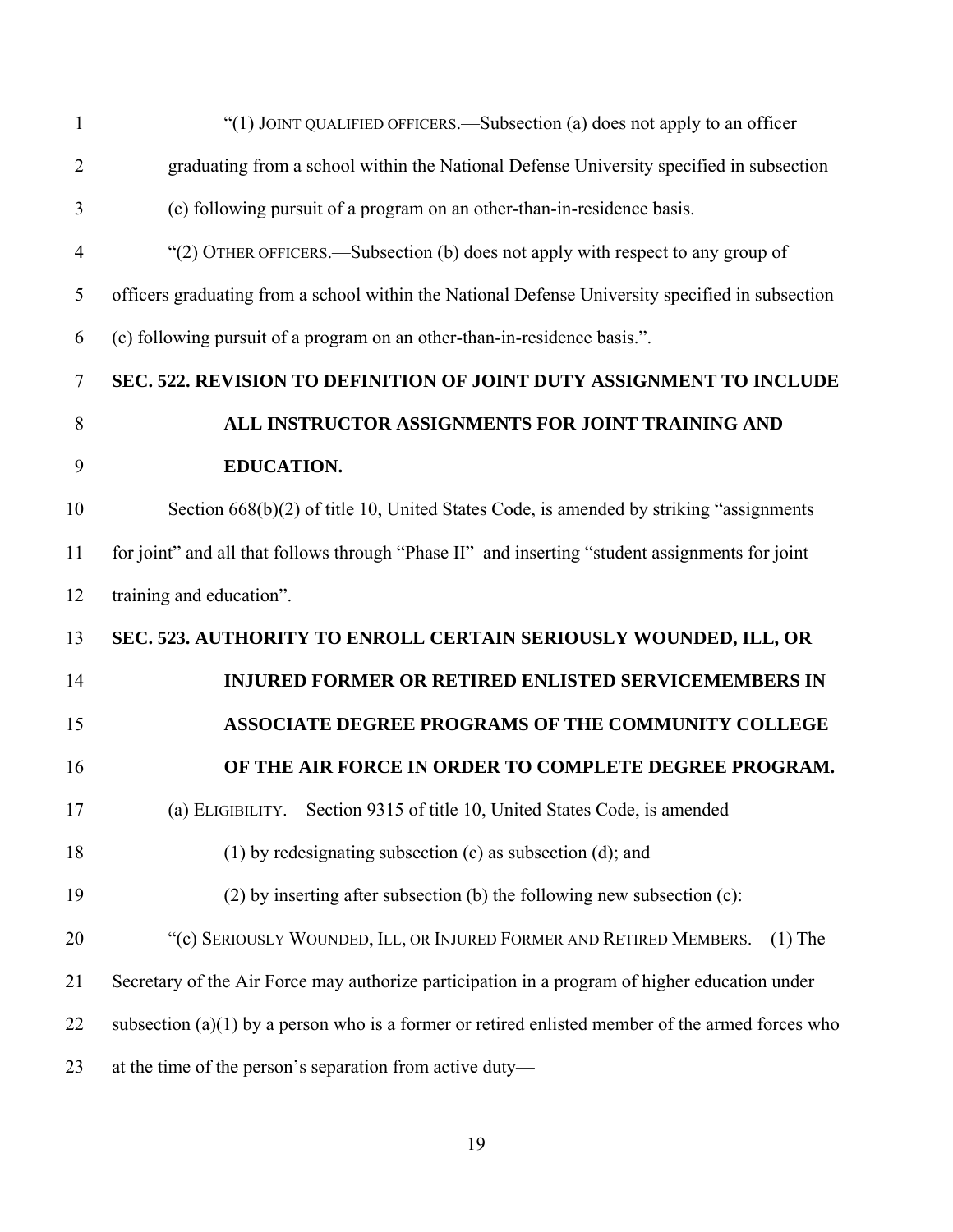| $\mathbf{1}$   | "(A) had commenced but had not completed a program of higher education under                        |
|----------------|-----------------------------------------------------------------------------------------------------|
| $\overline{2}$ | subsection $(a)(1)$ ; and                                                                           |
| 3              | "(B) is categorized by the Secretary concerned as seriously wounded, ill, or                        |
| $\overline{4}$ | injured.                                                                                            |
| 5              | "(2) A person may not be authorized under paragraph (1) to participate in a program of              |
| 6              | higher education after the end of the 10-year period beginning on the date of the person's          |
| $\tau$         | separation from active duty.".                                                                      |
| $\, 8$         | (b) CONFORMING AMENDMENTS.—Subsection (d) of such section, as redesignated by                       |
| 9              | subsection $(a)(1)$ , is amended by striking "enlisted member" both places it appears and inserting |
| 10             | "person".                                                                                           |
| 11             | (b) EFFECTIVE DATE.—Subsection (c) of section 9315 of title 10, United States Code, as              |
| 12             | added by subsection $(a)(2)$ , shall apply to persons covered by paragraph $(1)$ of such subsection |
| 13             | who are categorized by the Secretary concerned as seriously wounded, ill, or injured after          |
| 14             | September 11, 2001. With respect to any such person who is separated from active duty during        |
| 15             | the period beginning on September 12, 2001, and ending on the date of the enactment of this Act,    |
| 16             | the 10-year period specified in paragraph (2) of such subsection shall be deemed to commence        |
| 17             | on the date of the enactment of this Act.                                                           |
| 18             | SEC. 524. CONSOLIDATION OF MILITARY DEPARTMENT AUTHORITY TO ISSUE                                   |
| 19             | ARMS, TENTAGE, AND EQUIPMENT TO EDUCATIONAL                                                         |
| 20             | <b>INSTITUTIONS NOT MAINTAINING UNITS OF JUNIOR ROTC.</b>                                           |
| 21             | (a) CONSOLIDATION.—Chapter 152 of title 10, United States Code, is amended by                       |
| 22             | inserting after section 2552 the following new section:                                             |
|                |                                                                                                     |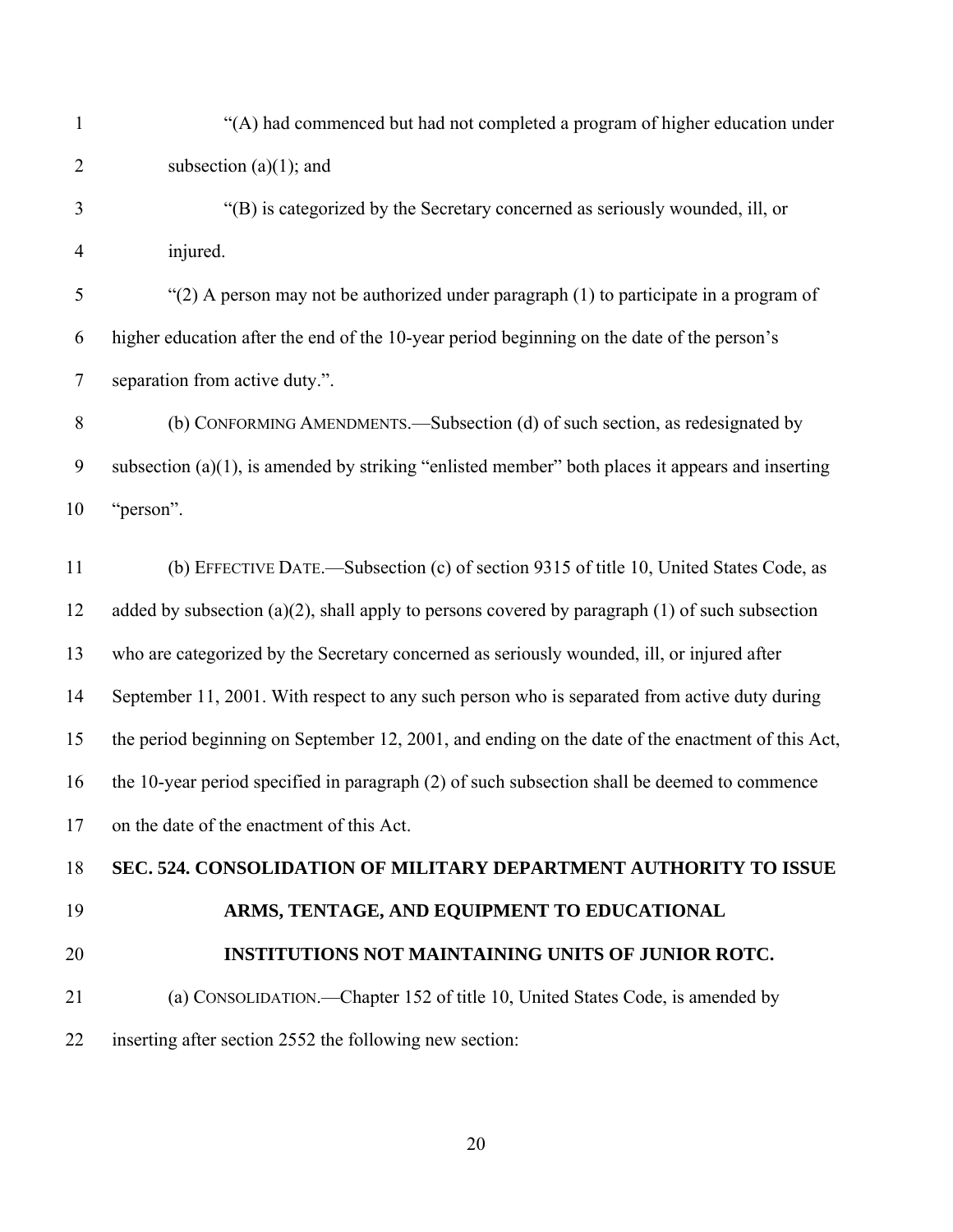| $\mathbf{1}$   | "§ 2552a. Arms, tentage, and equipment: educational institutions not maintaining units of              |
|----------------|--------------------------------------------------------------------------------------------------------|
| $\overline{2}$ | <b>Junior ROTC</b>                                                                                     |
| 3              | "The Secretary of a military department may issue arms, tentage, and equipment to an                   |
| 4              | educational institution at which no unit of the Junior Reserve Officers' Training Corps is             |
| 5              | maintained if the educational institution-                                                             |
| 6              | "(1) offers a course in military training prescribed by that Secretary; and                            |
| 7              | "(2) has a student body of at least 100 physically fit students over 14 years of                       |
| 8              | age.".                                                                                                 |
| 9              | (b) CONFORMING REPEALS.—Sections 4651, 7911, and 9651 of such title are repealed.                      |
| 10             | (c) CLERICAL AMENDMENTS.-                                                                              |
| 11             | (1) The table of sections at the beginning of chapter 152 of such title is amended                     |
| 12             | by inserting after the item relating to section 2552 the following new item:                           |
|                | "2552a. Arms, tentage, and equipment: educational institutions not maintaining units of Junior ROTC.". |
| 13             | (2) The table of sections at the beginning of chapter 441 of such title is amended                     |
| 14             | by striking the item relating to section 4651.                                                         |
| 15             | (3) The table of sections at the beginning of chapter 667 of such title is amended                     |
| 16             | by striking the item relating to section 7911.                                                         |
| 17             | (4) The table of sections at the beginning of chapter 941 of such title is amended                     |
| 18             | by striking the item relating to section 9651.                                                         |
| 19             | <b>Subtitle D-Military Justice and Legal Matters</b>                                                   |
| 20             | <b>SEC. 531. PROCEDURES FOR JUDICIAL REVIEW OF CERTAIN MILITARY</b>                                    |
| 21             | PERSONNEL DECISIONS.                                                                                   |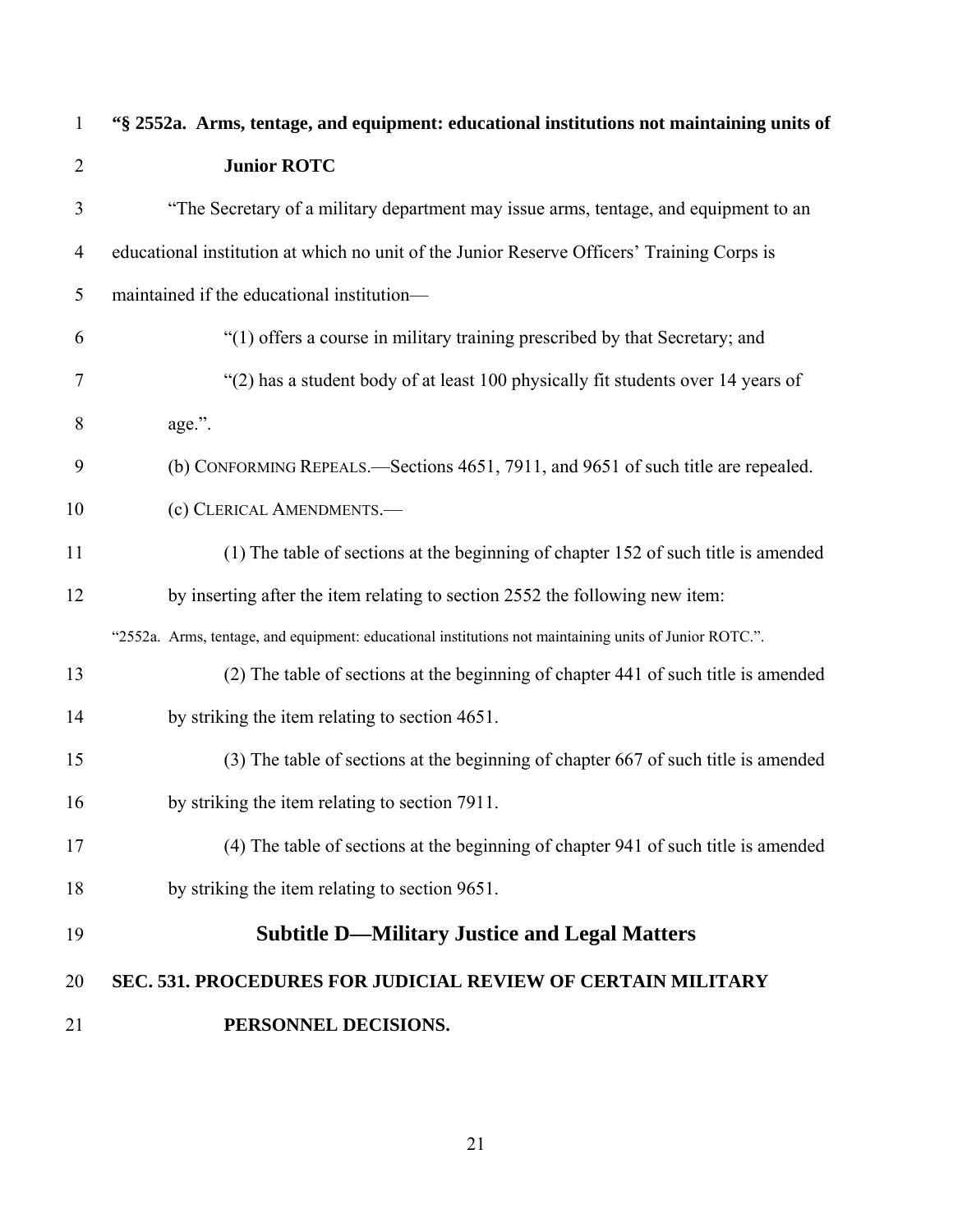- (a) PROHIBITED PERSONNEL ACTIONS.—Section 1034 of title 10, United States Code, is amended— 1 2
- 3 4 5 6 7 8 9 10 11 12 13 14 15 16 17 18 19 20 21 22 23 (1) by adding at the end of subsection (f) the following new paragraph: "(7) In any case in which the final decision of the Secretary concerned results in denial, in whole or in part, of any requested correction of the member or former member's record, the member or former member shall be provided a concise written statement of the factual and legal basis for the decision, together with a statement of the procedure and time for obtaining review of the decision pursuant to section 1560 of this title.";  $(2)$  in subsection  $(g)$ — (A) by inserting "(1)" before "Upon the completion of all"; and (B) by adding at the end the following new paragraph: "(2) A submittal to the Secretary of Defense under paragraph (1) must be made within 90 days of the receipt of the final decision of the Secretary of the military department concerned in the matter. In any case in which the final decision of the Secretary of Defense results in denial, in whole or in part, of any requested correction of the member or former member's record, the member or former member shall be provided a concise written statement of the basis for the decision, together with a statement of the procedure and time for obtaining review of the decision pursuant to section 1560 of this title."; (3) by redesignating subsections (h) and (i) as subsections (i) and (j), respectively; and (4) by inserting after subsection (g) the following new subsection (h): "(h) JUDICIAL REVIEW.—A decision of the Secretary of Defense under subsection (g) or, in a case in which review by the Secretary of Defense under subsection  $(g)$  was not sought or in a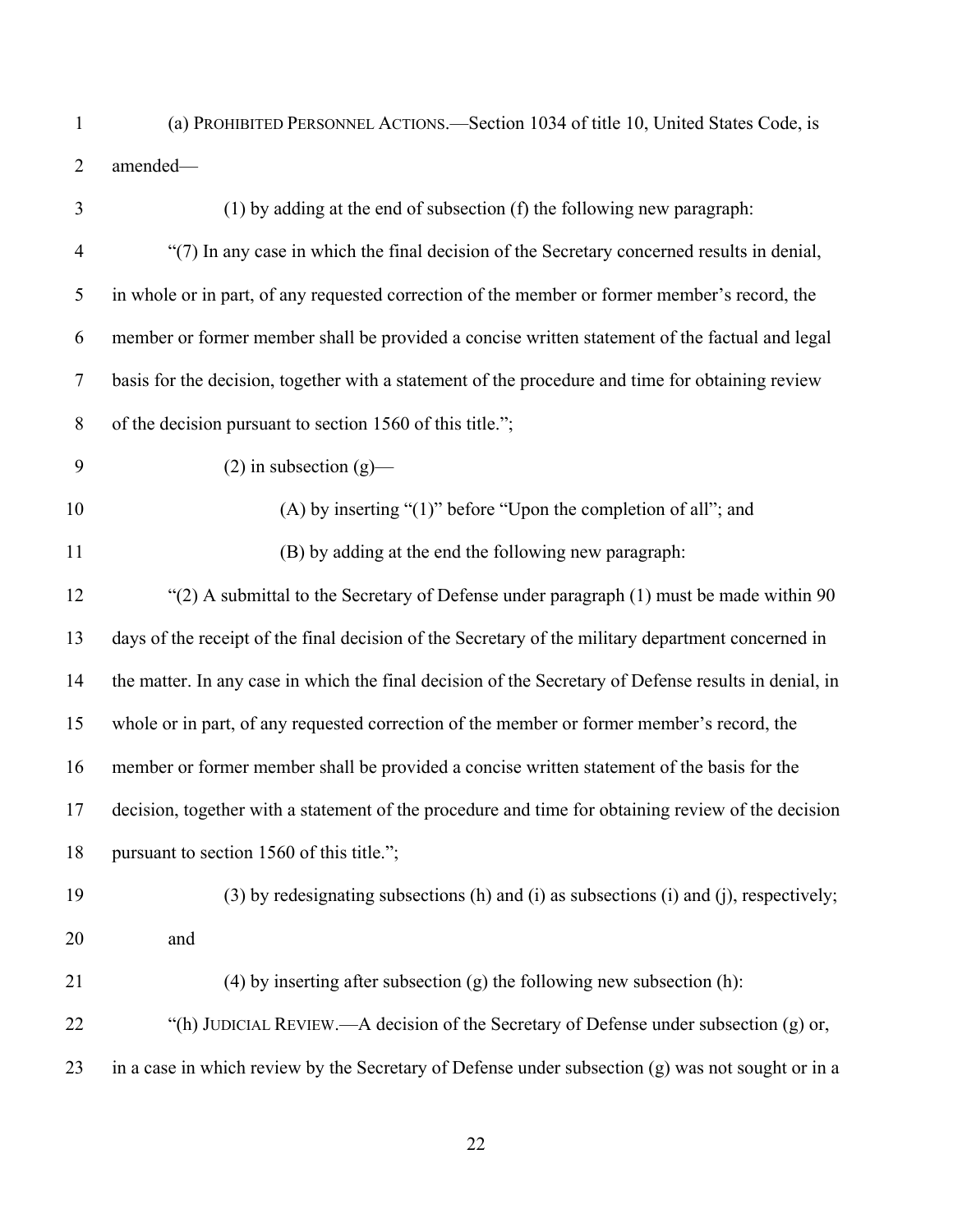1 2 3 4 5 6 7 8 9 10 11 12 13 14 15 16 17 case arising out of the Coast Guard when the Coast Guard is not operating as a service in the Navy, a decision of the Secretary of a military department or the Secretary of Homeland Security under subsection (f) shall be subject to judicial review only as provided in section 1560 of this title.". (b) CORRECTION OF MILITARY RECORDS.—Section 1552 of such title is amended by adding at the end the following new subsections: "(h) In any case in which the final decision of the Secretary concerned results in denial, in whole or in part, of any requested correction, the claimant shall be provided a concise written statement of the factual and legal basis for the decision, together with a statement of the procedure and time for obtaining review of the decision pursuant to section 1560 of this title. "(i) A decision by the Secretary concerned under this section shall be subject to judicial review only as provided in section 1560 of this title.". (c) JUDICIAL REVIEW.— (1) Chapter 79 of such title is amended by adding at the end the following new section: **"§ 1560. Judicial review of decisions**  "(a) After a final decision is issued pursuant to section 1552 of this title, or is issued by

18 19 20 21 the Secretary of Homeland Security or the Secretary of Defense pursuant to subsections 1034(f) or 1034(g) of this title, any person aggrieved by such a decision may obtain judicial review. "(b) In exercising its authority under this section, the reviewing court shall review the record and may hold unlawful and set aside any decision demonstrated by the petitioner in the

22 record to be—

23

"(1) arbitrary or capricious;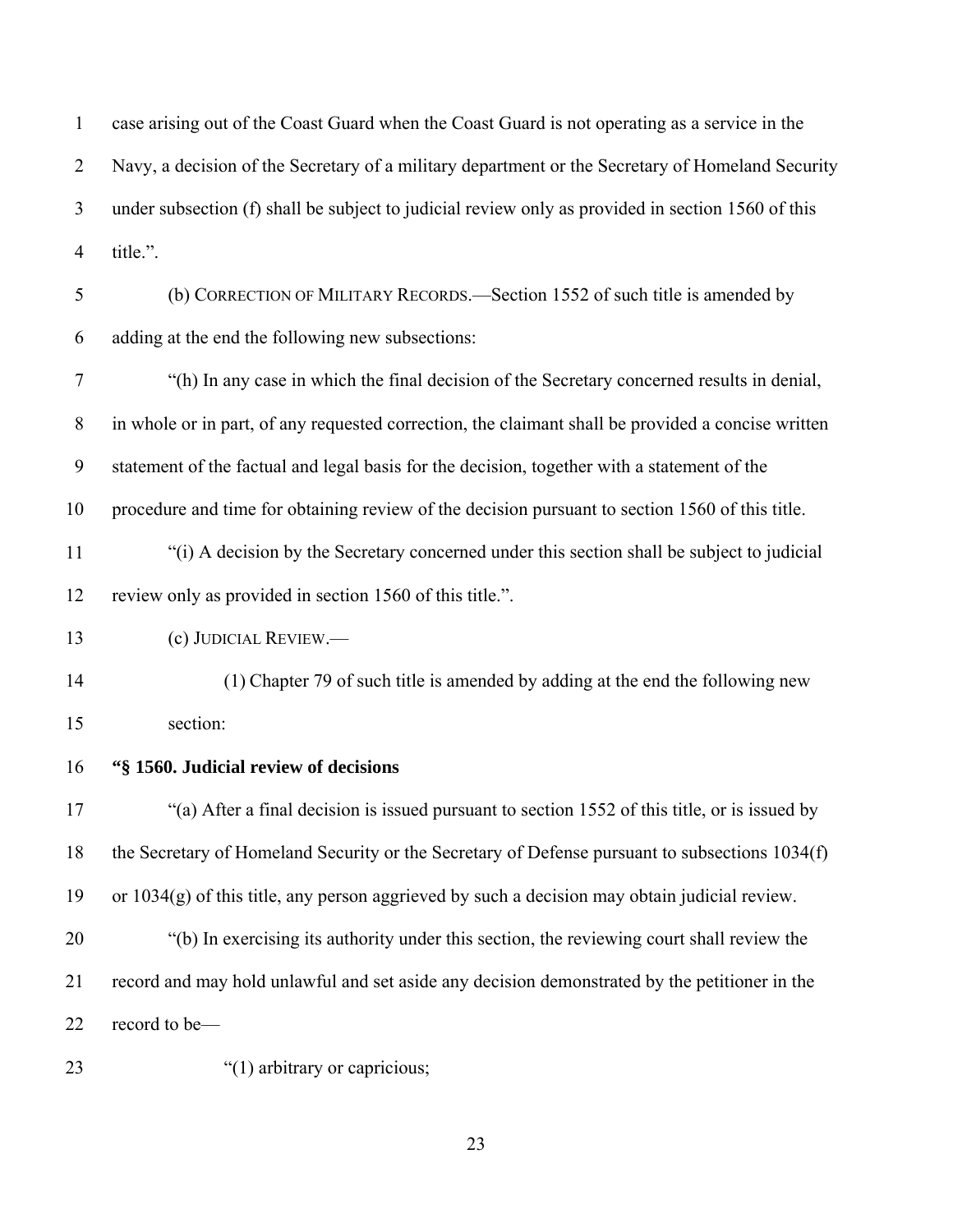"(2) not based on substantial evidence;

| $\overline{2}$   | "(3) a result of material error of fact or material administrative error, but only if                   |
|------------------|---------------------------------------------------------------------------------------------------------|
| 3                | the petitioner identified to the correction board how the failure to follow such procedures             |
| $\overline{4}$   | substantially prejudiced the petitioner's right to relief, and shows to the reviewing court             |
| 5                | by a preponderance of the evidence that the error was harmful; or                                       |
| 6                | "(4) otherwise contrary to law.                                                                         |
| $\boldsymbol{7}$ | "(c) Upon such review, the reviewing court shall affirm, modify, vacate, or reverse the                 |
| $\,8\,$          | decision, or remand the matter, as appropriate.                                                         |
| 9                | "(d) Notwithstanding of subsections (a), (b), and (c), the reviewing court does not have                |
| 10               | jurisdiction to entertain any matter or issue raised in a petition of review that is not justiciable.   |
| 11               | "(e) No judicial review may be made under this section unless the petitioner shall first                |
| 12               | have requested a correction under section 1552 of this title, and the Secretary concerned shall         |
| 13               | have rendered a final decision denying that correction in whole or in part. In a case in which the      |
| 14               | final decision of the Secretary concerned is subject to review by the Secretary of Defense under        |
| 15               | section $1034(g)$ of this title, the petitioner is not required to seek such review by the Secretary of |
| 16               | Defense before obtaining judicial review under this section. If the petitioner seeks review by the      |
| 17               | Secretary of Defense under section $1034(g)$ of this title, no judicial review may be made until the    |
| 18               | Secretary of Defense shall have rendered a final decision denying that request in whole or in           |
| 19               | part.                                                                                                   |
| 20               | "(f) In the case of a final decision of the Secretary described in subsection (a) made on or            |
| 21               | after the date of the enactment of this section, a petition for judicial review under this section      |
| 22               | must be filed within one year after the date of that final decision.                                    |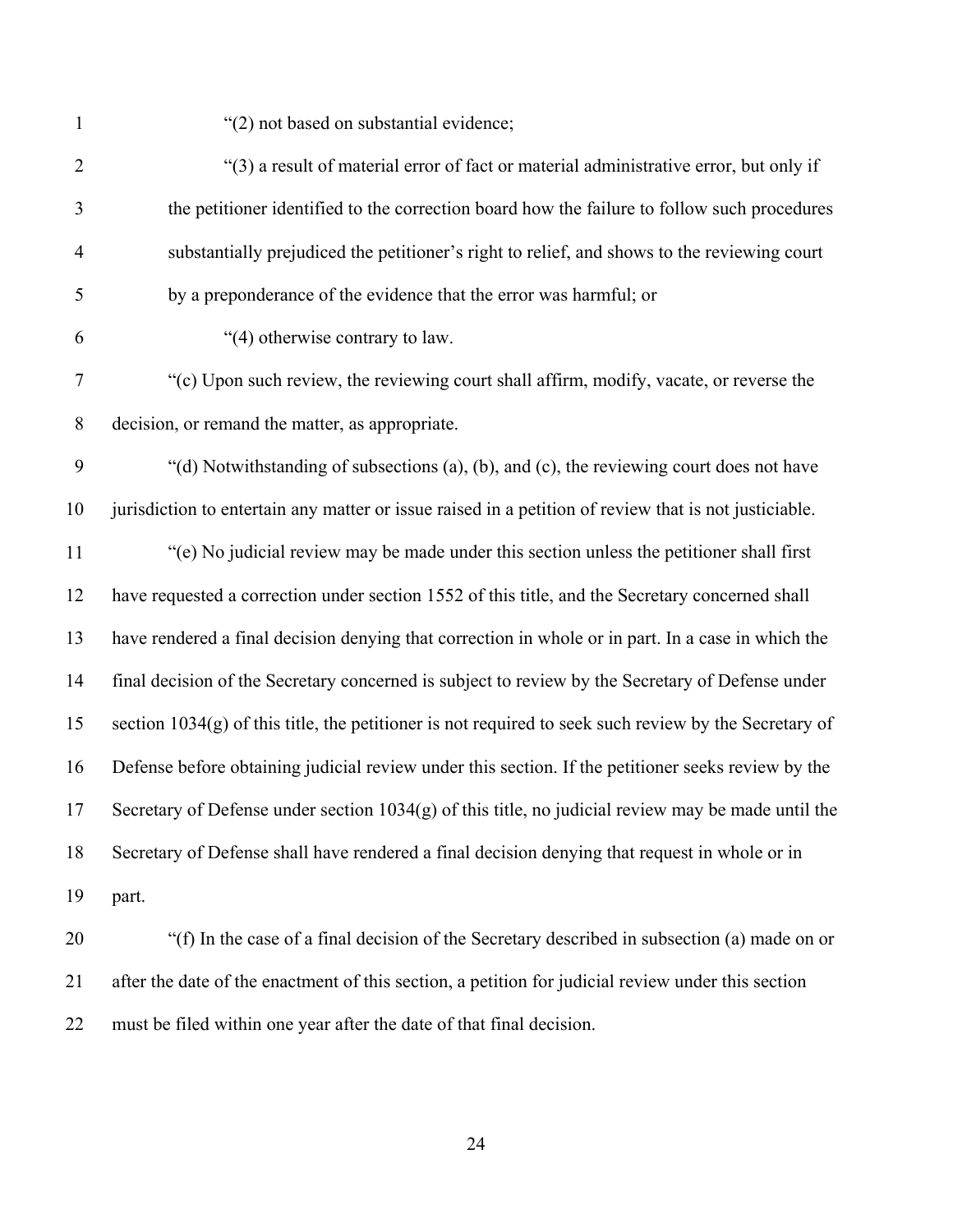1 2 3 " $(g)(1)$  A decision by a board established under section 1552(a)(1) of this title declining to excuse the untimely filing of a request for correction of military records is not subject to judicial review under this section or otherwise subject to review in any court.

4 5 6 7 "(2) A decision by a board established under section  $1552(a)(1)$  of this title declining to reconsider or reopen a previous denial or partial denial of a request for correction of military records is not subject to judicial review under this section or otherwise subject to review in any court.

8 9 10 11 12 13 "(3) Notwithstanding subsection (f), a decision by a board established under section 1552(a)(1) of this title that results in denial, in whole or in part, of any request for correction of military records that is received by the board more than six years after the date of discharge, retirement, release from active duty, or death while on active duty of the person whose military records are the subject of the correction request is not subject to judicial review under this section or otherwise subject to review in any court.

14 15 16 17  $\lq$ (h)(1) In the case of a cause of action arising after the date of the enactment of this section, no court shall have jurisdiction to entertain any request for correction of records cognizable under section  $1034(f)$  and (g) or section 1552 of this title except as provided in this section.

18 19 20 21 "(2) In the case of a cause of action arising after the date of the enactment of this section, except as provided by chapter 153 of title 28 and chapter 79 of this title, no court shall have jurisdiction over any civil action or claim seeking, in whole or in part, to challenge any decision for which administrative review is available under section 1552 of this title.".

22 23 (2) The table of sections at the beginning of such chapter is amended by adding at the end the following new item:

"1560. Judicial review of decisions.".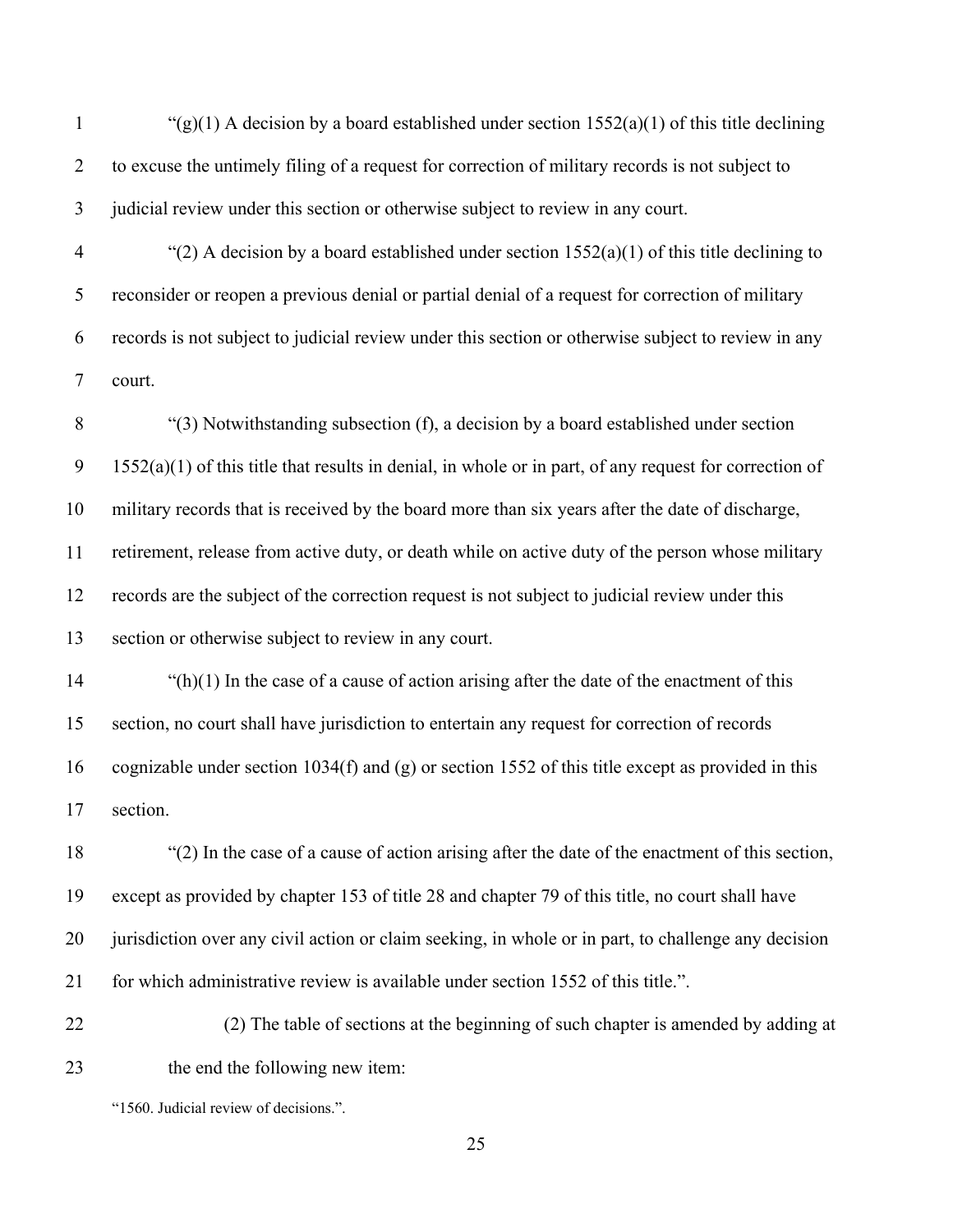1 2 3 4 5 6 7 8 9 10 11 12 13 14 (d) EFFECTIVE DATE.—The amendments made by this section shall take effect one year after the date of the enactment of this Act. Such amendments apply to all final decisions of the Secretary of Defense under section 1034(g) of title 10, United States Code, and of the Secretary of a military department or the Secretary of Homeland Security under sections 1034(f) or 1552 of such title, whether rendered before or after the date of the enactment of this Act. During the period between the date of the enactment of this Act and the date on which the amendments made by this section take effect, in any case in which the final decision of the Secretary of Defense under section 1034 of title 10, United States Code, or the Secretary concerned under section 1552 of title 10, United States Code, results in denial, in whole or in part, of any requested correction of a member, former member, or claimant's record, the individual shall be informed in writing of the time for obtaining review of the decision pursuant to section 1560 of such title as provided therein. (e) IMPLEMENTATION.—The Secretaries concerned (as defined in section 101(a)(9) of title 10, United States Code) may prescribe appropriate regulations, and interim guidance before

15 16 17 prescribing such regulations, to implement the amendments made by this section. In the case of the Secretary of a military department, such regulations may not take effect until approved by the Secretary of Defense.

18 19 20 (f) CONSTRUCTION.—This section does not affect the authority of any court to exercise jurisdiction over any case which was properly before it before the effective date specified in subsection (d).

21

## **Subtitle E—Other Matters**

#### 22 **SEC. 541. REVISION TO MEMBERSHIP OF DEPARTMENT OF DEFENSE**

23 **MILITARY FAMILY READINESS COUNCIL.**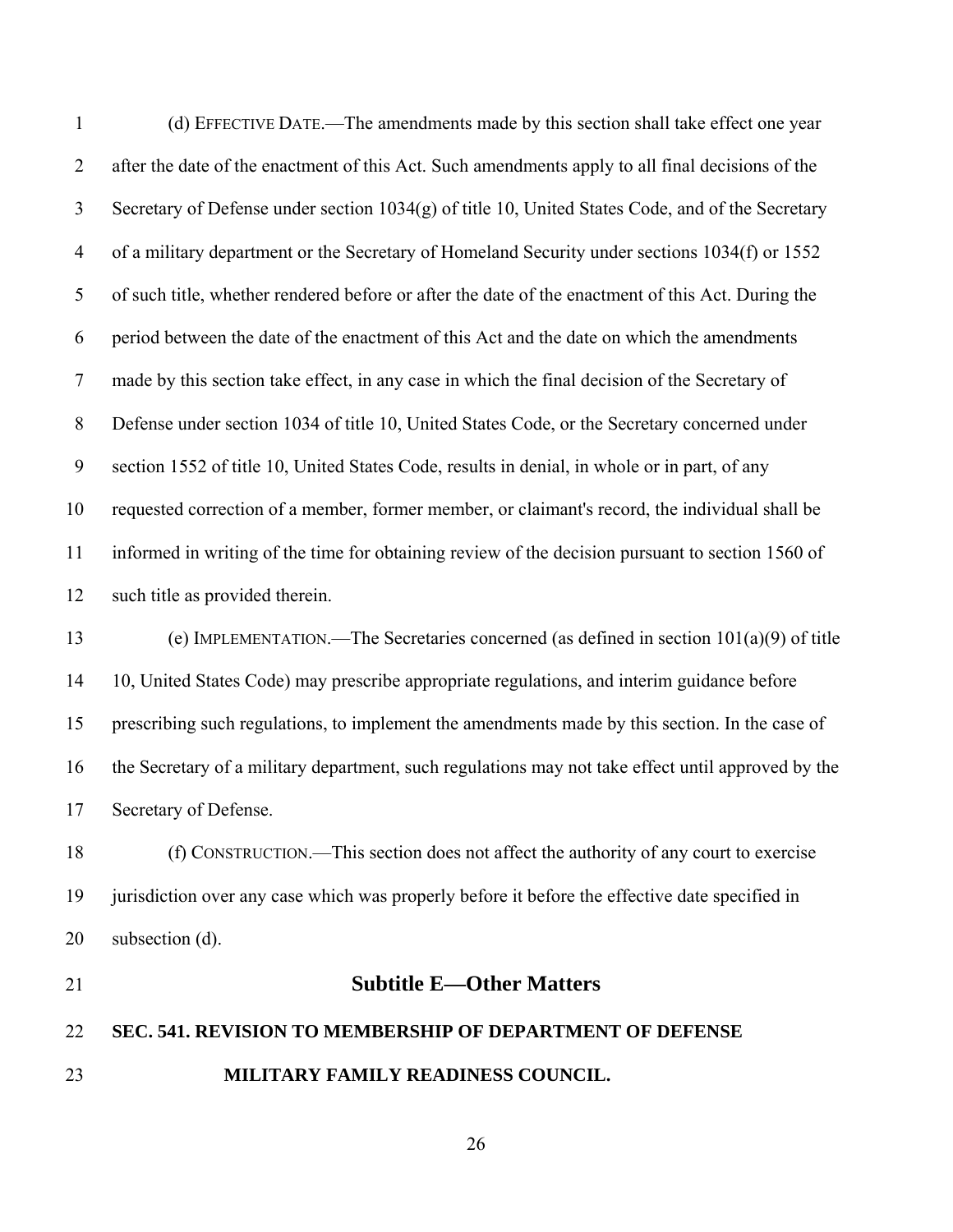| $\mathbf{1}$   | Section 1781a(b) of title 10, United States Code, is amended to read as follows:          |
|----------------|-------------------------------------------------------------------------------------------|
| $\overline{2}$ | "(b) MEMBERS.—(1) The Council shall consist of 17 members, as follows:                    |
| 3              | "(A) The Under Secretary of Defense for Personnel and Readiness, who shall                |
| $\overline{4}$ | serve as chair of the Council and who may designate a representative to chair the council |
| 5              | in the Under Secretary's absence.                                                         |
| 6              | "(B) The following, who shall be appointed or designated by the Secretary of              |
| 7              | Defense:                                                                                  |
| 8              | "(i) One representative of each of the Army, Navy, Marine Corps, and Air                  |
| 9              | Force, each of whom may be a member of the armed force to be represented, the             |
| 10             | spouse of such a member, or the parent of such a member, and may represent                |
| 11             | either the active component or a reserve component of that armed force.                   |
| 12             | "(ii) One representative of the Army National Guard or the Air National                   |
| 13             | Guard, who may be a member of the National Guard, the spouse of such a                    |
| 14             | member, or the parent of such a member.                                                   |
| 15             | "(iii) One spouse of a member of each of the Army, Navy, Marine Corps,                    |
| 16             | and Air Force, two of whom shall be the spouse of an active component member              |
| 17             | and two of whom shall be the spouse of a reserve component member.                        |
| 18             | "(C) Three individuals appointed by the Secretary of Defense from among                   |
| 19             | representatives of military family organizations, including military family organizations |
| 20             | of families of members of the regular components and of families of members of the        |
| 21             | reserve components.                                                                       |
| 22             | "(D) The senior enlisted advisor, or the spouse of a senior enlisted member, from         |
| 23             | each of the Army, Navy, Marine Corps, and Air Force.                                      |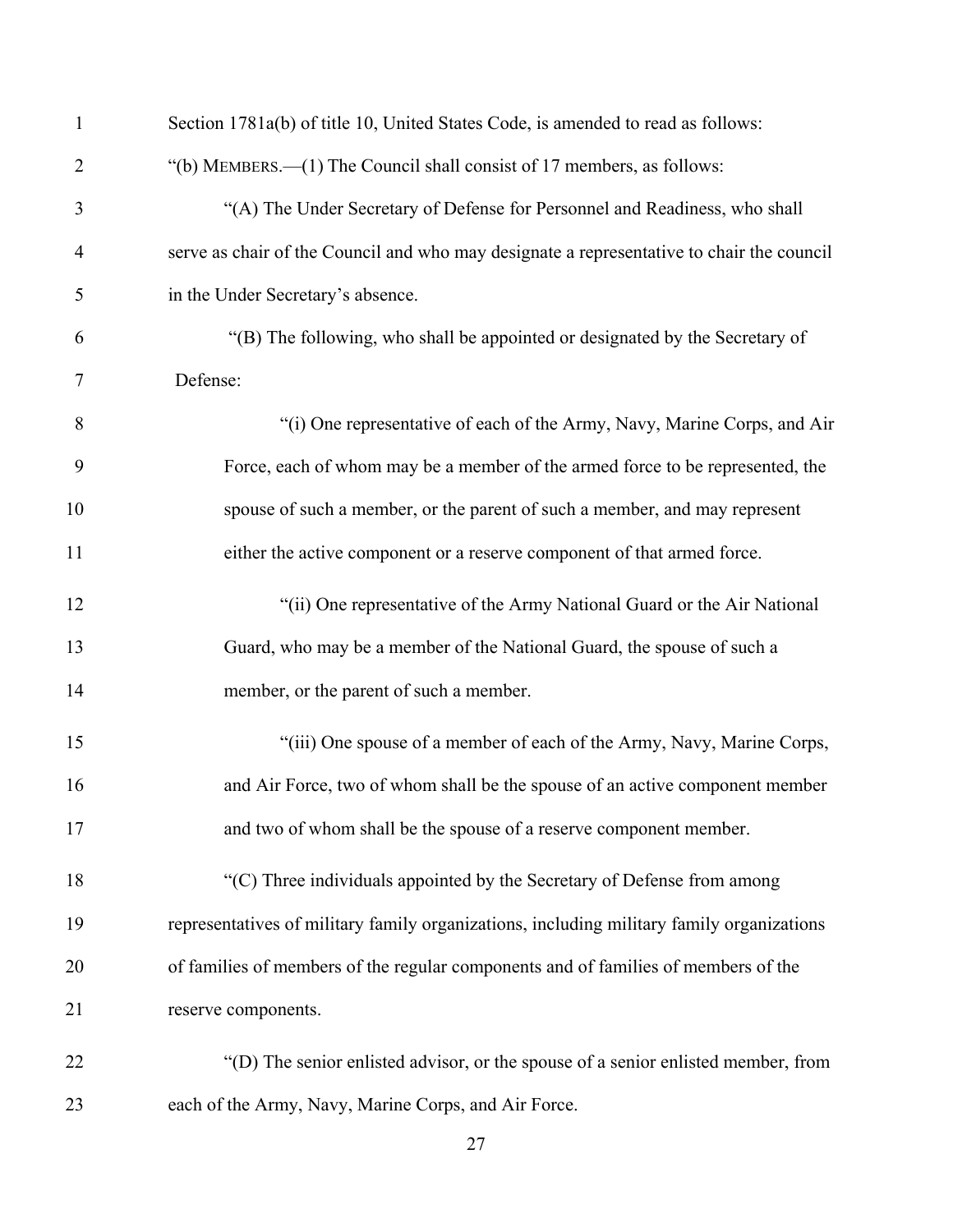1 2 3 4 5 6 7 8 9 10 11 12 13 14 15 16 17 18 19 20 21 22 23  $\mathcal{L}(2)(A)$  The term on the Council of the members appointed or designated under clauses (i) and (iii) of subparagraph (B) of paragraph (1) shall be two years and may be renewed by the Secretary of Defense. Representation on the Council under clause (ii) of that subparagraph shall rotate between the Army National Guard and Air National Guard every two years on a calendar year basis.  $\Gamma(B)$  The term on the Council of the members appointed under subparagraph (C) of paragraph (1) shall be three years.". **SEC. 542. INCLUSION OF NORTHERN MARIANA ISLANDS AS A "STATE" FOR PURPOSES OF THE UNIFORMED AND OVERSEAS CITIZENS ABSENTEE VOTING ACT.**  Paragraphs (6) and (8) of section 107 of the Uniformed and Overseas Citizens Absentee Voting Act (42 U.S.C. 1973ff-6) are each amended by striking "and American Samoa" and inserting "American Samoa, and the Commonwealth of the Northern Mariana Islands". **SEC. 543. SPECIFICATION OF THE PERIOD FOR WHICH A REQUEST FOR AN ABSENTEE BALLOT FROM AN OVERSEAS VOTER IS VALID.**  Section 104 of the Uniformed and Overseas Citizens Absentee Voting Act (42 U.S.C. 1973ff-3) is amended by inserting "or overseas voter" after "uniformed services voter". **TITLE VI—COMPENSATION AND OTHER PERSONNEL BENEFITS SEC. 601. ONE-YEAR EXTENSION OF CERTAIN EXPIRING BONUS AND SPECIAL PAY AUTHORITIES.**  (a) AUTHORITIES RELATING TO RESERVE FORCES.—The following sections of title 37, United States Code, are amended by striking "December 31, 2011" and inserting "December 31, 2012":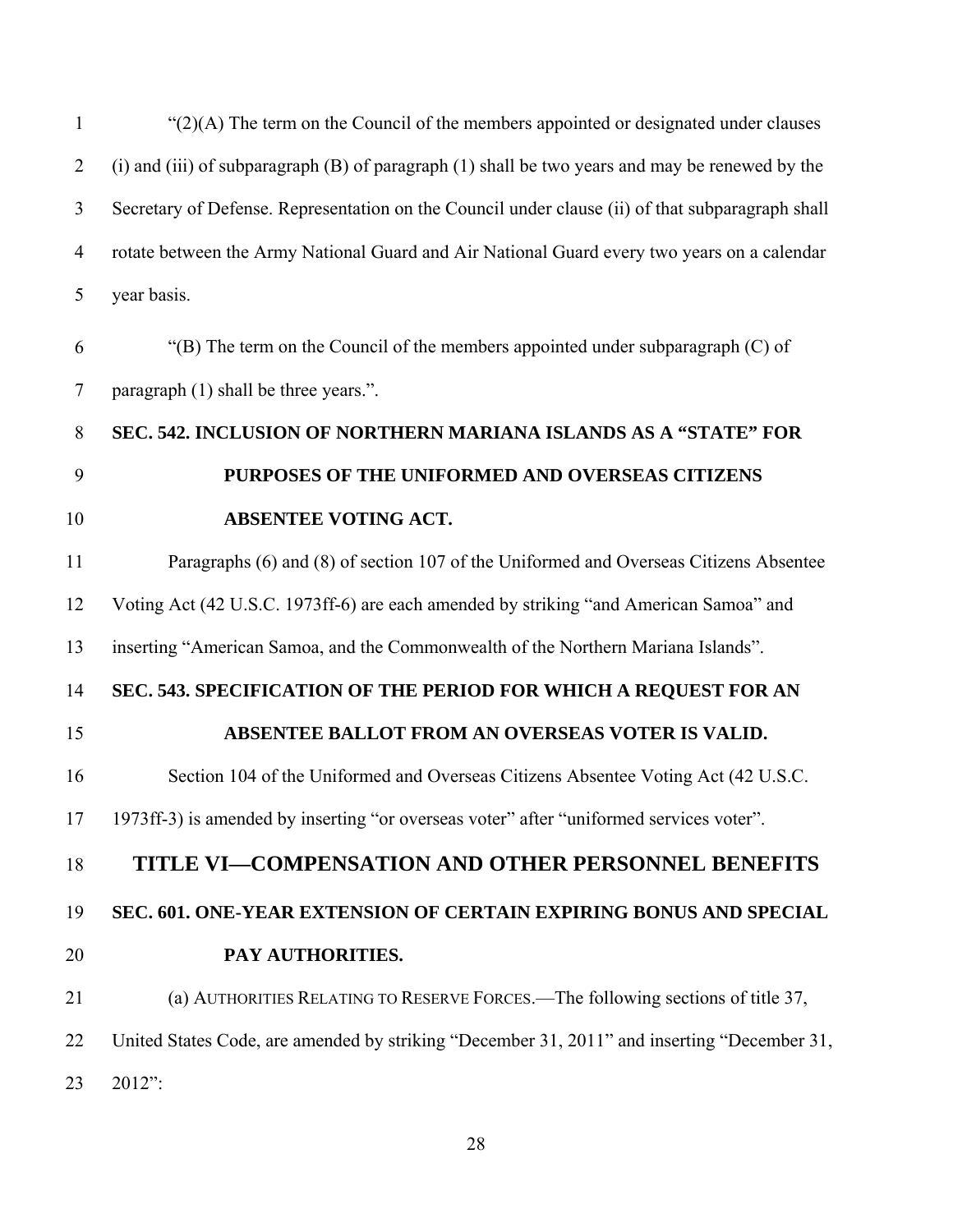| $\mathbf{1}$   | $(1)$ Section 308b $(g)$ , relating to Selected Reserve reenlistment bonus.               |
|----------------|-------------------------------------------------------------------------------------------|
| $\overline{2}$ | (2) Section 308c(i), relating to Selected Reserve affiliation or enlistment bonus.        |
| 3              | $(3)$ Section 308 $d(c)$ , relating to special pay for enlisted members assigned to       |
| 4              | certain high-priority units.                                                              |
| 5              | $(4)$ Section 308 $g(f)(2)$ , relating to Ready Reserve enlistment bonus for persons      |
| 6              | without prior service.                                                                    |
| 7              | (5) Section 308h(e), relating to Ready Reserve enlistment and reenlistment bonus          |
| 8              | for persons with prior service.                                                           |
| 9              | $(6)$ Section 308 $i(f)$ , relating to Selected Reserve enlistment and reenlistment       |
| 10             | bonus for persons with prior service.                                                     |
| 11             | $(7)$ Section 408a(e), relating to a travel and transportation allowance for inactive-    |
| 12             | duty training outside of normal commuting distance.                                       |
| 13             | $(8)$ Section 910 $(g)$ , relating to income replacement payments for reserve             |
| 14             | component members experiencing extended and frequent mobilization for active duty         |
| 15             | service.                                                                                  |
| 16             | (b) TITLE 10 AUTHORITIES RELATING TO HEALTH CARE PROFESSIONALS.-The following             |
| 17             | sections of title 10, United States Code, are amended by striking "December 31, 2011" and |
| 18             | inserting "December 31, 2012":                                                            |
| 19             | $(1)$ Section 2130a(a)(1), relating to nurse officer candidate accession program.         |
| 20             | $(2)$ Section 16302(d), relating to repayment of education loans for certain health       |
| 21             | professionals who serve in the Selected Reserve.                                          |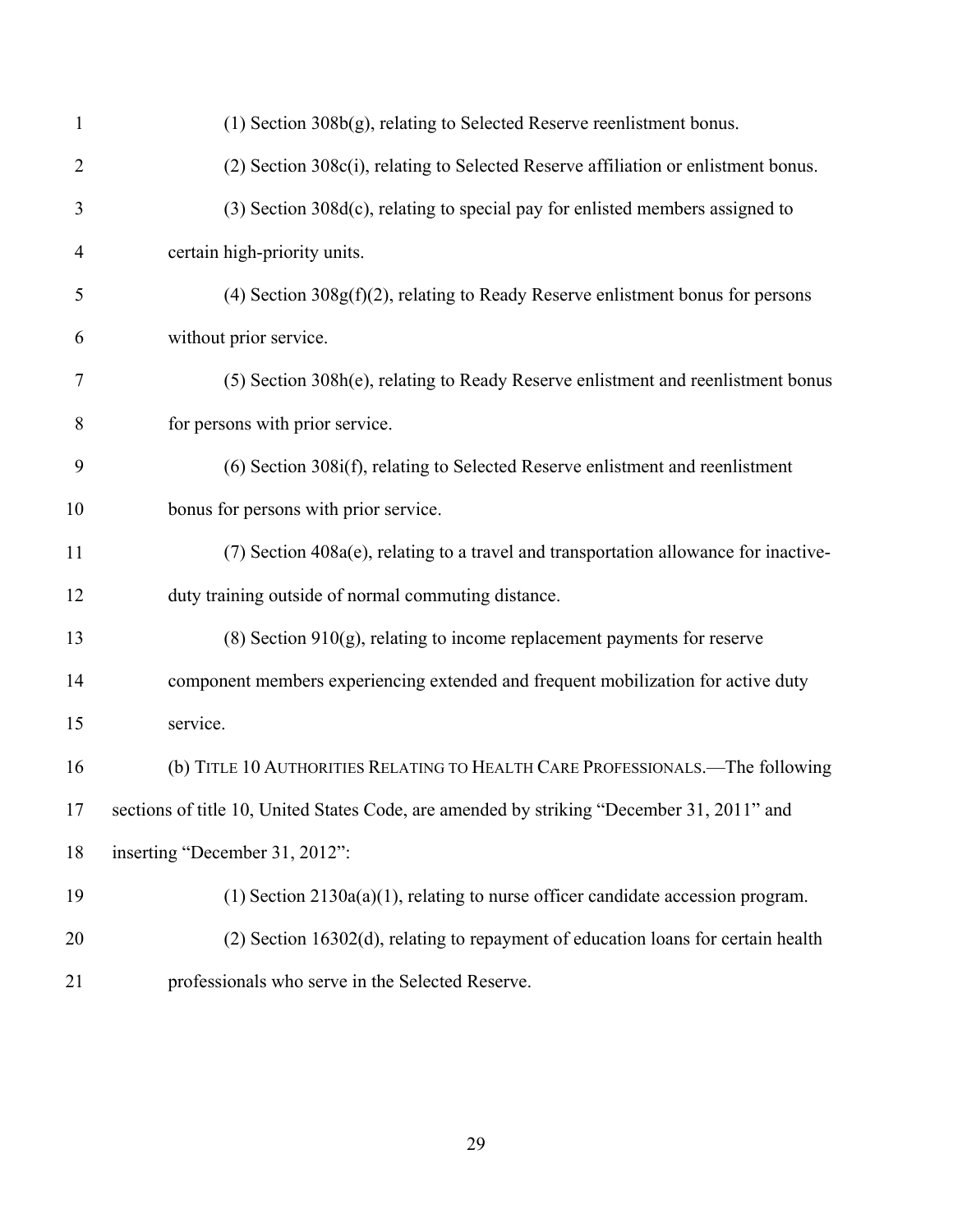| $\mathbf{1}$   | (c) TITLE 37 AUTHORITIES RELATING TO HEALTH CARE PROFESSIONALS.—The following               |
|----------------|---------------------------------------------------------------------------------------------|
| $\overline{2}$ | sections of title 37, United States Code, are amended by striking "December 31, 2011" and   |
| 3              | inserting "December 31, 2012":                                                              |
| $\overline{4}$ | $(1)$ Section 302c-1(f), relating to accession and retention bonuses for                    |
| 5              | psychologists.                                                                              |
| 6              | $(2)$ Section 302 $d(a)(1)$ , relating to accession bonus for registered nurses.            |
| $\tau$         | $(3)$ Section 302e(a)(1), relating to incentive special pay for nurse anesthetists.         |
| 8              | $(4)$ Section 302 $g(e)$ , relating to special pay for Selected Reserve health              |
| 9              | professionals in critically short wartime specialties.                                      |
| 10             | $(5)$ Section 302h $(a)(1)$ , relating to accession bonus for dental officers.              |
| 11             | $(6)$ Section 302 $(i)$ , relating to accession bonus for pharmacy officers.                |
| 12             | $(7)$ Section 302 $k(f)$ , relating to accession bonus for medical officers in critically   |
| 13             | short wartime specialties.                                                                  |
| 14             | $(8)$ Section 302l $(g)$ , relating to accession bonus for dental specialist officers in    |
| 15             | critically short wartime specialties.                                                       |
| 16             | $(9)$ Section 335(k), relating to bonus and incentive pay authorities for officers in       |
| 17             | health professions.                                                                         |
| 18             | (d) AUTHORITIES RELATING TO NUCLEAR OFFICERS.—The following sections of title 37,           |
| 19             | United States Code, are amended by striking "December 31, 2011" and inserting "December 31, |
| 20             | 2012":                                                                                      |
| 21             | $(1)$ Section 312(f), relating to special pay for nuclear-qualified officers extending      |
| 22             | period of active service.                                                                   |
| 23             | $(2)$ Section 312b $(c)$ , relating to nuclear career accession bonus.                      |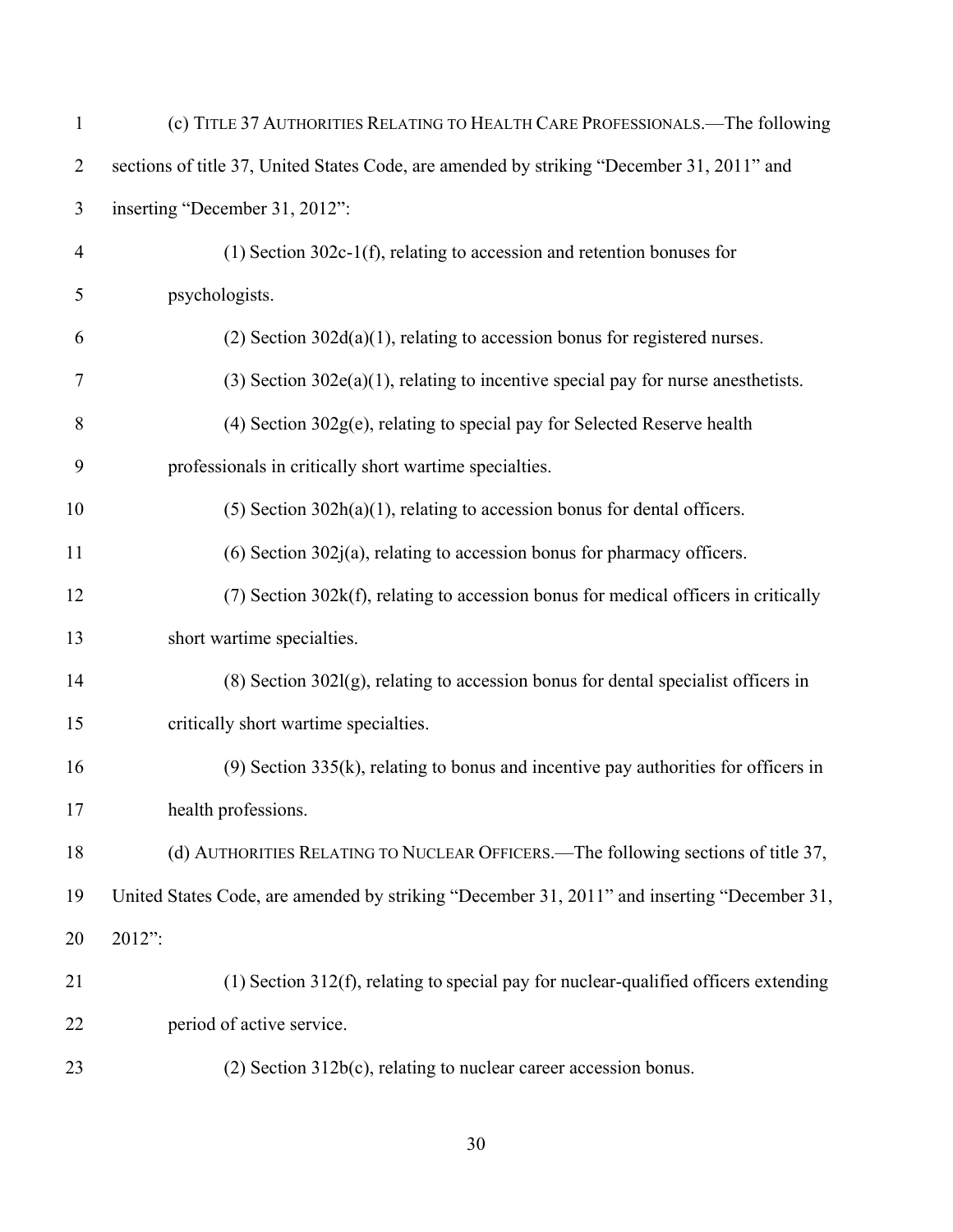| $\mathbf{1}$   | $(3)$ Section 312 $c(d)$ , relating to nuclear career annual incentive bonus.              |
|----------------|--------------------------------------------------------------------------------------------|
| $\overline{2}$ | $(4)$ Section 333 $(i)$ , relating to special bonus and incentive pay authorities for      |
| 3              | nuclear officers.                                                                          |
| $\overline{4}$ | (e) AUTHORITIES RELATING TO TITLE 37 CONSOLIDATED SPECIAL PAY, INCENTIVE PAY,              |
| 5              | AND BONUS AUTHORITIES.—The following sections of title 37, United States Code, are amended |
| 6              | by striking "December 31, 2011" and inserting "December 31, 2012":                         |
| $\tau$         | (1) Section 331(h), relating to general bonus authority for enlisted members.              |
| 8              | $(2)$ Section 332 $(g)$ , relating to general bonus authority for officers.                |
| 9              | $(3)$ Section 334 $(i)$ , relating to special aviation incentive pay and bonus authorities |
| 10             | for officers.                                                                              |
| 11             | $(4)$ Section 351(h), relating to hazardous duty pay.                                      |
| 12             | $(5)$ Section 352 $(g)$ , relating to assignment pay or special duty pay.                  |
| 13             | $(6)$ Section 353 $(i)$ , relating to skill incentive pay or proficiency bonus.            |
| 14             | (7) Section 355(i), relating to retention incentives for members qualified in critical     |
| 15             | military skills or assigned to high priority units.                                        |
| 16             | (f) AUTHORITIES RELATING TO PAYMENT OF REFERRAL BONUSES.—The following                     |
| 17             | sections of title 10, United States Code, are amended by striking "December 31, 2011" and  |
| 18             | inserting "December 31, 2012":                                                             |
| 19             | $(1)$ Section 1030 $(i)$ , relating to health professions referral bonus.                  |
| 20             | $(2)$ Section 3252(h), relating to Army referral bonus                                     |
| 21             | (g) OTHER TITLE 37 BONUS AND SPECIAL PAY AUTHORITIES.—The following sections of            |
| 22             | title 37, United States Code, are amended by striking "December 31, 2011" and inserting    |
| 23             | "December 31, 2012":                                                                       |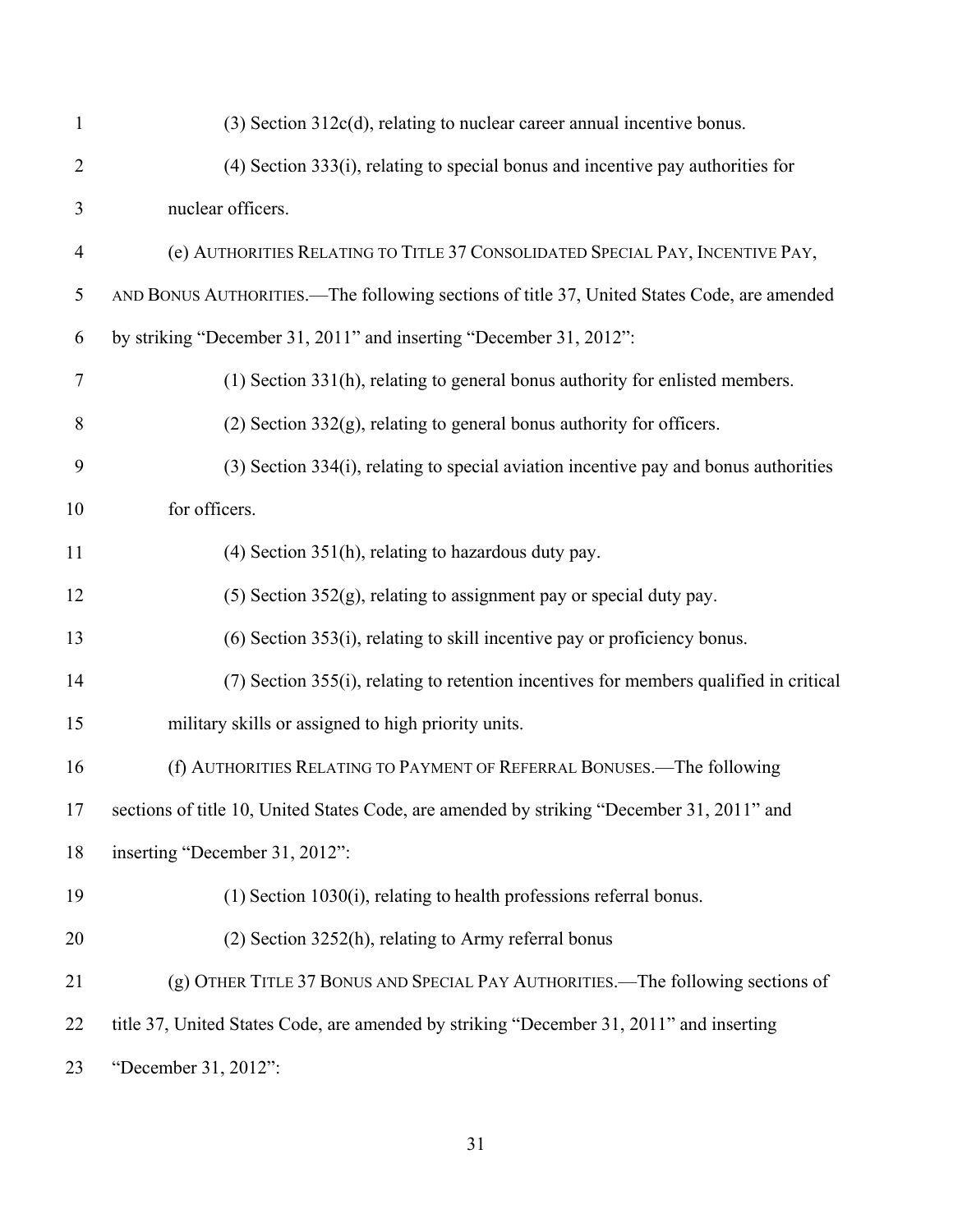| $\mathbf{1}$   | $(1)$ Section 301b(a), relating to aviation officer retention bonus.                             |
|----------------|--------------------------------------------------------------------------------------------------|
| $\overline{2}$ | $(2)$ Section 307a(g), relating to assignment incentive pay.                                     |
| 3              | $(3)$ Section 308 $(g)$ , relating to reenlistment bonus for active members.                     |
| 4              | $(4)$ Section 309 $(e)$ , relating to enlistment bonus.                                          |
| 5              | $(5)$ Section 324 $(g)$ , relating to accession bonus for new officers in critical skills.       |
| 6              | $(6)$ Section 326 $(g)$ , relating to incentive bonus for conversion to military                 |
| 7              | occupational specialty to ease personnel shortage.                                               |
| 8              | (7) Section 327(h), relating to incentive bonus for transfer between the Armed                   |
| 9              | Forces.                                                                                          |
| 10             | $(8)$ Section 330(f), relating to accession bonus for officer candidates.                        |
| 11             | (9) Section $403(b)(7)(E)$ , relating to basic allowance for housing.                            |
| 12             | SEC. 602. TRAVEL FOR ANESTHESIA SERVICES FOR CHILDBIRTH FOR                                      |
| 13             | <b>COMMAND-SPONSORED DEPENDENTS OF MEMBERS ASSIGNED</b>                                          |
| 14             | TO VERY REMOTE LOCATIONS OUTSIDE THE CONTINENTAL                                                 |
| 15             | <b>UNITED STATES.</b>                                                                            |
| 16             |                                                                                                  |
|                | Section 1040(a) of title 10, United States Code, is amended—                                     |
| 17             | (1) by inserting " $(1)$ " after " $(a)$ "; and                                                  |
| 18             | (2) by adding at the end the following new paragraph:                                            |
| 19             | " $(2)(A)$ For purposes of paragraph $(1)$ , required medical attention of a dependent           |
| 20             | includes, in the case of a dependent authorized to accompany a member at a location described in |
| 21             | that paragraph, obstetrical anesthesia services for childbirth equivalent to the obstetrical     |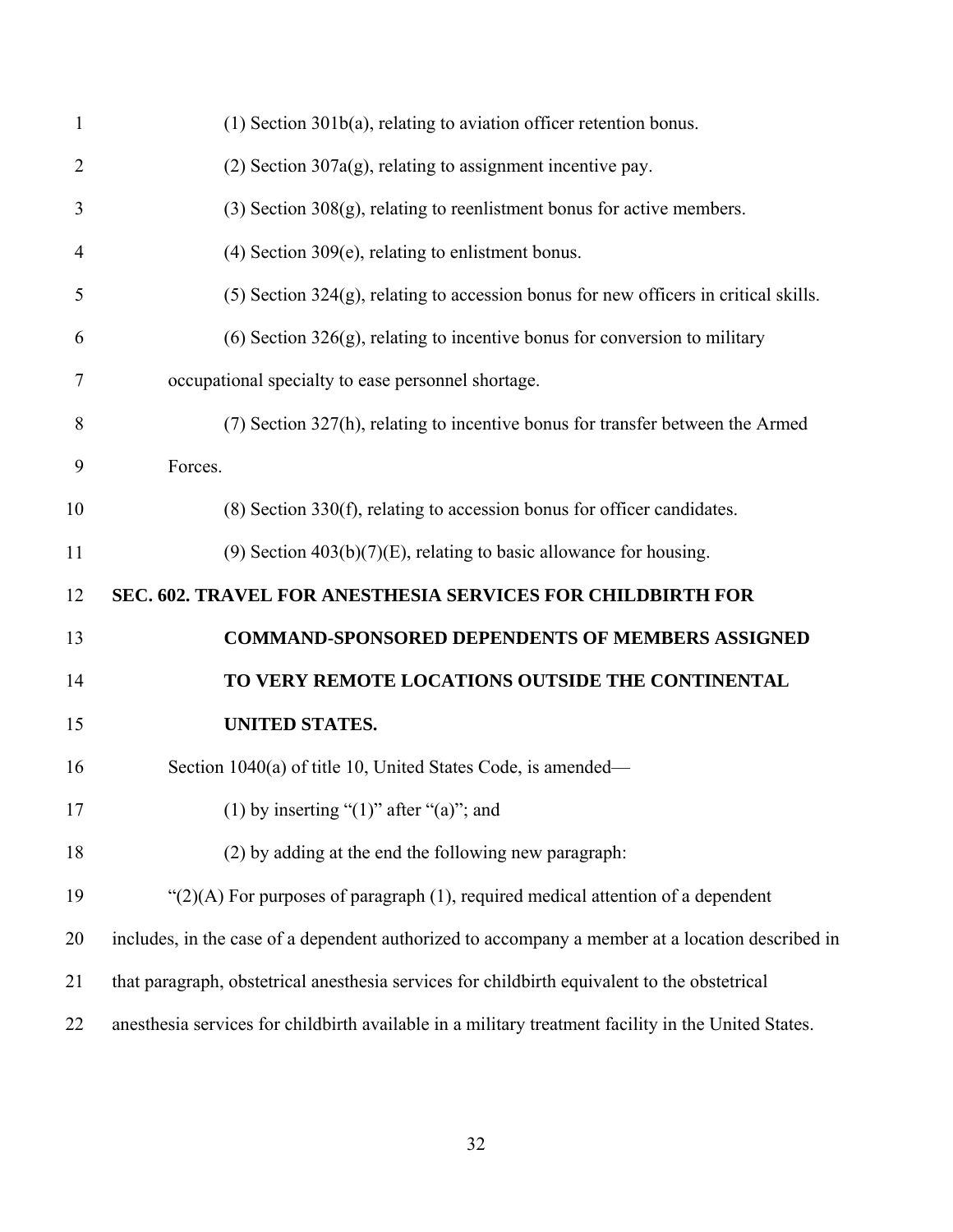1 2 3 4 5 6 7 "(B) In the case of a dependent at a remote location outside the continental United States who elects services described in subparagraph (A) and for whom air transportation would be needed to travel under paragraph (1) to the nearest appropriate medical facility at which adequate medical care is available, the Secretary may authorize the dependent to receive transportation under that paragraph to the continental United States and be treated at the military treatment facility that can provide appropriate obstetrical services that is nearest to the closest port of entry into the continental United States from such remote location.

8 9  $C(C)$  The second through sixth sentences of paragraph  $(1)$  shall apply to a dependent provided transportation by reason of this paragraph.

10 11 12 13 14 "(D) The total cost incurred by the United States for the provision of transportation and expenses (including per diem) with respect to a dependent by reason of this paragraph may not exceed the cost the United States would otherwise incur for the provision of transportation and expenses with respect to that dependent under paragraph (1) if the transportation and expenses were provided to that dependent without regard to this paragraph.

"(E) The authority under this paragraph shall expire on September 30, 2016.".

#### 15 **SEC. 603. TRAVEL AND TRANSPORTATION ALLOWANCE FOR DEPENDENT**

16

17

# **CHILD OF MEMBER STATIONED OVERSEAS WHO IS ATTENDING OVERSEAS UNIVERSITY, COLLEGE OR SIMILAR INSTITUTION.**

18 Section 430 of title 37, United States Code, is amended—

19 (1) in subsection (a), by amending paragraph (2) to read as follows:

20 "(2) An eligible dependent child of a member referred to in paragraph  $(1)(C)$  is a child

21 who—

22 "(A) is under 23 years of age and unmarried; and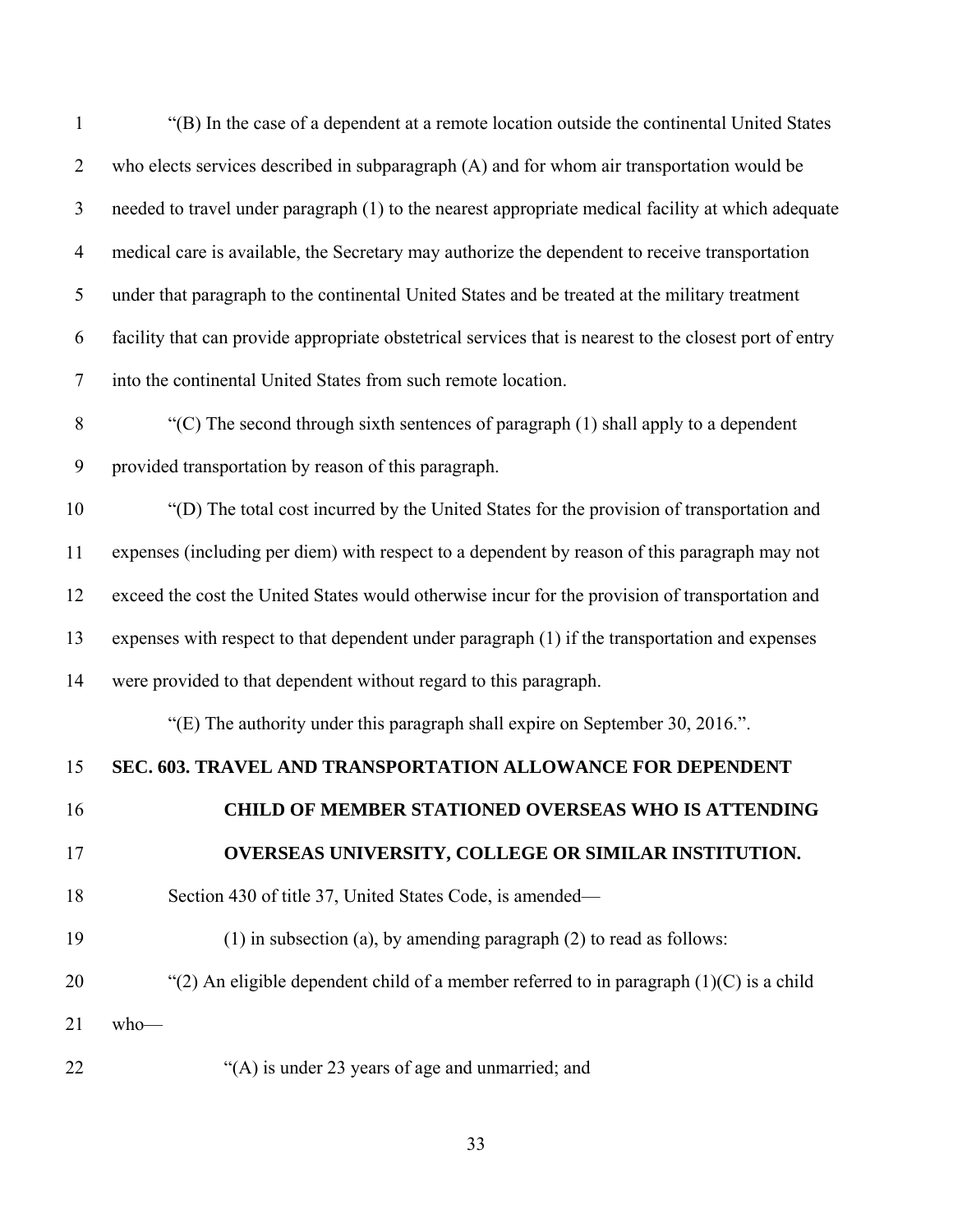| $\mathbf{1}$   | $\mathcal{L}(B)(i)(I)$ is enrolled in a school in the continental United States for the purpose of |
|----------------|----------------------------------------------------------------------------------------------------|
| $\overline{2}$ | obtaining a formal education; and                                                                  |
| 3              | "(II) is attending that school or is participating in a foreign study program                      |
| 4              | approved by that school and, pursuant to that foreign study program, is attending a school         |
| 5              | outside the United States for a period of not more than one year; or                               |
| 6              | "(ii) is attending a college, university, or similar institution outside the United                |
| 7              | States, including a technical or business school, offering postsecondary level academic            |
| 8              | instruction leading to an associate or higher degree, or the equivalent, which is                  |
| 9              | recognized as such by the secretary of education (or comparable official) of the country           |
| 10             | or other jurisdiction in which the institution is located."; and                                   |
| 11             | $(2)$ in subsection $(b)$ —                                                                        |
| 12             | (A) in paragraph (3), by striking "in the continental United States", and                          |
| 13             | (B) in paragraph $(4)$ —                                                                           |
| 14             | (i) by inserting "a foreign study program at" after "attending"; and                               |
| 15             | (ii) by inserting "under subsection $(a)(2)(B)(i)(II)$ " after "outside                            |
| 16             | the United States".                                                                                |
| 17             | TITLE VII—HEALTH CARE PROVISIONS                                                                   |
| 18             | SEC. 701. RESERVE COMPONENT MENTAL HEALTH STUDENT STIPEND.                                         |
| 19             | (a) RESERVE COMPONENT MENTAL HEALTH STUDENT STIPEND. Section 16201 of                              |
| 20             | title 10, United States Code, is amended-                                                          |
| 21             | $(1)$ by redesignating subsection $(f)$ as subsection $(g)$ ; and                                  |
| 22             | $(2)$ by inserting after subsection (e) the following new subsection (f):                          |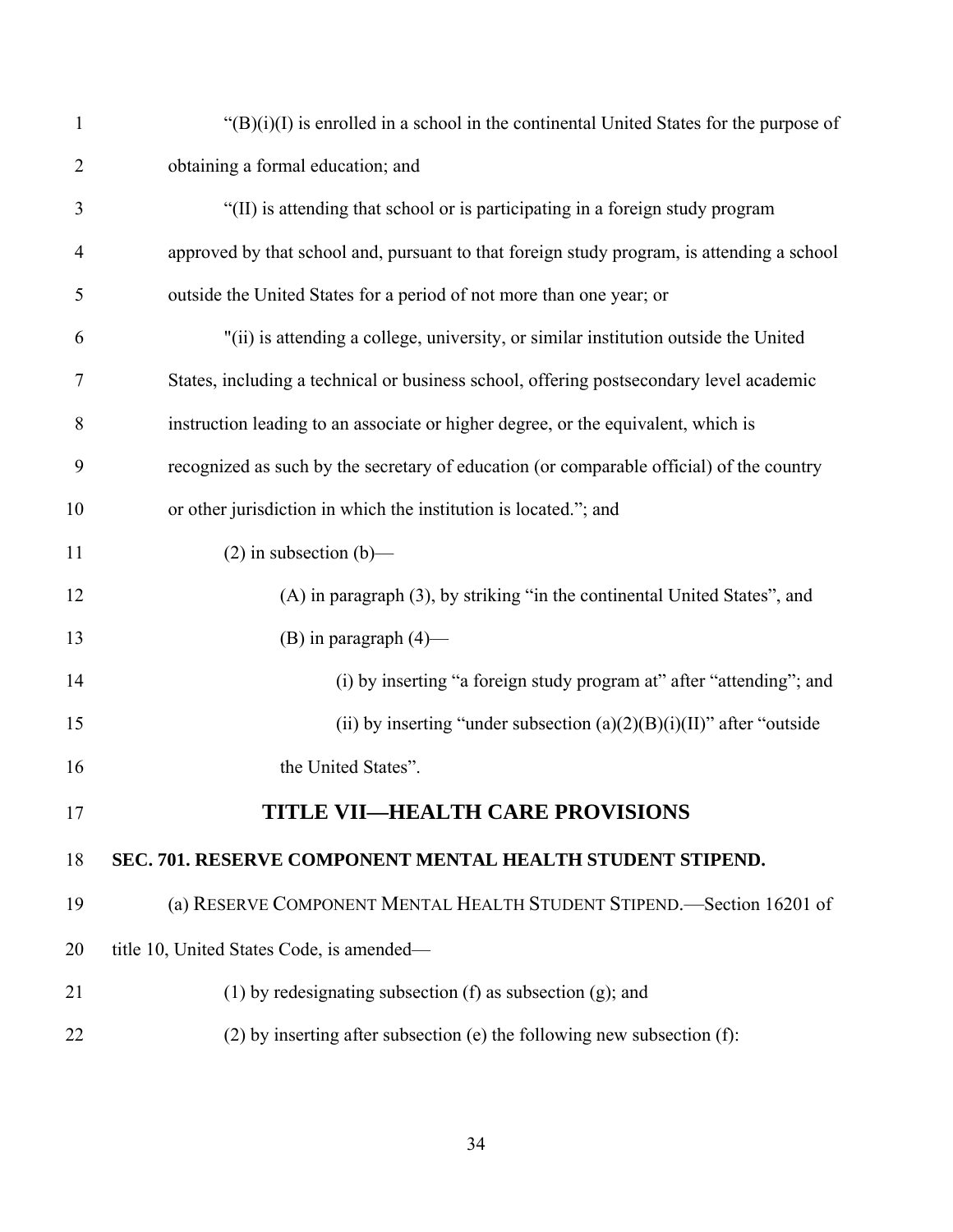| $\mathbf{1}$   | "(f) MENTAL HEALTH PROFESSIONALS IN CRITICAL WARTIME SPECIALTIES.-- (1) Under                  |
|----------------|------------------------------------------------------------------------------------------------|
| $\overline{2}$ | the stipend program under this chapter, the Secretary of the military department concerned may |
| 3              | enter into an agreement with a person who-                                                     |
| $\overline{4}$ | "(A) is eligible to be appointed as an officer in a reserve component;                         |
| 5              | "(B) is enrolled or has been accepted for enrollment in an institution in a course of          |
| 6              | study that results in a degree in clinical psychology or social work;                          |
| 7              | "(C) signs an agreement that, unless sooner separated, the person will—                        |
| 8              | "(i) complete the educational phase of the program;                                            |
| 9              | "(ii) accept a reappointment or redesignation within the person's reserve                      |
| 10             | component, if tendered, based upon the person's health profession, following                   |
| 11             | satisfactory completion of the educational and intern programs; and                            |
| 12             | "(iii) participate in a residency program if required for clinical licensure.                  |
| 13             | " $(2)$ Under the agreement-                                                                   |
| 14             | "(A) the Secretary of the military department concerned shall agree to pay the                 |
| 15             | participant a stipend, in the amount determined under subsection (g), for the period or the    |
| 16             | remainder of the period that the student is satisfactorily progressing toward a degree in      |
| 17             | clinical psychology or social work while enrolled in a school accredited in the designated     |
| 18             | mental health discipline;                                                                      |
| 19             | "(B) the participant shall not be eligible to receive such stipend before                      |
| 20             | appointment, designation, or assignment as an officer for service in the Ready Reserve;        |
| 21             | $C$ ) the participant shall be subject to such active duty requirements as may be              |
| 22             | specified in the agreement and to active duty in time of war or national emergency as          |
| 23             | provided by law for members of the Ready Reserve; and                                          |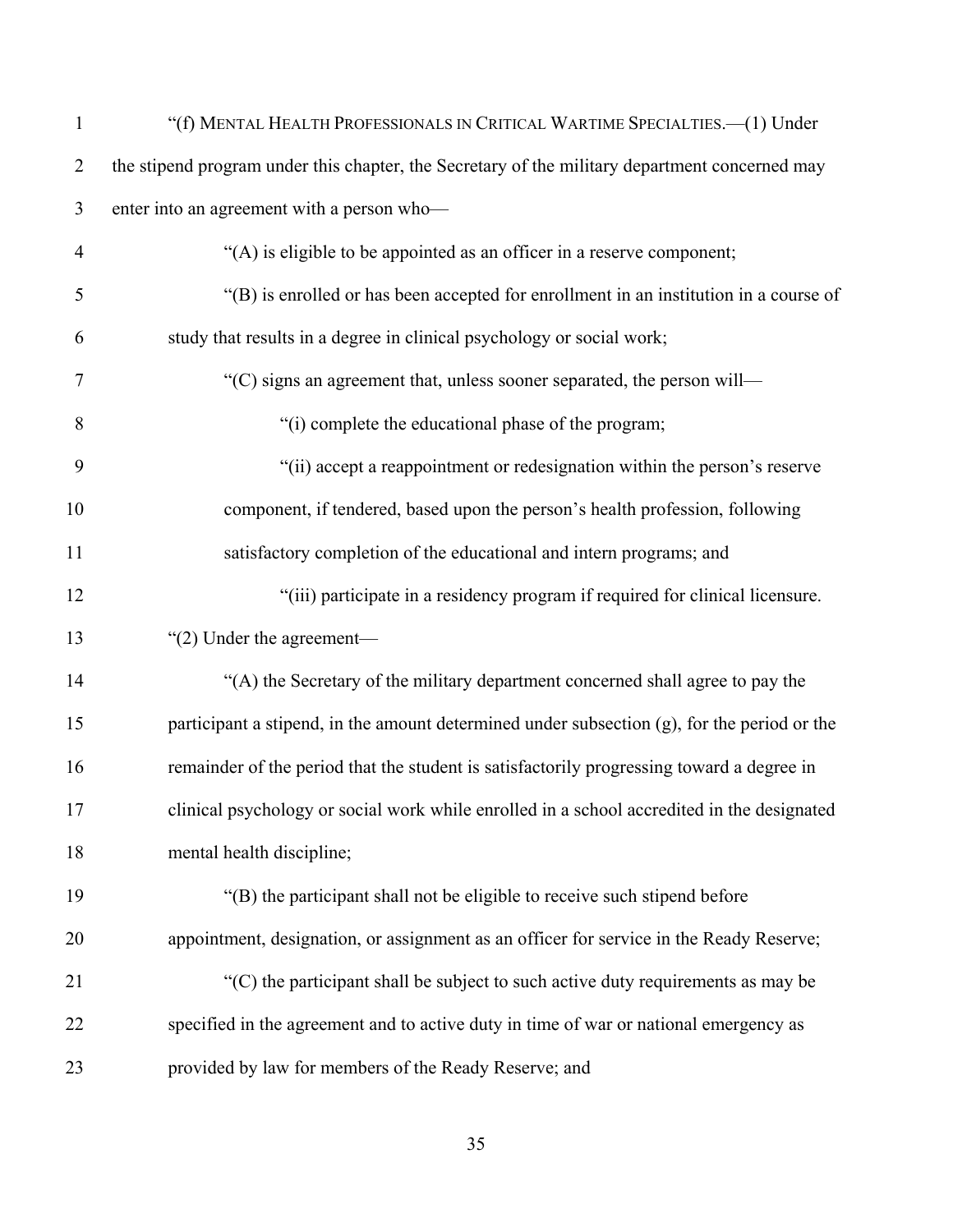| $\mathbf{1}$   | "(D) the participant shall agree to serve, upon successful completion of the                        |
|----------------|-----------------------------------------------------------------------------------------------------|
| $\overline{2}$ | program, one year in the Ready Reserve for each six months, or part thereof, for which              |
| 3              | the stipend is provided, to be served in the Selected Reserve or in the Individual Ready            |
| 4              | Reserve as specified in the agreement.".                                                            |
| 5              | (b) CROSS-REFERENCE AMENDMENTS.—Such section is further amended by striking                         |
| 6              | "subsection (f)" in subsections (b)(2)(A), (c)(2)(A), and (d)(2)(A) and inserting "subsection (g)". |
| $\tau$         | TITLE VIII-ACQUISITION POLICY, ACQUISITION MANAGEMENT,                                              |
| 8              | <b>AND RELATED MATTERS</b>                                                                          |
| 9              | SEC. 801. REVISION TO LAW RELATING TO DISCLOSURES TO LITIGATION                                     |
| 10             | SUPPORT CONTRACTORS.                                                                                |
| 11             | (a) IN GENERAL.-                                                                                    |
| 12             | (1) REVISED AUTHORITY TO COVER DISCLOSURES UNDER LITIGATION SUPPORT                                 |
| 13             | CONTRACTS.—Chapter 3 of title 10, United States Code, is amended by inserting after                 |
| 14             | section 129c the following new section:                                                             |
| 15             | "§ 129d. Disclosure to litigation support contractors                                               |
| 16             | "(a) DISCLOSURES.—An officer or employee of the Department of Defense may disclose                  |
| 17             | confidential commercial, financial, or proprietary information, technical data, or other privileged |
| 18             | or sensitive information to a litigation support contractor if-                                     |
| 19             | $\degree$ (1) the disclosure is within the scope of the official duties of the officer or           |
| 20             | employee;                                                                                           |
| 21             | "(2) the disclosure is solely to enable the litigation support contractor to perform                |
| 22             | the services required under its contract with the Government; and                                   |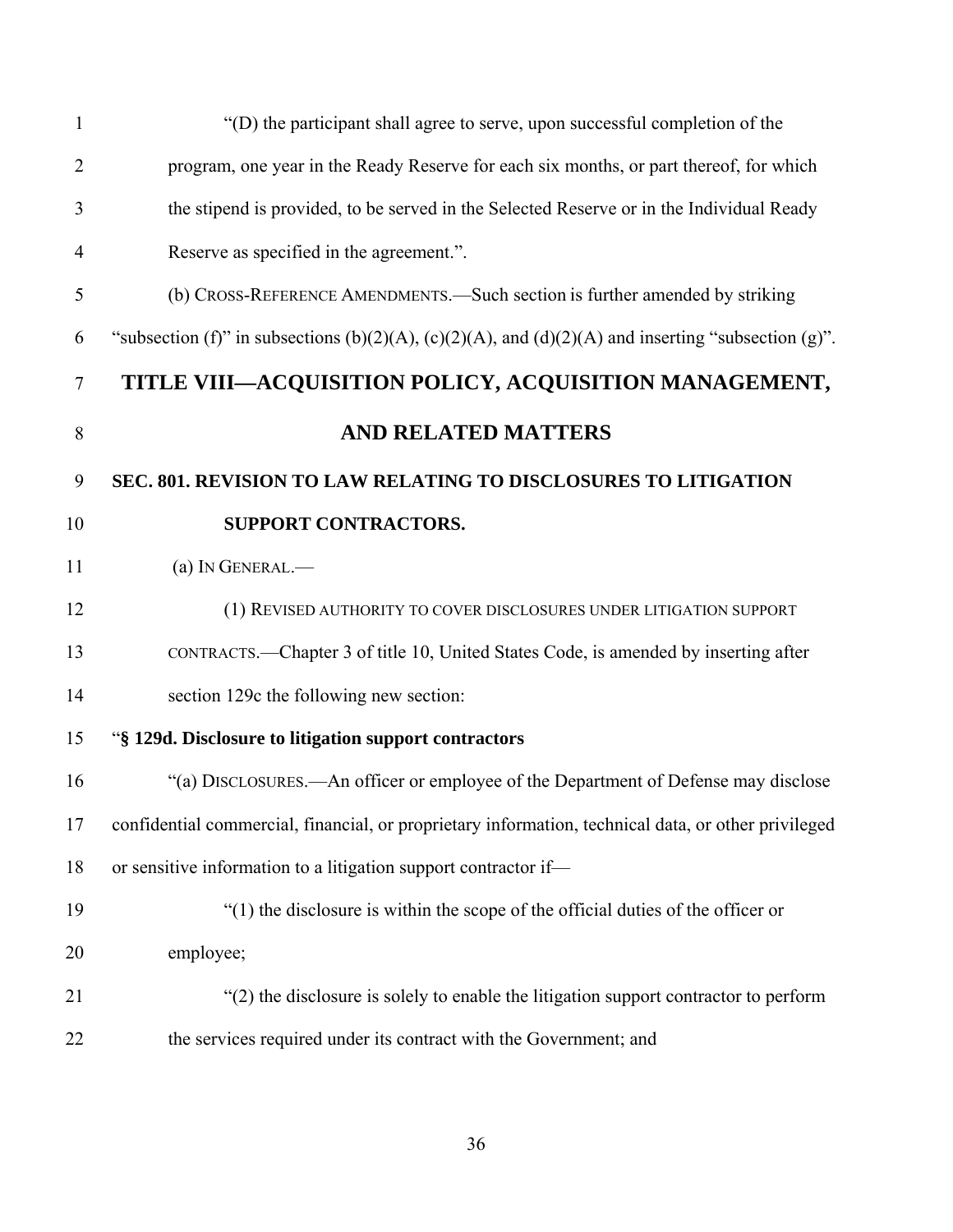| 1              | "(3) the litigation support contractor has executed an agreement with the                        |
|----------------|--------------------------------------------------------------------------------------------------|
| $\overline{2}$ | Department prohibiting disclosure or use of the information except as authorized                 |
| 3              | pursuant to its contract, the violation of which is itself a basis for the Government to         |
| $\overline{4}$ | exercise its right to terminate the contract.                                                    |
| 5              | "(b) DEFINITION.—In this section, the term 'litigation support contractor' means a               |
| 6              | contractor or individual (including an expert or technical consultant) under contract with the   |
| $\overline{7}$ | Department of Defense to provide litigation support in the form of administrative, technical, or |
| 8              | professional services during or in anticipation of litigation.".                                 |
| 9              | (2) CLERICAL AMENDMENT.—The table of sections at the beginning of such                           |
| 10             | chapter is amended by inserting after the item relating to section 129c the following new        |
| 11             | item:                                                                                            |
|                | "129d. Disclosure to litigation support contractors.".                                           |
| 12             | (b) REPEAL OF SUPERSEDED PROVISIONS ENACTED IN PUBLIC LAW 111-383.-Section                       |
| 13             | 2320 of such title is amended—                                                                   |
| 14             | (1) in subsection $(c)(2)$ —                                                                     |
| 15             | (A) by striking "subsection "(a)" and all that follows through "a covered                        |
| 16             | Government" and inserting "subsection (a), allowing a covered Government"; and                   |
| 17             | (B) by striking subparagraph (B); and                                                            |
| 18             | $(2)$ by striking subsection $(g)$ .                                                             |
| 19             | SEC. 802. CLARIFICATION OF DEPARTMENT OF DEFENSE AUTHORITY TO                                    |
| 20             | PURCHASE RIGHT-HAND DRIVE PASSENGER SEDAN VEHICLES                                               |
| 21             | AND INCREASE IN COST LIMITATION.                                                                 |
| 22             | Section 2253(a)(2) of title 10, United States Code, is amended by striking "at a cost of         |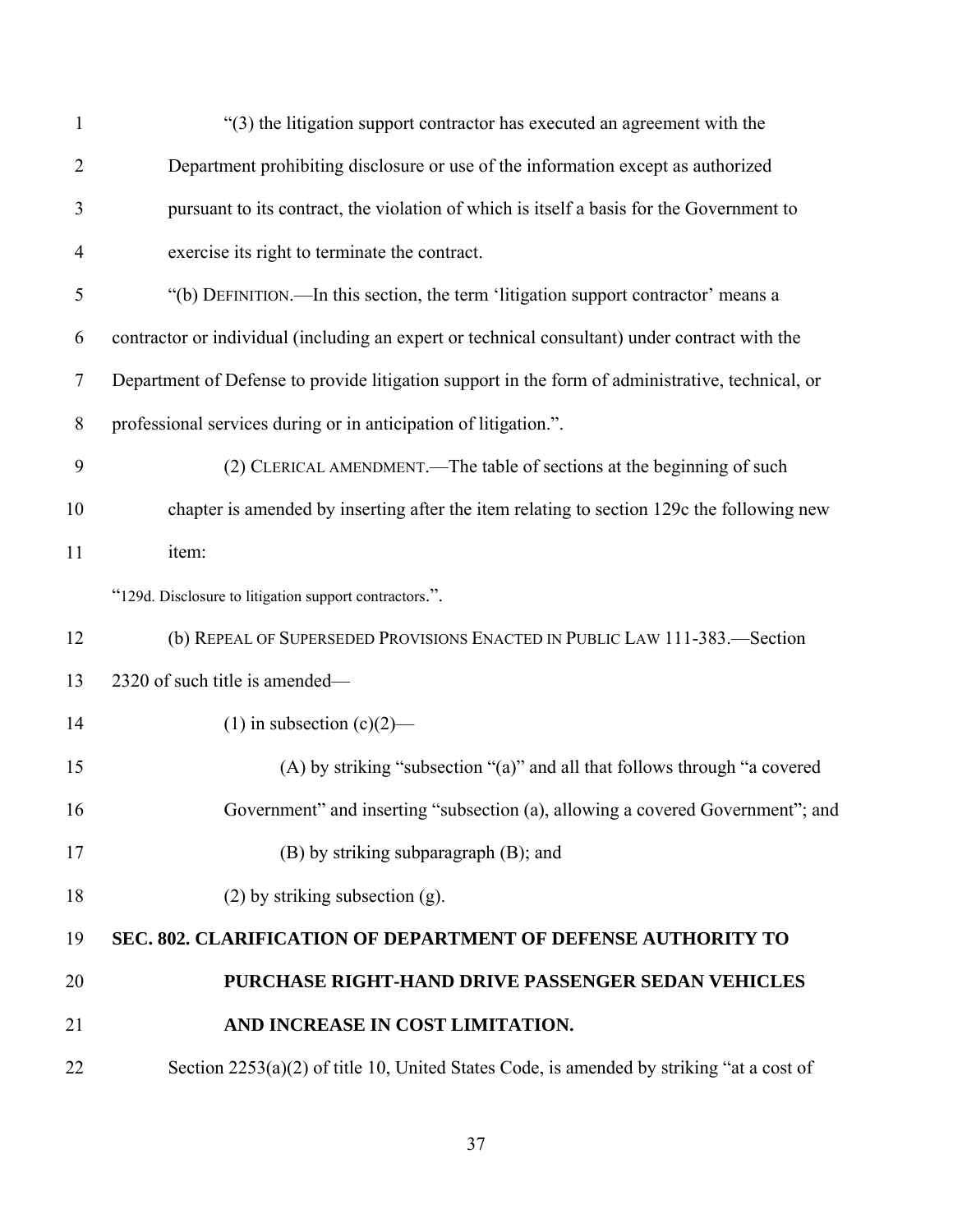1 2 not more than \$30,000 each" and inserting ", but at a cost of not more than \$45,000 each for passenger sedans".

| 3              | SEC. 803. INCREASE IN DOLLAR THRESHOLDS FOR AUTHORITIES FOR                          |
|----------------|--------------------------------------------------------------------------------------|
| $\overline{4}$ | ACQUISITION OF LOW-COST INTERESTS IN LAND AND                                        |
| 5              | UNSPECIFIED MINOR CONSTRUCTION PROJECTS FOR ANTI-                                    |
| 6              | TERRORISM AND FORCE PROTECTION PURPOSES.                                             |
| $\overline{7}$ | (a) ACQUISITION OF LOW-COST INTERESTS IN LAND.—Section 2663(c)(2)(A) of              |
| 8              | title 10, United States Code, is amended-                                            |
| 9              | (1) by striking "needed solely" and inserting "needed—                               |
| 10             | "(i) solely";                                                                        |
| 11             | (2) by striking "; and" and inserting "; or"; and                                    |
| 12             | (3) by adding at the end the following new clause:                                   |
| 13             | "(ii) for anti-terrorism and force protection requirements; and".                    |
| 14             | (b) UNSPECIFIED MINOR CONSTRUCTION.—Section 2805 of such title is                    |
| 15             | amended-                                                                             |
| 16             | $(1)$ in subsection (a)(2), by inserting "or for anti-terrorism and force protection |
| 17             | requirements," after "safety-threatening,"; and                                      |
| 18             | (2) in subsection $(c)(1)(A)$ —                                                      |
| 19             | (A) by striking "intended solely" and inserting "intended--                          |
| 20             | "(i) solely"; and                                                                    |
| 21             | (B) by adding at the end the following new clause:                                   |
| 22             | "(ii) for anti-terrorism and force protection requirements; or".                     |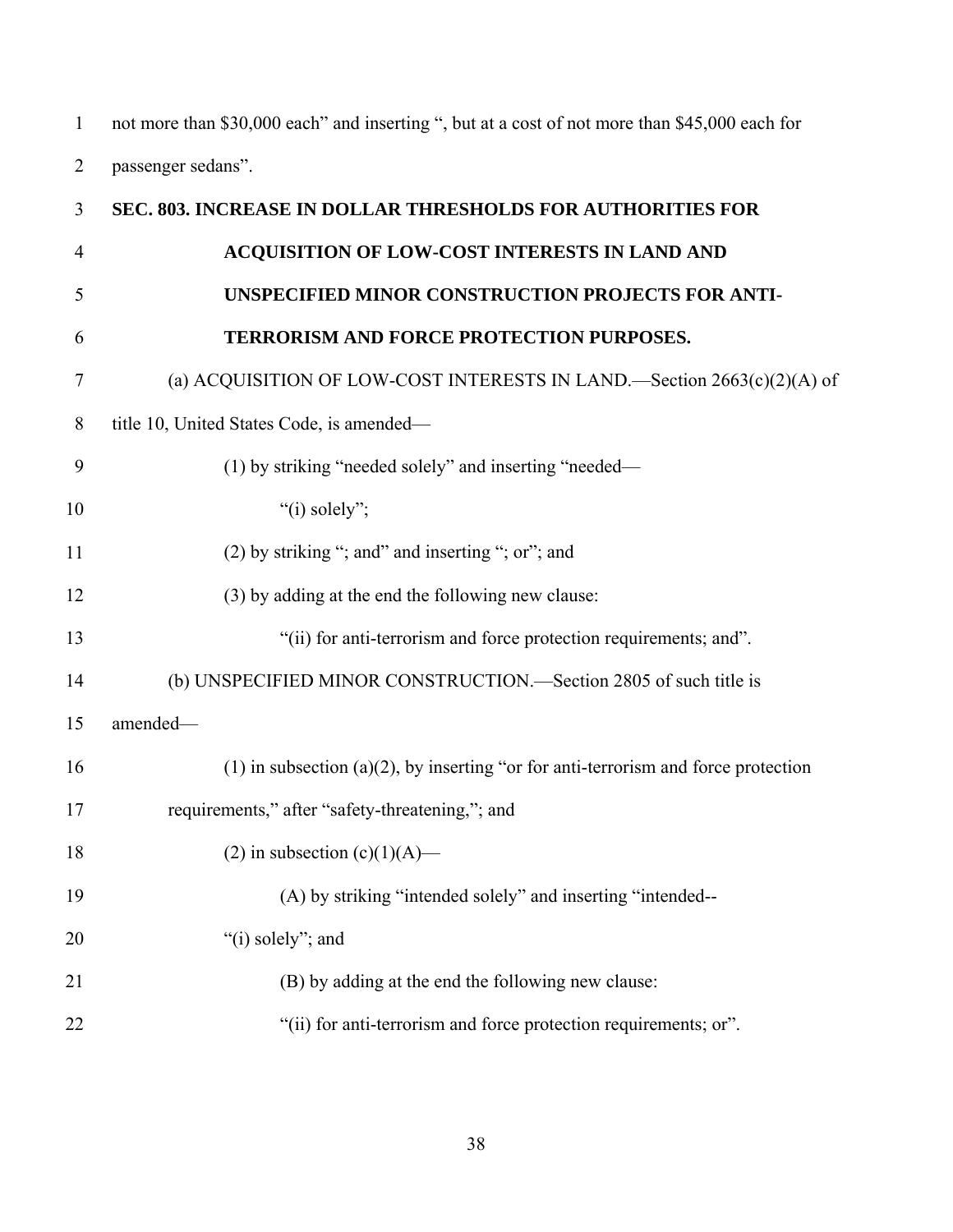| 23 | SEC. 804. REPEAL OF PROVISION OF LAW RELATING TO ACQUISITION POLICY                              |
|----|--------------------------------------------------------------------------------------------------|
| 24 | WHEN DEPARTMENT OF DEFENSE IS OBTAINING CARRIAGE BY                                              |
| 25 | <b>VESSEL.</b>                                                                                   |
| 26 | Section 1017 of the John Warner National Defense Authorization Act for Fiscal Year               |
| 27 | 2007 (Public Law 109-364; 120 Stat. 2379) is repealed.                                           |
| 28 | TITLE IX-DEPARTMENT OF DEFENSE ORGANIZATION AND                                                  |
| 29 | <b>MANAGEMENT</b>                                                                                |
| 30 | <b>Subtitle A—Intelligence-Related Matters</b>                                                   |
| 31 | SEC. 901. APPROPRIATIONS FOR DEFENSE INTELLIGENCE ELEMENTS.                                      |
| 32 | (a) IN GENERAL.—Chapter 21 of title 10, United States Code, is amended by inserting              |
| 33 | after section 428 the following new section:                                                     |
| 34 | "§429. Appropriations for Defense intelligence elements                                          |
| 35 | "(a) ACCOUNTS FOR APPROPRIATIONS FOR DEFENSE INTELLIGENCE ELEMENTS.-                             |
| 36 | Notwithstanding any other provision of law and in addition to any other transfer authority       |
| 37 | available to the Department of Defense, the Secretary of Defense may transfer appropriations of  |
| 38 | the Department of Defense which are available to the Department of Defense for intelligence,     |
| 39 | intelligence-related activities and communications, to an account or accounts established by the |
| 40 | Secretary of the Treasury for receipt of such transfers. Such an account or accounts may also    |
| 41 | receive transfers from the Director of National Intelligence, and transfers and reimbursements   |
| 42 | arising from transactions, as authorized by law, between the Defense intelligence elements and   |
| 43 | other entities. Appropriation balances in such an account or accounts may be transferred back to |
| 44 | the account or accounts from which they originated as appropriation refunds.                     |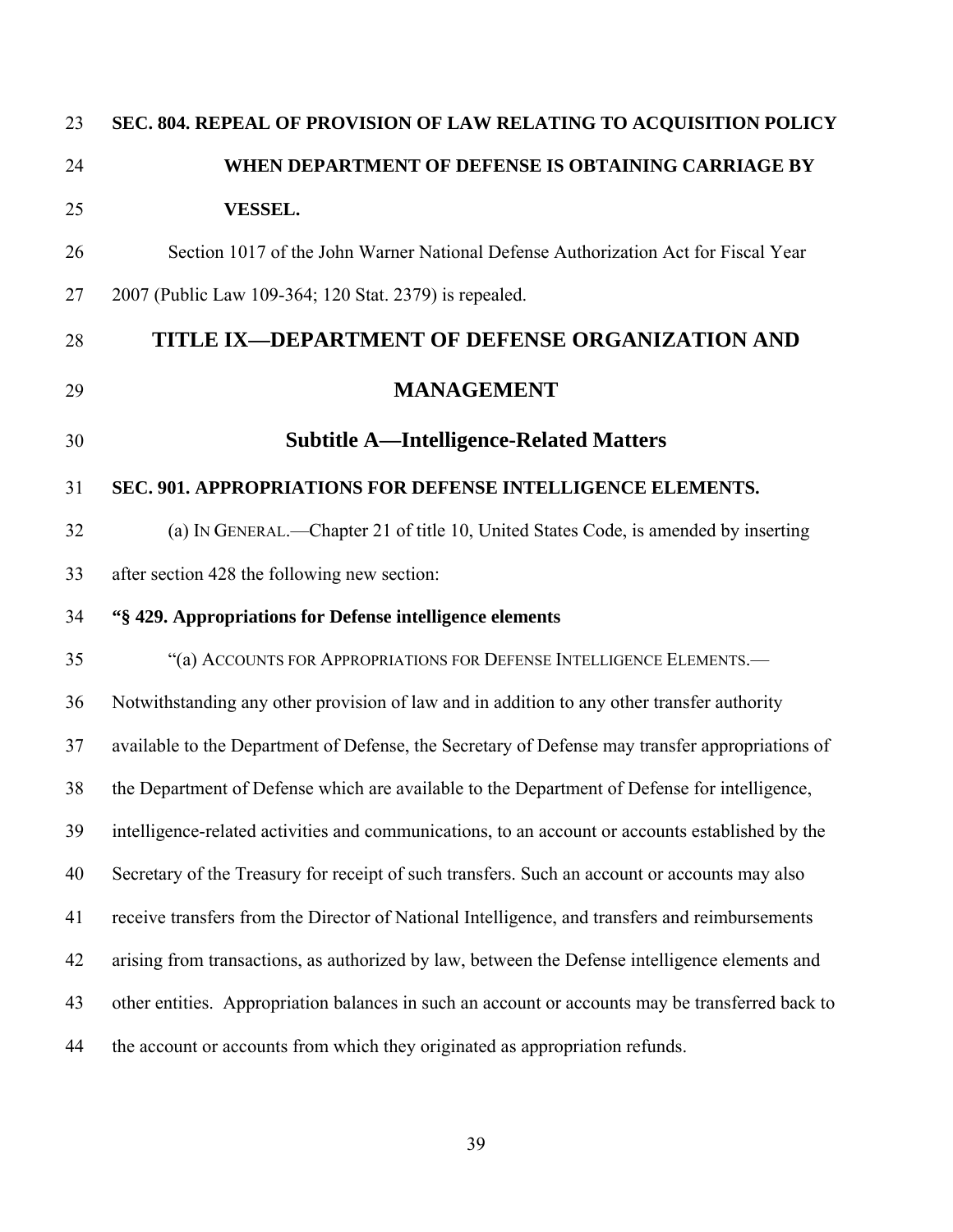- 45 46 47 48 49 50 51 52 53 54 55 56 57 58 59 60 61 62 63 64 "(b) AVAILABILITY OF APPROPRIATIONS.—Appropriations transferred pursuant to subsection (a) shall remain available for the same time period, and shall be available for the same purposes, as the appropriations from which they were transferred. "(c) DEFENSE INTELLIGENCE ELEMENTS DEFINED.—In this section, the term 'Defense intelligence elements' means the Department of Defense agencies, offices, and elements included within the definition of 'intelligence community' under section 3(4) of the National Security Act of 1947 (50 U.S.C. 401a(4)).". (b) CLERICAL AMENDMENT.—The table of sections at the beginning of subchapter I of such chapter is amended by adding at the end the following new item: "429. Appropriations for Defense intelligence elements.". **SEC. 902. AUTHORITY TO CREDIT MILITARY GRADUATES OF THE NATIONAL DEFENSE INTELLIGENCE COLLEGE WITH COMPLETION OF JOINT PROFESSIONAL MILITARY EDUCATION PHASE I.**  (a) JOINT PROFESSIONAL MILITARY EDUCATION PHASE I.—Section 2154(a)(1) of title 10, United States Code, is amended by inserting "or at a joint intermediate level school" before the period at the end. (b) JOINT INTERMEDIATE LEVEL SCHOOL DEFINED.—Section 2151(b) of such title is amended by adding at the end the following new paragraph: "(3) The term 'joint intermediate level school' includes the National Defense Intelligence College.".
- 65

# **Subtitle B—Space Activities**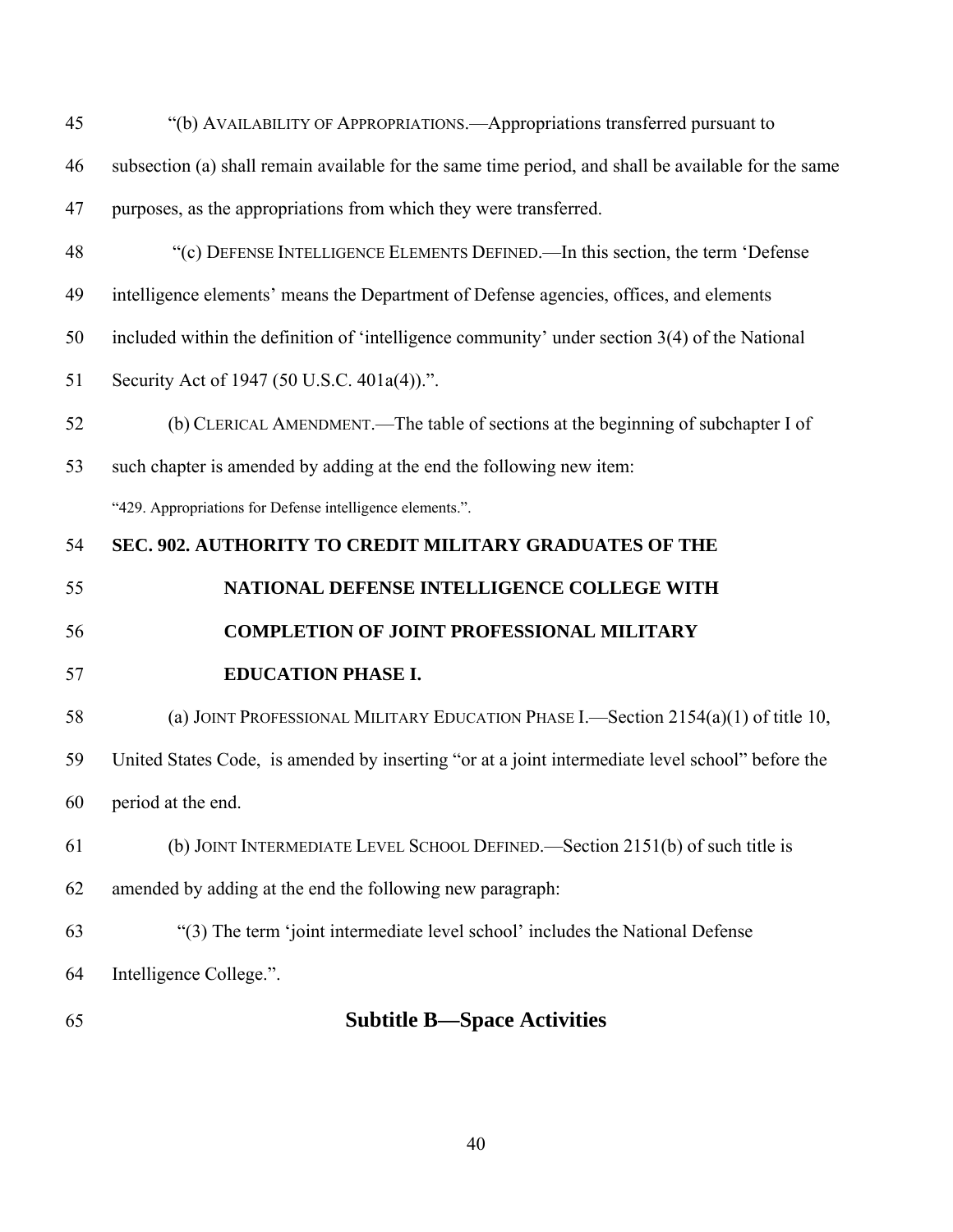#### **SEC. 911. REVISIONS TO POLICY ON DEVELOPMENT AND PROCUREMENT OF**  66

67

## **UNMANNED SYSTEMS.**

| 68 | (a) REVISION TO REQUIRED POLICY.—Subsection (a) of section 941 of the John Warner            |
|----|----------------------------------------------------------------------------------------------|
| 69 | National Defense Authorization Act for Fiscal Year 2007 (Public Law 109-364; 120 Stat. 2083) |
| 70 | is amended-                                                                                  |
| 71 | $(1)$ by striking "on" and inserting "for the conduct of";                                   |
| 72 | (2) by striking "procurement, and operation" and inserting "and for the conduct of           |
| 73 | procurement,";                                                                               |
| 74 | (3) by inserting "manned and" before "unmanned systems"; and                                 |
| 75 | (4) by inserting "in a manner that is fiscally responsible and enhances warfighter           |
| 76 | capability" before the period at the end.                                                    |
| 77 | (b) MODIFICATION TO ELEMENTS OF POLICY.—Subsection (b) of such section is                    |
| 78 | amended-                                                                                     |
| 79 | $(1)$ by striking paragraphs $(1)$ and $(2)$ and inserting the following new paragraphs:     |
| 80 | "(1) An identification of those Department of Defense capabilities for which                 |
| 81 | manned and unmanned systems may address potential needs.                                     |
| 82 | "(2) A thorough and objective consideration of the acquisition of manned and                 |
| 83 | unmanned systems whenever a new system is to be acquired to meet a capability                |
| 84 | requirement.";                                                                               |
| 85 | (2) in paragraph (5), by striking ", including" and all that follows through "on             |
| 86 | unmanned systems"; and                                                                       |
| 87 | (3) in paragraph (6), by striking "missions" and inserting "capabilities".                   |
| 88 | (c) ROADMAP.—Such section is further amended—                                                |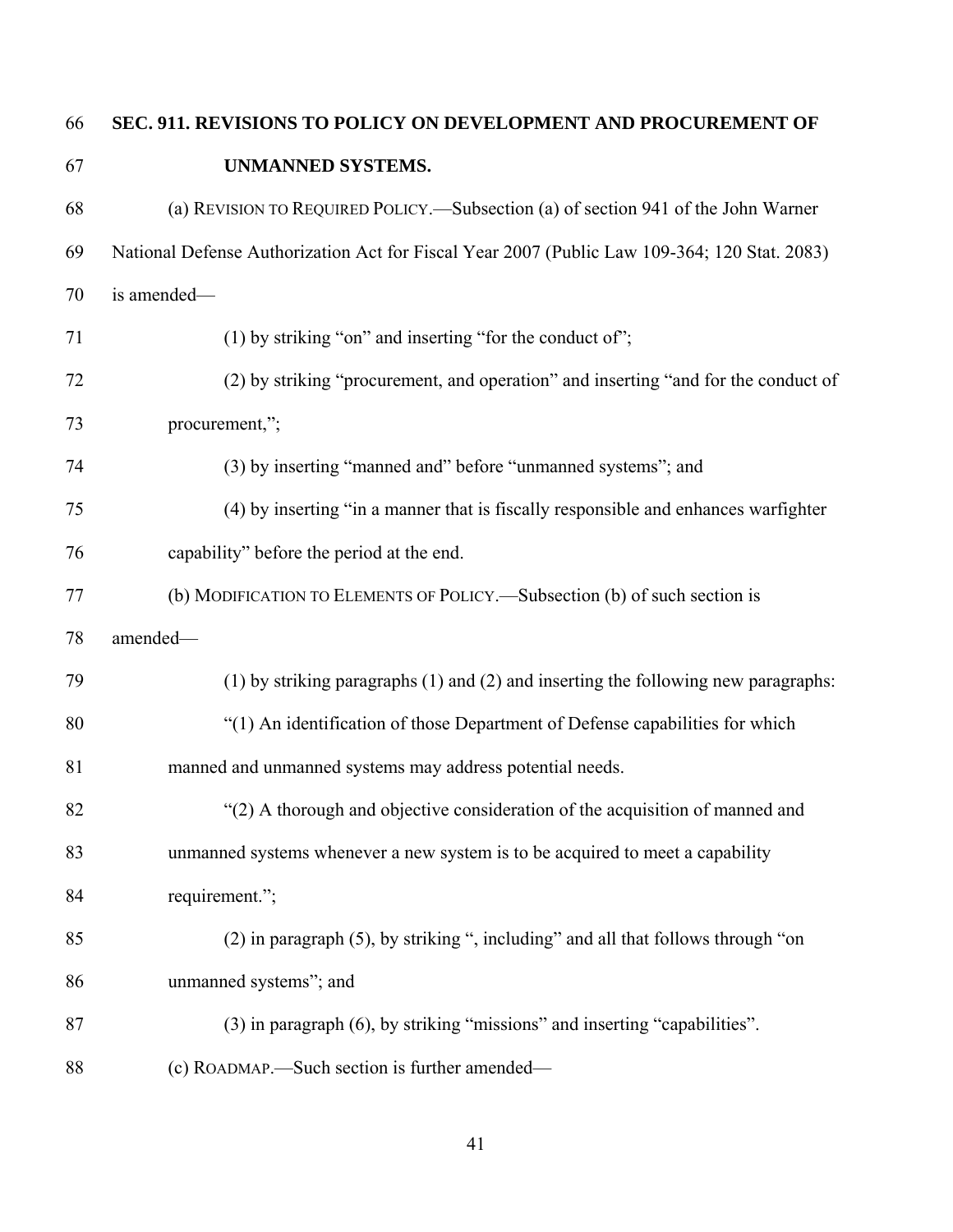| 89  | $(1)$ by striking subsection $(d)$ ;                                                |
|-----|-------------------------------------------------------------------------------------|
| 90  | $(2)$ by redesignating subsection $(c)$ as subsection $(d)$ ;                       |
| 91  | $(3)$ by inserting after subsection (b) the following new subsection (c):           |
| 92  | "(c) ROADMAP.—The Secretary of Defense shall prepare and update periodically a      |
| 93  | roadmap for the policy required by subsection (a) that includes—                    |
| 94  | "(1) goals for the development of unmanned system technologies to address           |
| 95  | capabilities identified pursuant to subsection $(b)(1)$ ; and                       |
| 96  | "(2) plans to address technical, operational, and production challenges, and gaps   |
| 97  | in capabilities, with respect to unmanned systems."; and                            |
| 98  | $(4)$ in subsection (d), as redesignated by paragraph $(2)$ , by inserting ", and   |
| 99  | implement the roadmap required by subsection $(c)$ ," after "subsection $(a)$ ".    |
| 100 | (d) CONFORMING AMENDMENT.—The heading of such section is amended by inserting       |
| 101 | "MANNED AND" before "UNMANNED".                                                     |
| 102 | <b>TITLE X-GENERAL PROVISIONS</b>                                                   |
| 103 | SEC. 1001. REPEAL OF REQUIREMENT FOR ANNUAL JOINT REPORT FROM                       |
| 104 | OFFICE OF MANAGEMENT AND BUDGET AND CONGRESSIONAL                                   |
| 105 | BUDGET OFFICE ON SCORING OF OUTLAYS IN DEFENSE BUDGET                               |
| 106 | FUNCTION.                                                                           |
| 107 | (a) REPEAL.—Section 226 of title 10, United States Code, is repealed.               |
| 108 | (b) CLERICAL AMENDMENT.—The table of sections at the beginning of chapter 9 of such |
| 109 | title is amended by striking the item relating to section 226.                      |
| 110 | SEC. 1002. REVISION TO CONDITIONS ON STATUS OF RETIRED AIRCRAFT                     |
| 111 | CARRIER EX-JOHN F. KENNEDY.                                                         |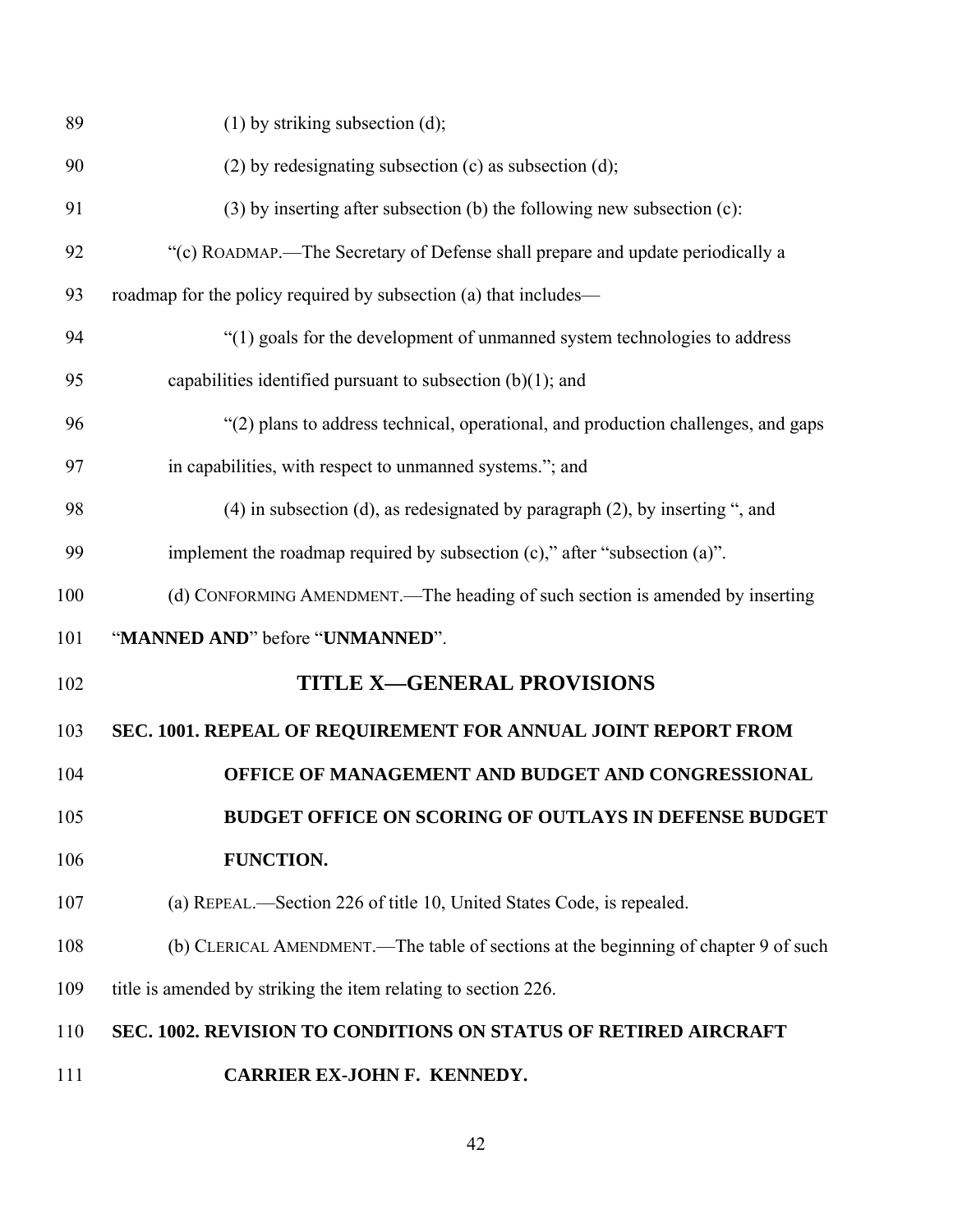| $\mathbf{1}$   | Section 1011(c)(2) of the John Warner National Defense Authorization Act for Fiscal              |
|----------------|--------------------------------------------------------------------------------------------------|
| $\overline{2}$ | Year 2007 (Public Law 109-364; 120 Stat. 2374) is amended by striking "shall require" and all    |
| 3              | that follows and inserting "may, notwithstanding paragraph (1), demilitarize the vessel in       |
| $\overline{4}$ | preparation for the transfer.".                                                                  |
| 5              | <b>SEC. 1003. AUTHORITY TO PROVIDE INFORMATION FOR MARITIME SAFETY</b>                           |
| 6              | OF FORCES AND HYDROGRAPHIC SUPPORT.                                                              |
| 7              | (a) AUTHORITY.—Part IV of subtitle C of title 10, United States Code, is amended by              |
| $8\,$          | adding at the end the following new chapter:                                                     |
| 9              | "CHAPTER 669-MARITIME SAFETY OF FORCES                                                           |
|                | "Sec.<br>"7921. Safety and effectiveness information; hydrographic information.                  |
| 10             | "§ 7921. Safety and effectiveness information; hydrographic information                          |
| 11             | "(a) SAFETY AND EFFECTIVENESS INFORMATION.—(1) The Secretary of the Navy shall                   |
| 12             | maximize the safety and effectiveness of all maritime vessels, aircraft, and forces of the armed |
| 13             | forces by means of-                                                                              |
| 14             | "(A) marine data collection;                                                                     |
| 15             | "(B) numerical weather and ocean prediction; and                                                 |
| 16             | "(C) forecasting of hazardous weather and ocean conditions.                                      |
| 17             | "(2) The Secretary may extend similar support to forces of the North Atlantic Treaty             |
| 18             | Organization, and to coalition forces, that are operating with the armed forces.                 |
| 19             | "(b) HYDROGRAPHIC INFORMATION.—The Secretary of the Navy shall collect, process,                 |
| 20             | and provide to the Director of the National Geospatial-Intelligence Agency hydrographic          |
| 21             | information to support preparation of maps, charts, books, and geodetic products by that         |
| 22             | Agency.".                                                                                        |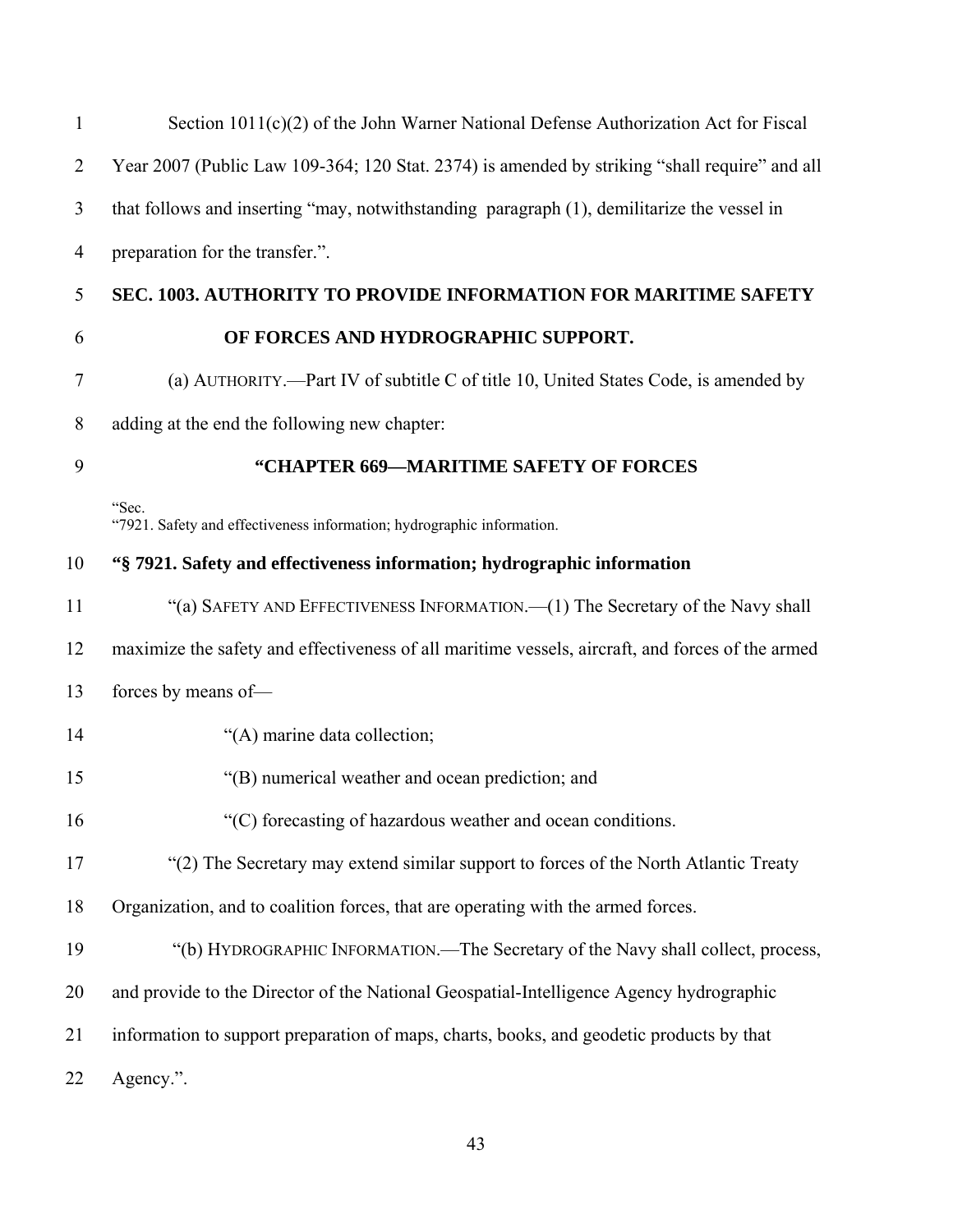| $\mathbf{1}$   | (b) CLERICAL AMENDMENT.—The table of chapters at the beginning of subtitle C of such                |
|----------------|-----------------------------------------------------------------------------------------------------|
| $\overline{2}$ | title, and the table of chapters at the beginning of part IV of such subtitle, are each amended by  |
| 3              | inserting after the item relating to chapter 667 the following new item:                            |
|                |                                                                                                     |
| $\overline{4}$ | SEC. 1004. DEPOSIT OF REIMBURSED FUNDS UNDER RECIPROCAL FIRE                                        |
| 5              | PROTECTION AGREEMENTS.                                                                              |
| 6              | Section 5(b) of the Act of May 27, 1955 (42 U.S.C. 1856d(b)) is amended to read                     |
| 7              | as follows:                                                                                         |
| 8              | "(b) Notwithstanding subsection (a), all sums received as reimbursement for costs                   |
| 9              | incurred by any Department of Defense activity for fire protection rendered pursuant to this Act    |
| 10             | shall be credited to the same appropriation or fund from which the expenses were paid or, if the    |
| 11             | period of availability for obligation for that appropriation has expired, to the appropriation or   |
| 12             | fund that is currently available to the activity for the same purpose. Amounts so credited shall be |
| 13             | subject to the same provisions and restrictions as the appropriation or account to which            |
| 14             | credited.".                                                                                         |
| 15             | <b>SEC. 1005. REPEAL OF STRATEGIC AIRLIFT AIRCRAFT INVENTORY</b>                                    |
| 16             | REQUIREMENT.                                                                                        |
| 17             | (a) REPEAL.—Section 8062 of title 10, United States Code, is amended by striking                    |
| 18             | subsection $(g)$ .                                                                                  |
| 19             | (b) CONFORMING AMENDMENTS.—Subsection $(d)(3)$ of section 137 of the National                       |
| 20             | Defense Authorization Act for Fiscal Year 2010 (Public Law 111-84; 123 Stat. 2221) is               |
| 21             | amended-                                                                                            |
| 22             | (1) by striking "that—"and all that follows through "(A) the retirement" and                        |
| 23             | inserting "that the retirement";                                                                    |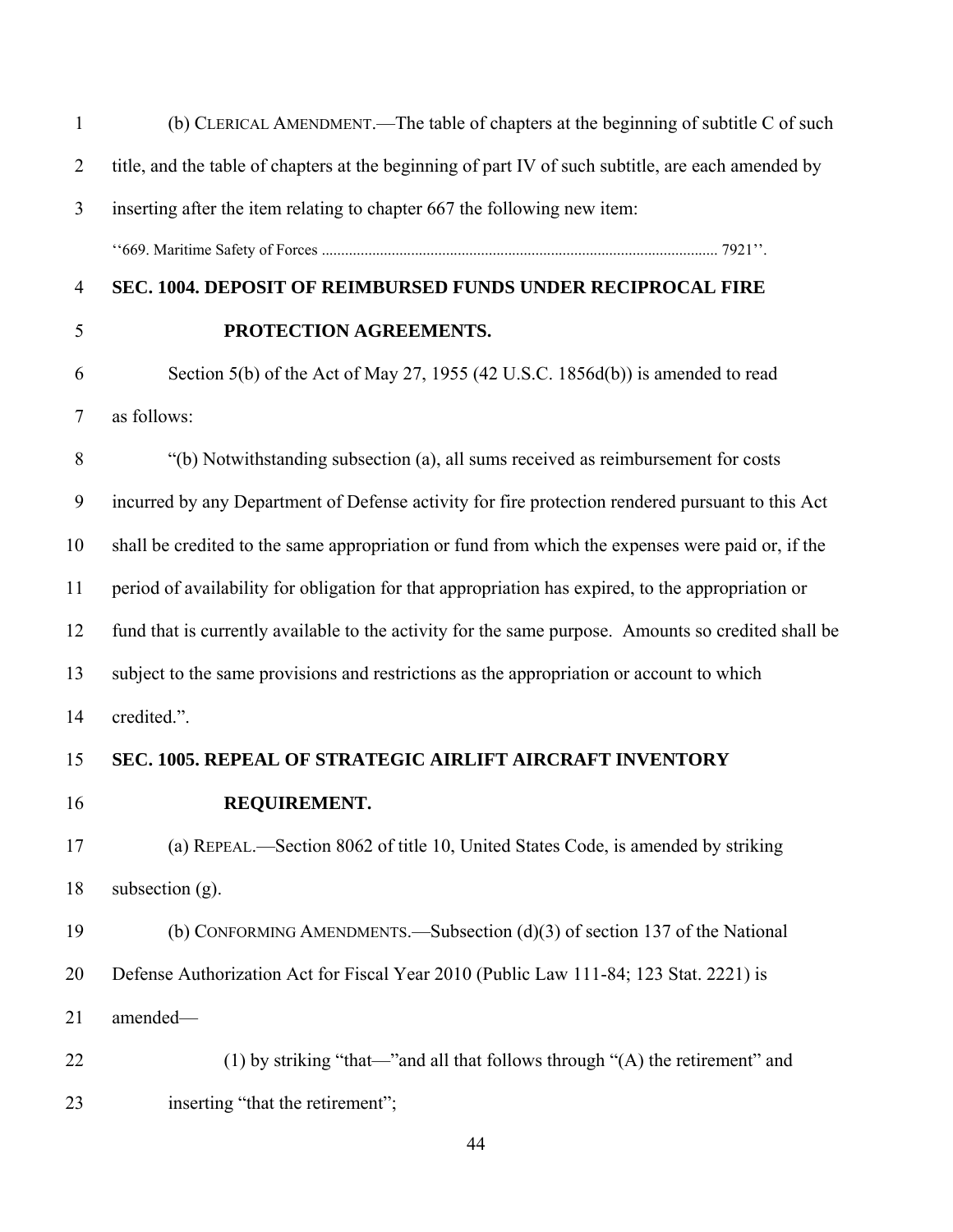| $\mathbf{1}$   | (2) by striking "Strategy; and" and inserting "Strategy."; and                                     |
|----------------|----------------------------------------------------------------------------------------------------|
| $\overline{2}$ | (3) by striking subparagraph (B).                                                                  |
| 3              | SEC. 1006. CHANGE IN NAME OF THE INDUSTRIAL COLLEGE OF THE ARMED                                   |
| $\overline{4}$ | FORCES TO THE DWIGHT D. EISENHOWER SCHOOL FOR                                                      |
| 5              | NATIONAL SECURITY AND RESOURCE STRATEGY AT THE                                                     |
| 6              | NATIONAL DEFENSE UNIVERSITY.                                                                       |
| $\overline{7}$ | (a) CHANGE IN NAME.—The Industrial College of the Armed Forces is hereby renamed                   |
| 8              | the "Dwight D. Eisenhower School for National Security and Resource Strategy".                     |
| 9              | (b) CONFORMING AMENDMENT.—Section 2165(b)(2) of title 10, United States Code, is                   |
| 10             | amended by striking "Industrial College of the Armed Forces" and inserting "Dwight D.              |
| 11             | Eisenhower School for National Security and Resource Strategy".                                    |
| 12             | (c) REFERENCES.—Any reference to the Industrial College of the Armed Forces in any                 |
| 13             | law, regulation, map, document, record, or other paper of the United States shall be considered to |
| 14             | be a reference to the Dwight D. Eisenhower School for National Security and Resource Strategy.     |
| 15             | TITLE XI-CIVILIAN PERSONNEL MATTERS                                                                |
| 16             | <b>SEC. 1101. REVISIONS TO BENEFICIARY DESIGNATION PROVISIONS FOR</b>                              |
| 17             | <b>DEATH GRATUITY PAYABLE UPON DEATH OF A UNITED STATES</b>                                        |
| 18             | <b>GOVERNMENT EMPLOYEE.</b>                                                                        |
| 19             | (a) AUTHORITY TO DESIGNATE MORE THAN 50 PERCENT OF DEATH GRATUITY TO                               |
| 20             | UNRELATED PERSONS.—Paragraph (4) of section 8102a(d) of title 5, United States Code, is            |
| 21             | amended-                                                                                           |
| 22             | (1) in the first sentence, by striking "not more than 50 percent of the amount                     |
| 23             | payable under this section" and inserting "an amount payable under this section"; and              |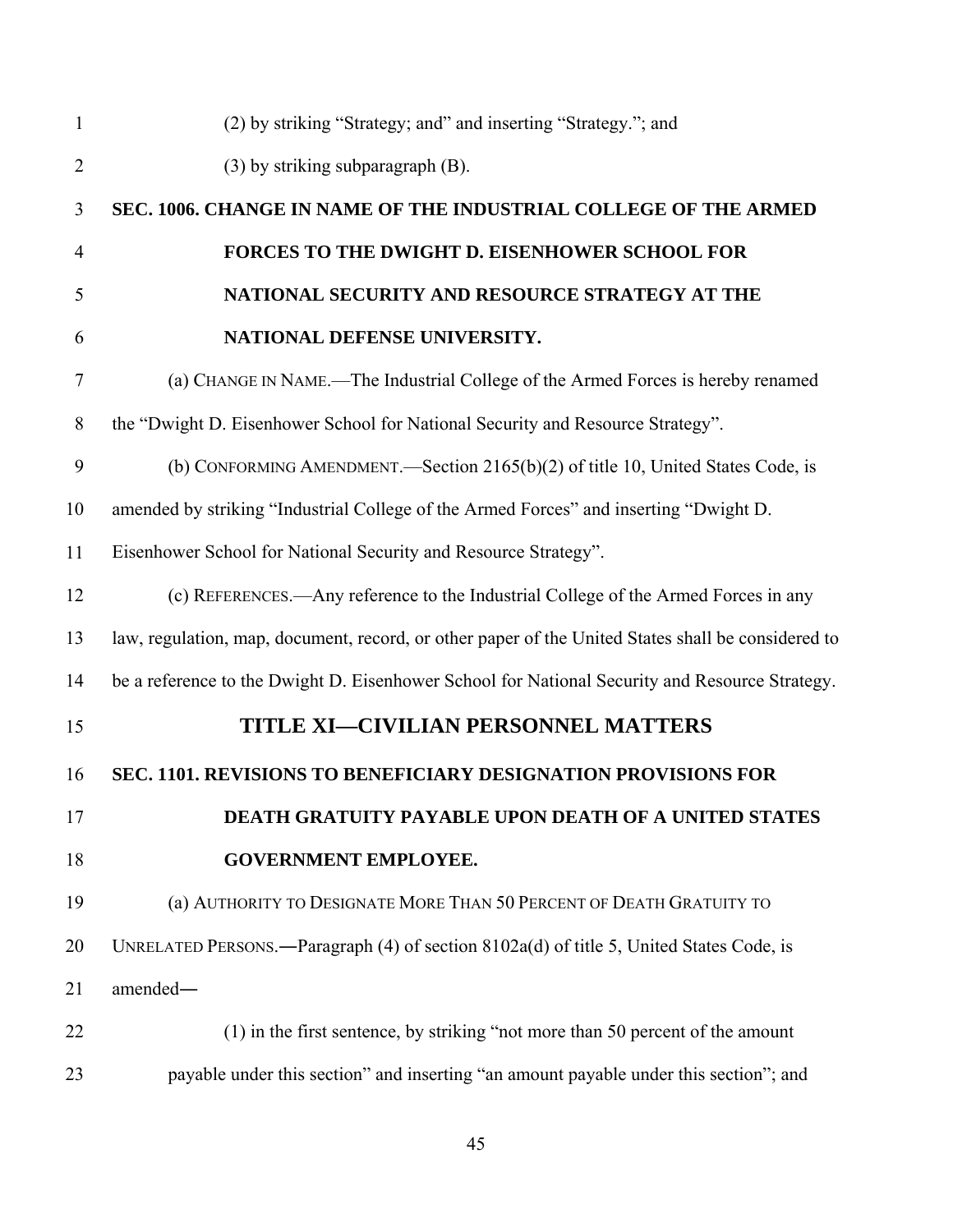| $\mathbf{1}$   | (2) in the second sentence, by striking "up to the maximum of 50 percent".                 |
|----------------|--------------------------------------------------------------------------------------------|
| $\overline{2}$ | (b) NOTICE TO SPOUSE OF DESIGNATION OF ANOTHER PERSON TO RECEIVE PORTION OF                |
| 3              | DEATH GRATUITY.—Such section is further amended by adding at the end the following new     |
| 4              | paragraph:                                                                                 |
| 5              | "(6) If a person covered by this section has a spouse, but designates a person other       |
| 6              | than the spouse to receive all or a portion of the amount payable under this section, the  |
| 7              | head of the agency, or other entity, in which that person is employed shall provide notice |
| 8              | of the designation to the spouse.".                                                        |
| 9              | SEC. 1102. PLACEMENT OF NATIONAL GUARD NON-DUAL STATUS                                     |
| 10             | TECHNICIANS IN THE EXCEPTED SERVICE WITH ALL DUAL                                          |
| 11             | STATUS NATIONAL GUARD TECHNICIANS.                                                         |
| 12             | Section 709(e) of title 32, United States Code, is amended in the second sentence—         |
| 13             | (1) by striking "However, a position" and inserting "A position"; and                      |
| 14             | (2) by striking "if the" and all that follows and inserting a period.                      |
| 15             | TITLE XII-MATTERS RELATING TO FOREIGN NATIONS                                              |
|                | [RESERVED]                                                                                 |
|                |                                                                                            |
| 16             | <b>TITLE XIII-OTHER AUTHORIZATIONS</b>                                                     |
| 17             | <b>Subtitle A-Military Programs</b>                                                        |
| 18             | SEC. 1301. WORKING CAPITAL FUNDS.                                                          |
| 19             | Funds are hereby authorized to be appropriated for fiscal year 2012 for the use of the     |
| 20             | Armed Forces and other activities and agencies of the Department of Defense for providing  |
| 21             | capital for the Defense Working Capital Funds in the amount of \$1,575,010,000.            |
| 22             | SEC. 1302. NATIONAL DEFENSE SEALIFT FUND.                                                  |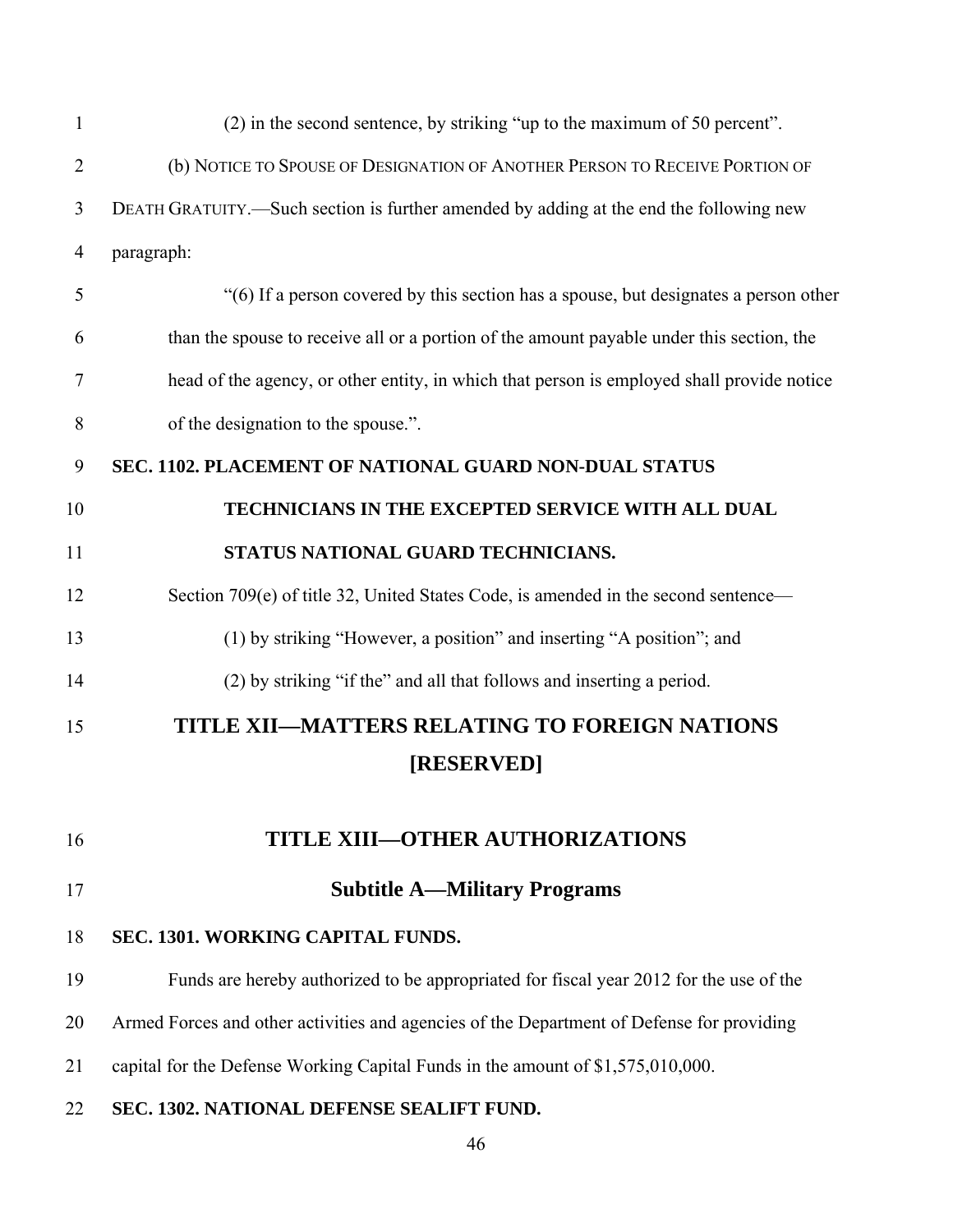1 2 3 (a) AUTHORIZATION OF APPROPRIATIONS.—Funds are hereby authorized to be appropriated for fiscal year 2012 for the National Defense Sealift Fund in the amount of \$1,126,384,000.

4 5 6 7 (b) AUTHORIZED PROCUREMENT.—Amounts appropriated pursuant to the authorization of appropriations in subsection (a) may be used to purchase an Offshore Petroleum Distribution System, and the associated tender for that system, that are under charter by the Military Sealift Command as of January 1, 2011.

#### 8 **SEC. 1303. JOINT URGENT OPERATIONAL NEEDS FUND.**

9 10 Funds are hereby authorized to be appropriated for fiscal year 2012 for the Joint Urgent Operational Needs Fund in the amount of \$100,000,000.

#### 11 **SEC. 1304. CHEMICAL AGENTS AND MUNITIONS DESTRUCTION, DEFENSE.**

12 13 14 15 16 17 18 19 20 21 22 (a) AUTHORIZATION OF APPROPRIATIONS.—Funds are hereby authorized to be appropriated for the Department of Defense for fiscal year 2012 for expenses, not otherwise provided for, for Chemical Agents and Munitions Destruction, Defense, in the amount of \$1,554,422,000, of which— (1) \$1,147,691,000 is for Operation and Maintenance; and (2) \$406,731,000 is for Research, Development, Test, and Evaluation. (b) USE.—Amounts authorized to be appropriated under subsection (a) are authorized for— (1) the destruction of lethal chemical agents and munitions in accordance with section 1412 of the Department of Defense Authorization Act, 1986 (50 U.S.C. 1521); and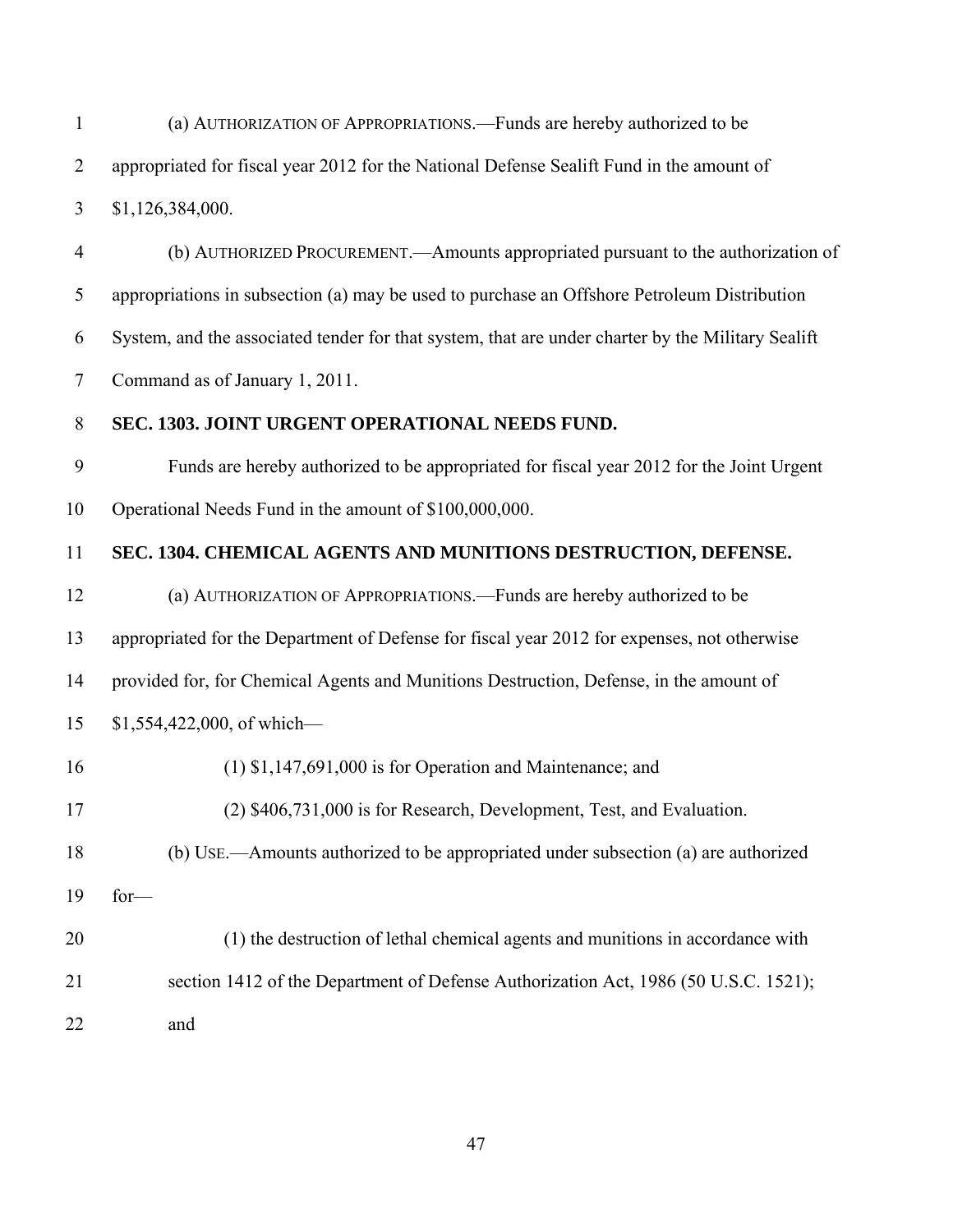| $\mathbf{1}$   | (2) the destruction of chemical warfare materiel of the United States that is not                  |
|----------------|----------------------------------------------------------------------------------------------------|
| $\overline{2}$ | covered by section 1412 of such Act.                                                               |
| 3              | SEC. 1305. DRUG INTERDICTION AND COUNTER-DRUG ACTIVITIES, DEFENSE-                                 |
| $\overline{4}$ | WIDE.                                                                                              |
| 5              | Funds are hereby authorized to be appropriated for the Department of Defense for fiscal            |
| 6              | year 2012 for expenses, not otherwise provided for, for Drug Interdiction and Counter-Drug         |
| $\tau$         | Activities, Defense-wide, in the amount of \$1,156,282,000.                                        |
| 8              | SEC. 1306. DEFENSE INSPECTOR GENERAL.                                                              |
| 9              | Funds are hereby authorized to be appropriated for the Department of Defense for fiscal            |
| 10             | year 2012 for expenses, not otherwise provided for, for the Office of the Inspector General of the |
| 11             | Department of Defense, in the amount of \$289,519,000, of which—                                   |
| 12             | $(1)$ \$286,919,000 is for Operation and Maintenance;                                              |
| 13             | (2) \$1,600,000 is for Research, Development, Test and Evaluation; and                             |
| 14             | $(3)$ \$1,000,000 is for Procurement.                                                              |
| 15             | SEC. 1307. DEFENSE HEALTH PROGRAM.                                                                 |
| 16             | (a) AUTHORIZATION OF APPROPRIATIONS.—Funds are hereby authorized to be                             |
| 17             | appropriated for the Department of Defense for fiscal year 2012 for expenses, not otherwise        |
| 18             | provided for, for the Defense Health Program, in the amount of \$32,198,770,000, of which—         |
| 19             | $(1)$ \$30,902,546,000 is for Operation and Maintenance;                                           |
| 20             | (2) \$663,706,000 is for Research, Development, Test, and Evaluation; and                          |
| 21             | (3) \$632,518,000 is for Procurement.                                                              |
| 22             | (b) JOINT MEDICAL FACILITY DEMONSTRATION FUND.                                                     |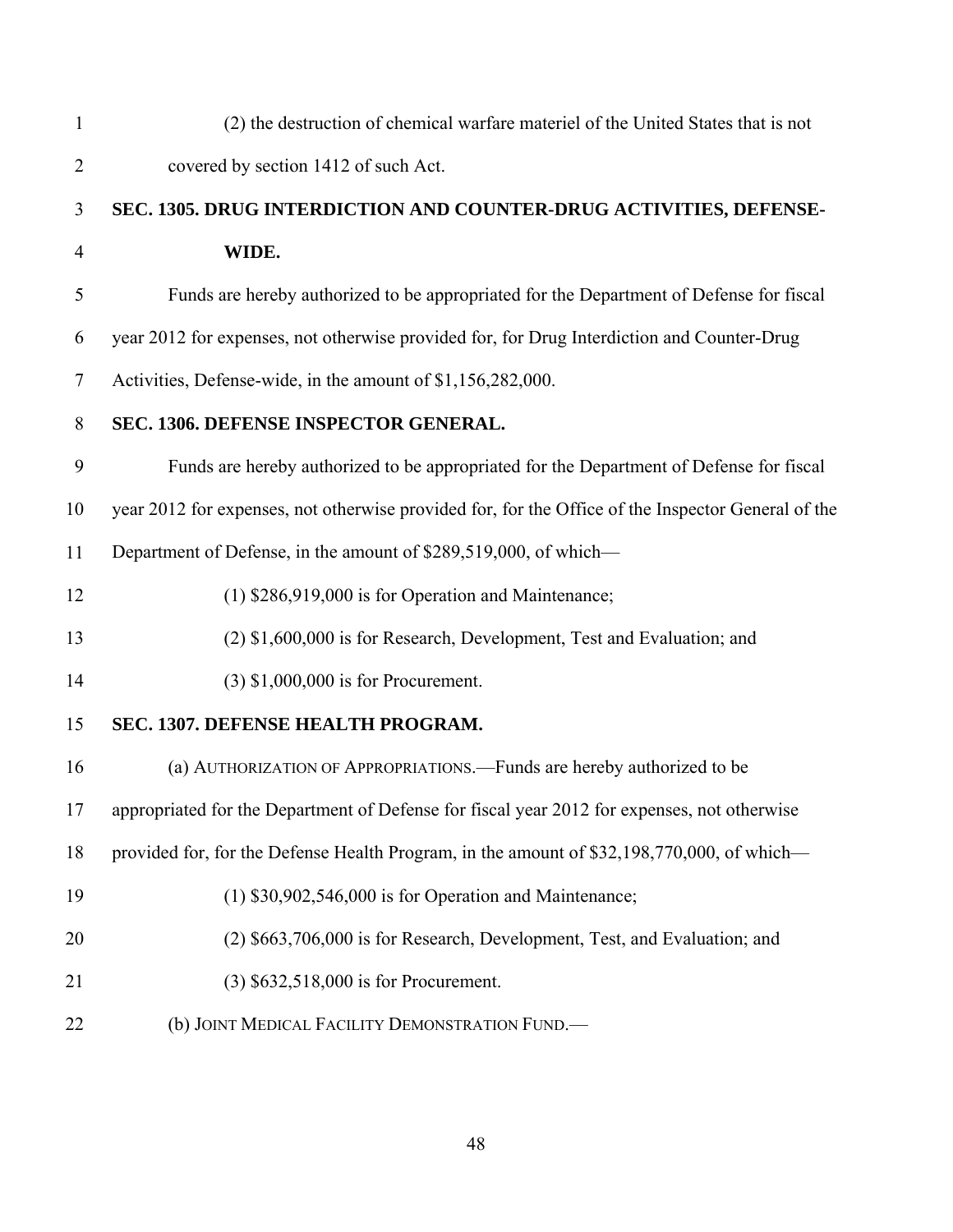| $\mathbf{1}$   | (1) AUTHORITY FOR TRANSFER OF FUNDS.—The Secretary of Defense may transfer                   |
|----------------|----------------------------------------------------------------------------------------------|
| $\overline{2}$ | to the Joint Department of Defense-Department of Veterans Affairs Medical Facility           |
| 3              | Demonstration Fund established by subsection $(a)(1)$ of section 1704 of the National        |
| $\overline{4}$ | Defense Authorization Act for Fiscal Year 2010 (Public Law 111-84; 123 Stat. 2571),          |
| 5              | from funds appropriated pursuant to subsection $(a)(1)$ of this section, such amounts as the |
| 6              | Secretary determines to be appropriate for such purpose. For purposes of subsection          |
| $\tau$         | $(a)(2)$ of such section 1704, funds appropriated pursuant to subsection $(a)(1)$ of this    |
| 8              | section shall be considered to be amounts authorized and appropriated specifically for the   |
| 9              | purpose of such a transfer.                                                                  |
| 10             | (2) USE OF TRANSFERRED FUNDS.—For the purposes of subsection (b) of such                     |
| 11             | section 1704, facility operations for which funds transferred under paragraph (1) may be     |
| 12             | used are operations of the Captain James A. Lovell Federal Health Care Center,               |
| 13             | consisting of the North Chicago Veterans Affairs Medical Center, the Navy Ambulatory         |
| 14             | Care Center, and supporting facilities designated as a combined Federal medical facility     |
| 15             | under an operational agreement covered by section 706 of the Duncan Hunter National          |
| 16             | Defense Authorization Act for Fiscal Year 2009 (Public Law 110-417; 122 Stat. 4500).         |
| 17             | <b>Subtitle B-Armed Forces Retirement Home</b>                                               |
| 18             | SEC. 1311. AUTHORIZATION OF APPROPRIATIONS FOR ARMED FORCES                                  |
| 19             | <b>RETIREMENT HOME.</b>                                                                      |
| 20             | There is hereby authorized to be appropriated for fiscal year 2012 from the Armed Forces     |
| 21             | Retirement Home Trust Fund the sum of \$67,700,000 for the operation of the Armed Forces     |
| 22             | Retirement Home.                                                                             |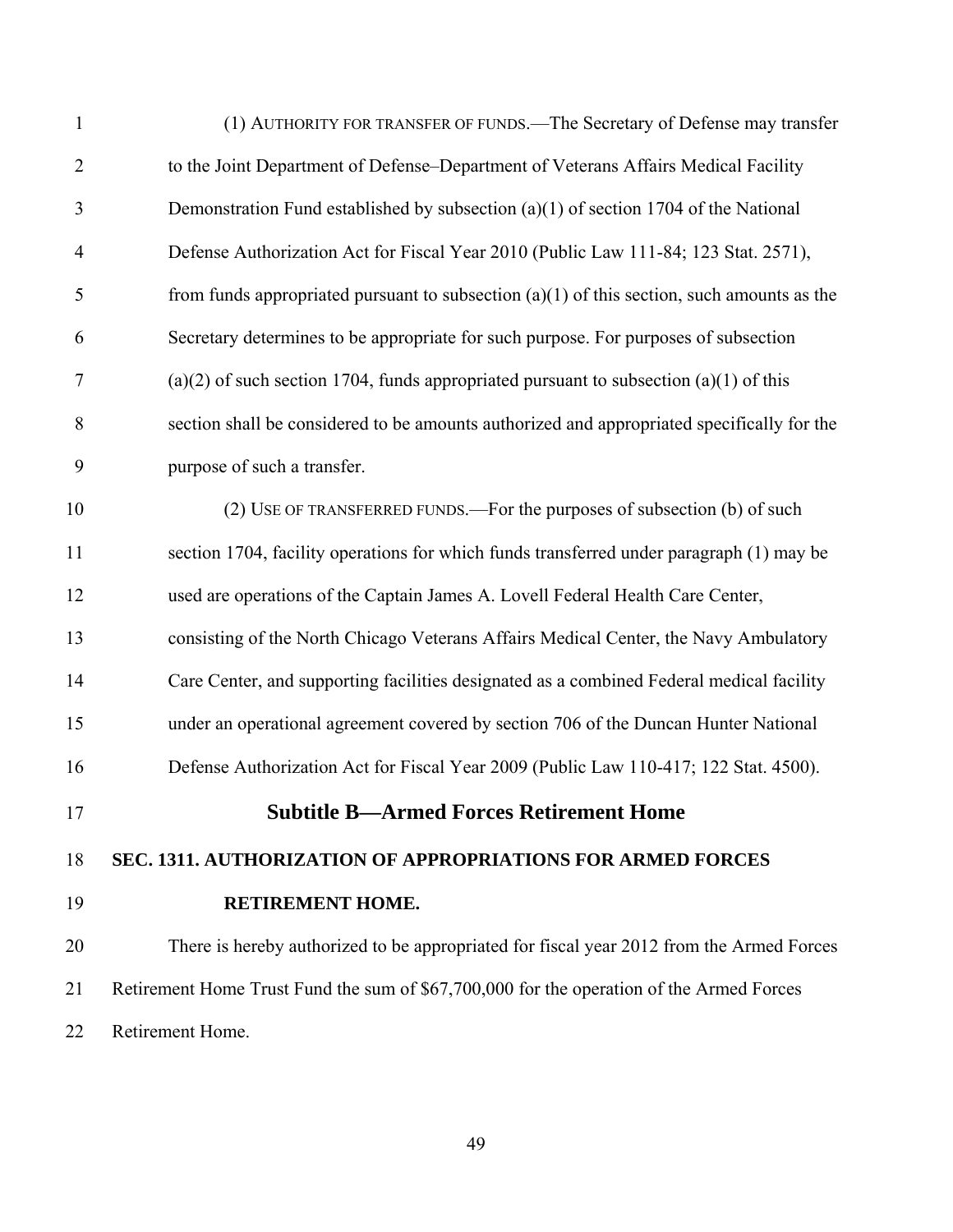| $\mathbf{1}$   | TITLE XIV-AUTHORIZATION OF ADDITIONAL APPROPRIATIONS                                           |
|----------------|------------------------------------------------------------------------------------------------|
| $\overline{2}$ | FOR OVERSEAS CONTINGENCY OPERATIONS FOR FISCAL YEAR                                            |
| 3              | 2012                                                                                           |
| 4              | SEC. 1401. PURPOSE.                                                                            |
| 5              | The purpose of this title is to authorize appropriations for the Department of Defense for     |
| 6              | fiscal year 2012 to provide additional funds for overseas contingency operations being carried |
| 7              | out by the Armed Forces.                                                                       |
| 8              | SEC. 1402. ARMY PROCUREMENT.                                                                   |
| 9              | Funds are hereby authorized to be appropriated for fiscal year 2012 for procurement for        |
| 10             | the Army in amounts as follows:                                                                |
| 11             | $(1)$ For aircraft procurement, \$423,400,000.                                                 |
| 12             | $(2)$ For missile procurement, \$126,556,000.                                                  |
| 13             | (3) For weapons and tracked combat vehicles procurement, \$37,117,000.                         |
| 14             | (4) For ammunition procurement, \$208,381,000.                                                 |
| 15             | (5) For other procurement, \$1,398,195,000.                                                    |
| 16             | SEC. 1403. JOINT IMPROVISED EXPLOSIVE DEVICE DEFEAT FUND.                                      |
| 17             | Funds are hereby authorized to be appropriated for fiscal year 2012 for the Joint              |
| 18             | Improvised Explosive Device Defeat Fund in the amount of \$2,577,500,000.                      |
| 19             | SEC. 1404. NAVY AND MARINE CORPS PROCUREMENT.                                                  |
| 20             | Funds are hereby authorized to be appropriated for fiscal year 2012 for procurement for        |
| 21             | the Navy and Marine Corps in amounts as follows:                                               |
| 22             | $(1)$ For aircraft procurement, Navy, \$730,960,000.                                           |
| 23             | (2) For weapons procurement, Navy, \$41,070,000.                                               |
|                |                                                                                                |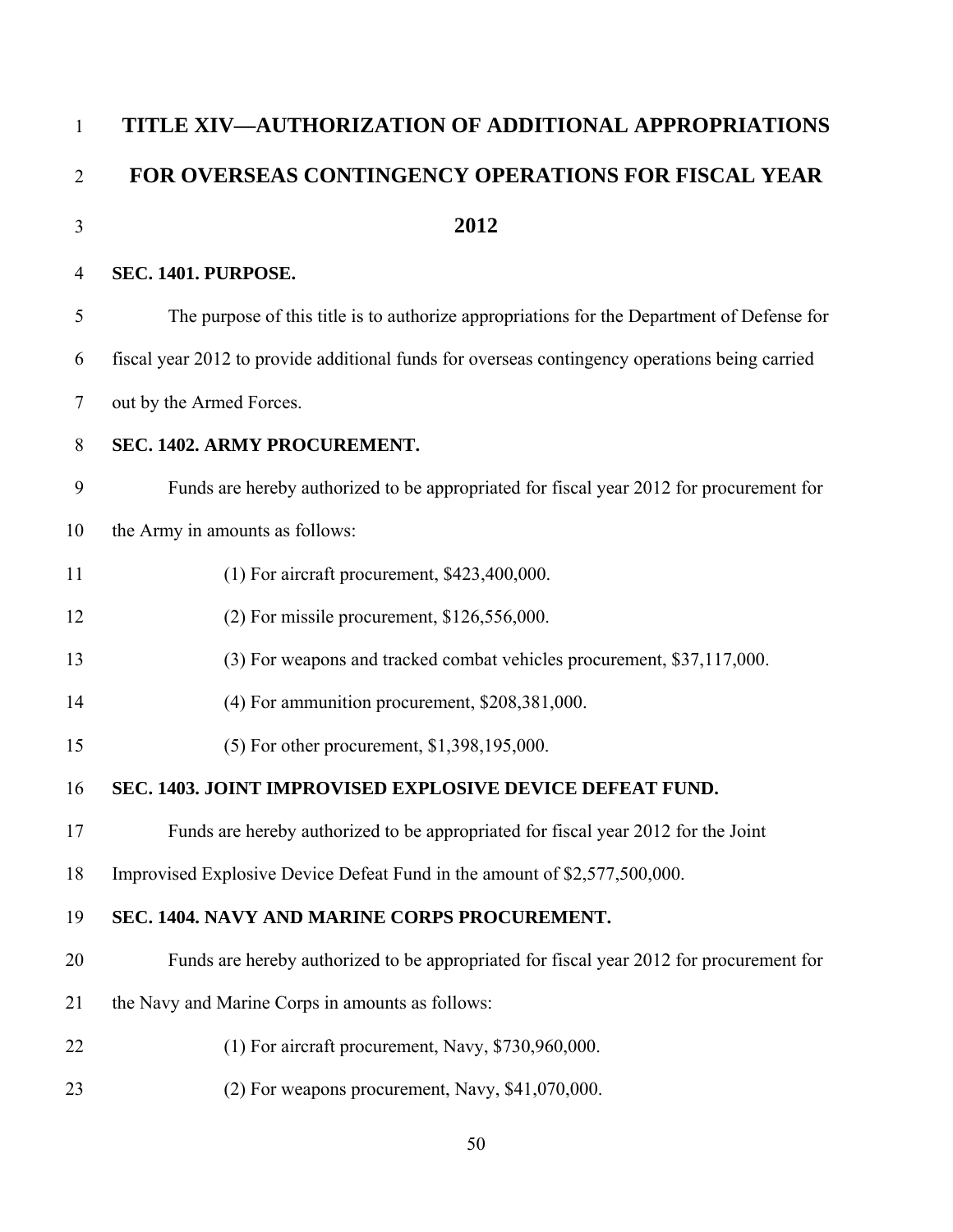| 1              | (3) For ammunition procurement, Navy and Marine Corps, \$317,100,000.                    |
|----------------|------------------------------------------------------------------------------------------|
| $\overline{2}$ | $(4)$ For other procurement, Navy, \$281,975,000.                                        |
| 3              | (5) For procurement, Marine Corps, \$1,260,996,000.                                      |
| 4              | SEC. 1405. AIR FORCE PROCUREMENT.                                                        |
| 5              | Funds are hereby authorized to be appropriated for fiscal year 2012 for procurement for  |
| 6              | the Air Force in amounts as follows:                                                     |
| 7              | $(1)$ For aircraft procurement, \$527,865,000.                                           |
| 8              | $(2)$ For ammunition procurement, \$92,510,000.                                          |
| 9              | $(3)$ For missile procurement, \$28,420,000.                                             |
| 10             | (3) For other procurement, \$3,204,641,000.                                              |
| 11             | SEC. 1406. JOINT URGENT OPERATIONAL NEEDS FUND.                                          |
| 12             | Funds are hereby authorized to be appropriated for fiscal year 2012 for the Joint Urgent |
| 13             | Operational Needs Fund in the amount of \$100,000,000.                                   |
| 14             | SEC. 1407. MINE RESISTANT AMBUSH PROTECTED VEHICLE FUND.                                 |
| 15             | Funds are hereby authorized to be appropriated for fiscal year 2012 for the Mine         |
| 16             | Resistant Ambush Protected Vehicle Fund in the amount of \$3,195,170,000.                |
| 17             | SEC. 1408. DEFENSE-WIDE ACTIVITIES PROCUREMENT.                                          |
| 18             | Funds are hereby authorized to be appropriated for fiscal year 2012 for the procurement  |
| 19             | account for Defense-wide activities in the amount of \$469,968,000.                      |
| 20             | SEC. 1409. RESEARCH, DEVELOPMENT, TEST, AND EVALUATION.                                  |
| 21             | Funds are hereby authorized to be appropriated for fiscal year 2012 for the use of the   |
| 22             | Department of Defense for research, development, test, and evaluation as follows:        |
| 23             | $(1)$ For the Army, \$8,513,000.                                                         |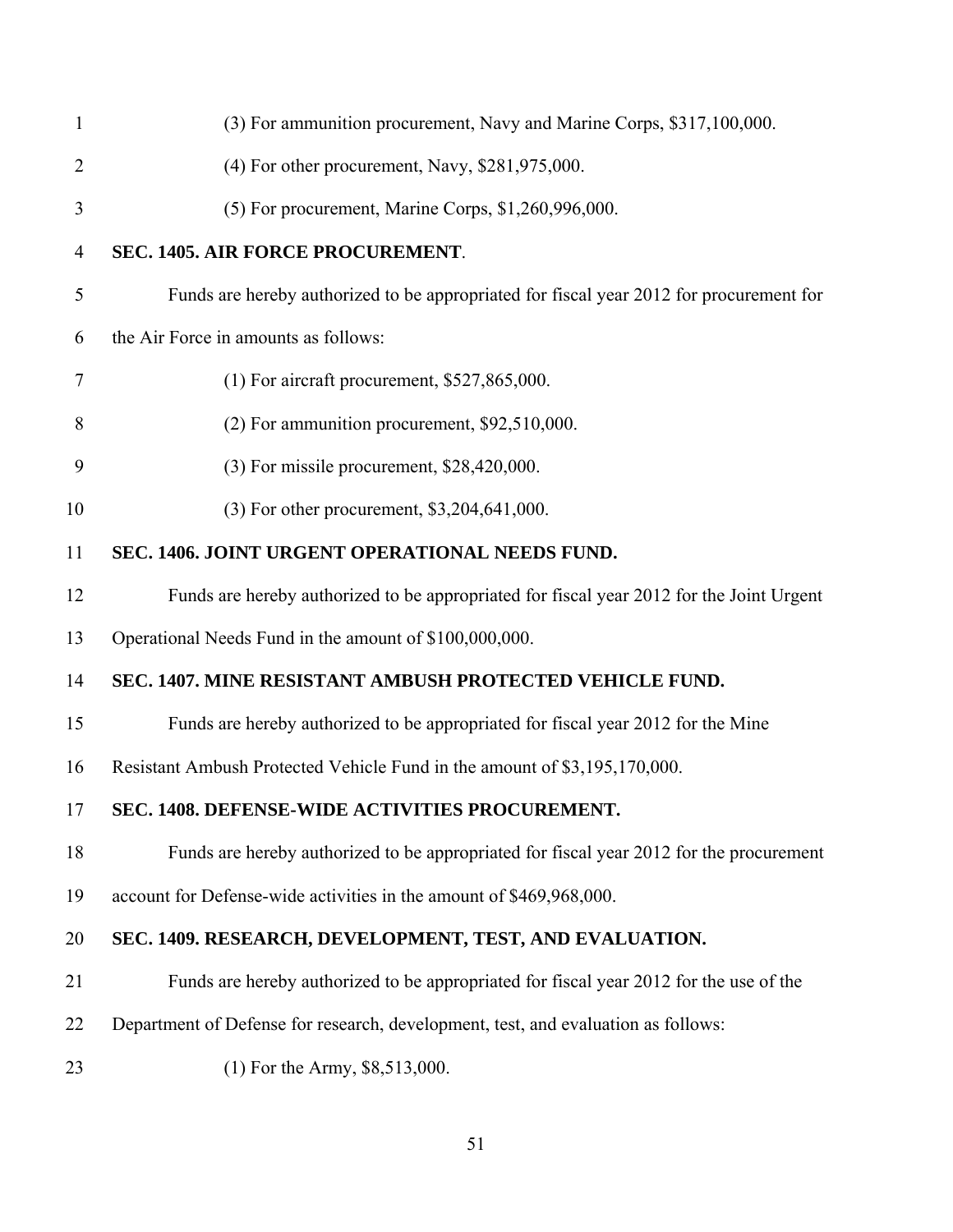| $\mathbf{1}$   | (2) For the Navy, \$53,884,000.                                                          |
|----------------|------------------------------------------------------------------------------------------|
| $\overline{2}$ | (3) For the Air Force, \$142,000,000.                                                    |
| 3              | (4) For Defense-wide activities, \$192,361,000.                                          |
| $\overline{4}$ | SEC. 1410. OPERATION AND MAINTENANCE.                                                    |
| 5              | Funds are hereby authorized to be appropriated for fiscal year 2012 for the use of the   |
| 6              | Armed Forces for expenses, not otherwise provided for, for operation and maintenance, in |
| $\tau$         | amounts as follows:                                                                      |
| 8              | $(1)$ For the Army, \$44,302,280,000.                                                    |
| 9              | $(2)$ For the Navy, \$7,006,567,000.                                                     |
| 10             | (3) For the Marine Corps, \$3,571,210,000.                                               |
| 11             | (4) For the Air Force, \$10,719,187,000.                                                 |
| 12             | $(5)$ For Defense-wide activities, \$9,269,411,000.                                      |
| 13             | (6) For the Army Reserve, \$217,500,000.                                                 |
| 14             | (7) For the Navy Reserve, \$74,148,000.                                                  |
| 15             | (8) For the Marine Corps Reserve, \$36,084,000.                                          |
| 16             | (9) For the Air Force Reserve, \$142,050,000.                                            |
| 17             | (10) For the Army National Guard, \$387,544,000.                                         |
| 18             | $(11)$ For the Air National Guard, \$34,050,000.                                         |
| 19             | (12) For the Afghanistan Security Forces Fund, \$12,800,000,000.                         |
| 20             | (13) For the Afghanistan Infrastructure Fund, \$475,000,000.                             |
| 21             | SEC. 1411. MILITARY PERSONNEL.                                                           |
| 22             | Funds are hereby authorized to be appropriated for fiscal year 2012 to the Department of |
| 23             | Defense for military personnel accounts in the total amount of \$11,111,324,000.         |